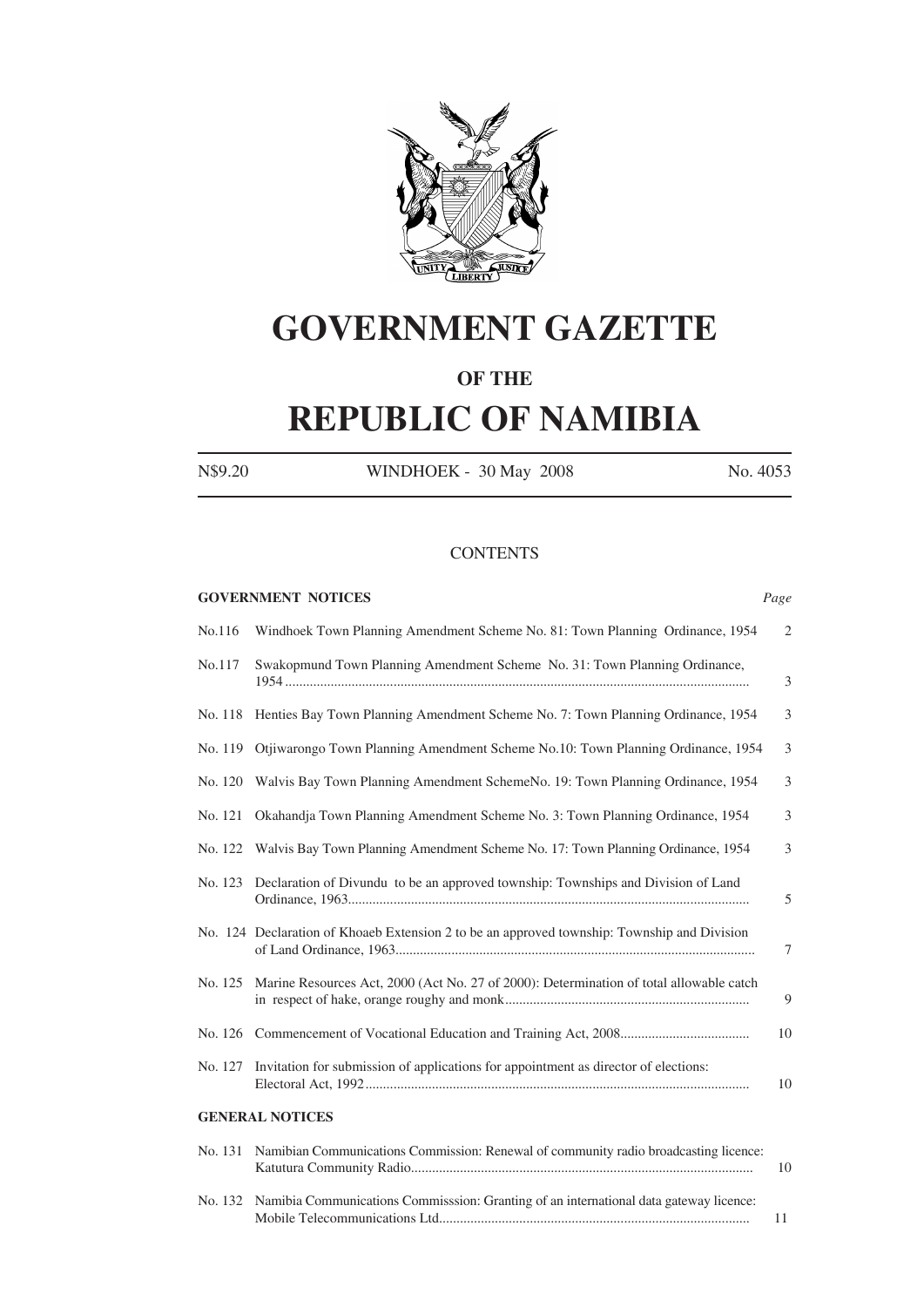|         | No. 133 Namibia Communucations Commission: Granting of an international data getaway licence: | 11 |
|---------|-----------------------------------------------------------------------------------------------|----|
| No. 134 | Namibian Communications Commission: Application for a telecommunication operators             | 11 |
| No. 135 | Namibian Comminications Commission: Application for community radio broadcasting              | 12 |
| No. 136 | City of Windhoek: Permanent closure of Erf Remainder 1471 Hochlandpark, Maraboe               | 13 |
| No. 137 | Rehoboth Town Council: Permanent closure of a portion of Erf 549 Block A Rehoboth as          | 13 |
| No. 138 | City of Windhoek: Permanent closing of Remainder of Erf 3388 Klein Windhoek as street,        | 14 |
| No. 139 |                                                                                               | 14 |
| No. 140 | Establishment of the township: Choto: Town Council of Katima Mulilo                           | 15 |
| No. 141 | Establishment of the township: Choto Extension 1: Town Council of Katima Mulilo               | 15 |
| No. 142 | Establishment of the township: Katima Mulilo Extension 11: Town Council of Katima             | 15 |
| No. 143 | Establishment of the township: Katima Mulilo Extension 12: Town Council of Katima             | 16 |
| No. 144 | Establishment of the township: Katima Mulilo Extension 13: Town Council of Katima             | 16 |
| No. 145 | Establishment of the township: Katima Mulilo Extention 14: Town Council of Katima             | 17 |
| No. 146 |                                                                                               | 17 |
| No. 147 | Nkurenkuru Town Council: Amendment of charges, fees and other moneys                          | 18 |
| No. 148 |                                                                                               | 23 |
| No. 149 | Oshikuku Village Council: Determination of charges, fees, rates and other moneys              | 28 |
| No. 150 |                                                                                               | 35 |
| No. 151 | Bank of Namibia: Statement of Assets and Liabilities as at close of business on               | 45 |

## **Government Notices**

 $\overline{\phantom{a}}$  , where the contract of the contract of the contract of the contract of the contract of the contract of the contract of the contract of the contract of the contract of the contract of the contract of the contr

## **MINISTRY OF REGIONAL AND LOCAL GOVERNMENT, HOUSING AND RURAL DEVELOPMENT**

No.  $116$  2008

#### WINDHOEK TOWN PLANNING AMENDMENT SCHEME NO. 81: TOWN PLANNING ORDINANCE, 1954

In terms of section 26(2) of the Town Planning Ordinance, 1954 (Ordinance No. 18 of 1954), I give notice that I have under section 26(1) of that Ordinance, read with section 27(1) thereof, approved the Windhoek Town Planning Amendment Scheme No. 81 of the City of Windhoek.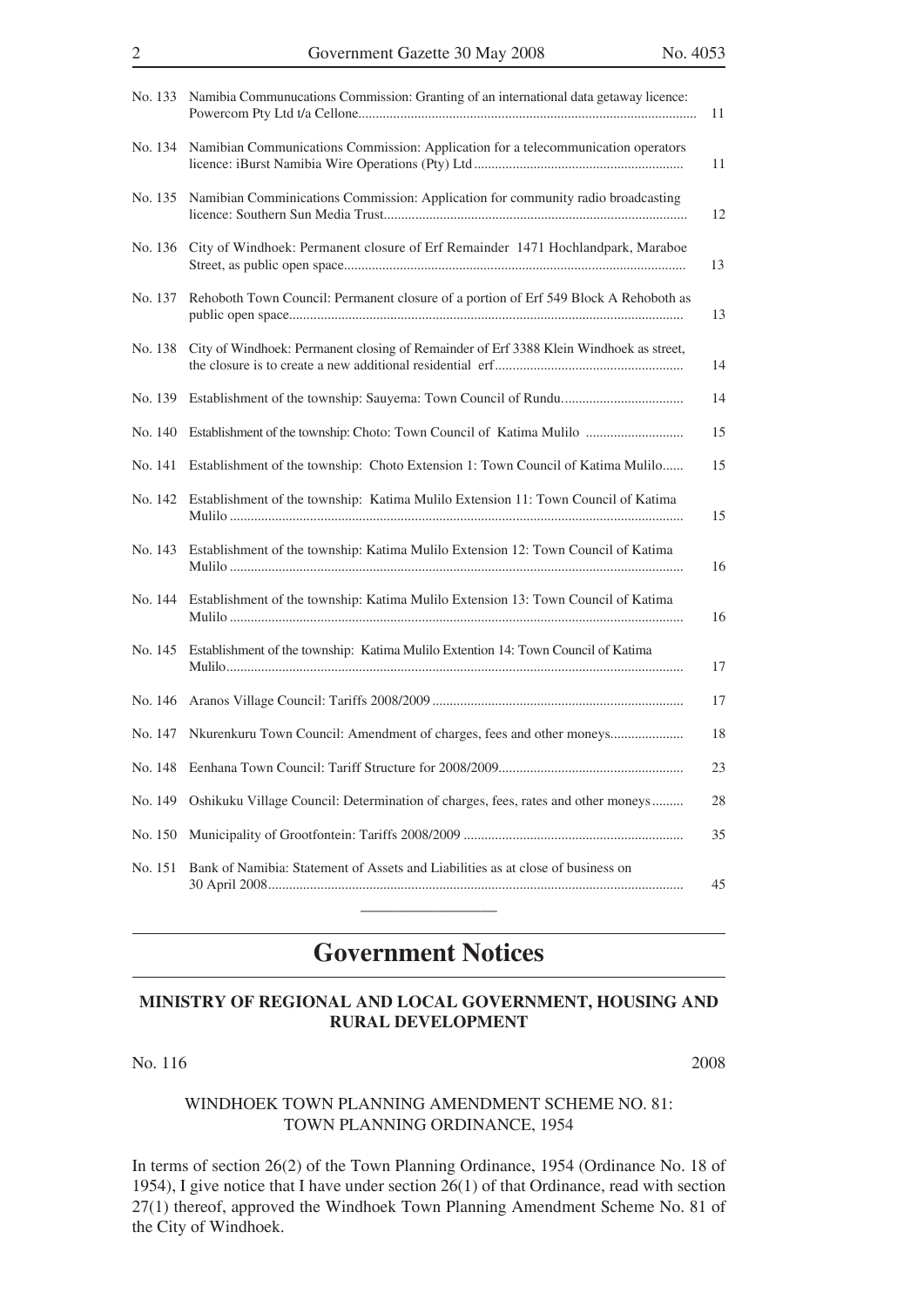## **J. EKANDJO MINISTER OF REGIONAL AND LOCAL GOVERNMENT, HOUSING AND RURAL DEVELOPMENT** Windhoek, 6 May 2008

#### **MINISTRY OF REGIONAL AND LOCAL GOVERNMENT, HOUSING AND RURAL DEVELOPMENT**

 $\mathcal{L}$  , we have the set of the set of the set of the set of the set of the set of the set of the set of the set of the set of the set of the set of the set of the set of the set of the set of the set of the set of the

No. 117 2008

#### SWAKOPMUND TOWN PLANNING AMENDMENT SCHEME NO. 31: TOWN PLANNING ORDINANCE, 1954

In terms of section 26(2) of the Town Planning Ordinance, 1954 (Ordinance No. 18 of 1954), I give notice that I have under section 26(1) of that Ordinance, read with section 27(1) thereof, approved the Swakopmund Town Planning Amendment Scheme No. 31 of the Municipality of Swakopmund.

## **J. EKANDJO MINISTER OF REGIONAL AND LOCAL GOVERNMENT, HOUSING AND RURAL DEVELOPMENT** Windhoek, 6 May 2008

### **MINISTRY OF REGIONAL AND LOCAL GOVERNMENT, HOUSING AND RURAL DEVELOPMENT**

 $\mathcal{L}$  , we have the set of the set of the set of the set of the set of the set of the set of the set of the set of the set of the set of the set of the set of the set of the set of the set of the set of the set of the

No. 118 2008

#### HENTIES BAY TOWN PLANNING AMENDMENT SCHEME NO. 7: TOWN PLANNING ORDINANCE, 1954

In terms of section 26(2) of the Town Planning Ordinance, 1954 (Ordinance No. 18 of 1954), I give notice that I have under section 26(1) of that Ordinance, read with section 27(1) thereof, approved the Henties Bay Town Planning Amendment Scheme No. 7 of the Municipality of Henties Bay.

**J. EKANDJO MINISTER OF REGIONAL AND LOCAL GOVERNMENT, HOUSING AND RURAL DEVELOPMENT** Windhoek, 6 May 2008

#### **MINISTRY OF REGIONAL AND LOCAL GOVERNMENT, HOUSING AND RURAL DEVELOPMENT**

 $\mathcal{L}$  , we have the set of the set of the set of the set of the set of the set of the set of the set of the set of the set of the set of the set of the set of the set of the set of the set of the set of the set of the

No. 119 2008

#### OTJIWARONGO TOWN PLANNING AMENDMENT SCHEME NO. 10: TOWN PLANNING ORDINANCE, 1954

In terms of section 26(2) of the Town Planning Ordinance, 1954 (Ordinance No. 18 of 1954), I give notice that I have under section 26(1) of that Ordinance, read with section 27(1) thereof, approved the Otjiwarongo Town Planning Amendment Scheme No. 10 of the Municipality of Otjiwarongo.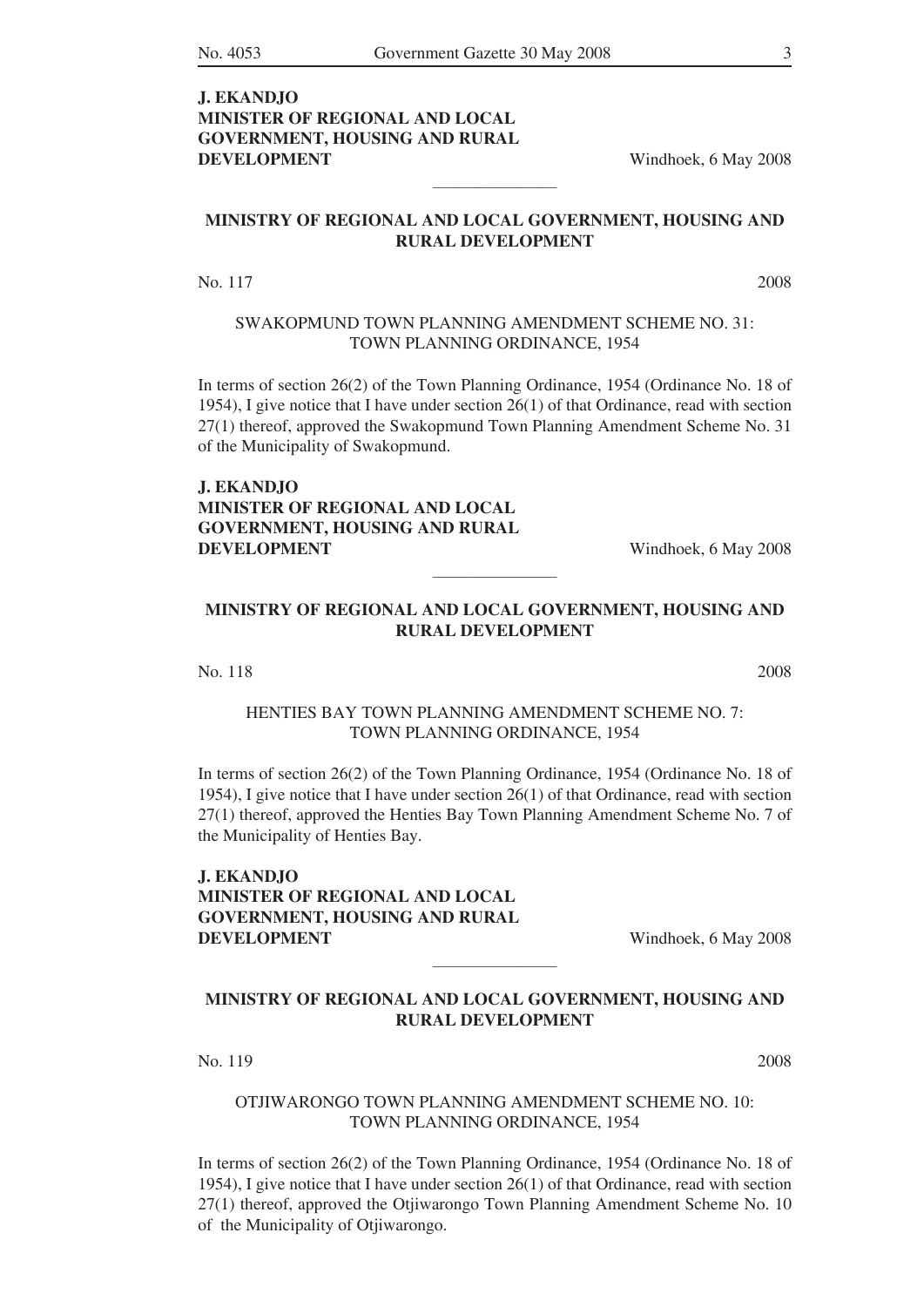## **J. EKANDJO MINISTER OF REGIONAL AND LOCAL GOVERNMENT, HOUSING AND RURAL DEVELOPMENT** Windhoek, 6 May 2008

## **MINISTRY OF REGIONAL AND LOCAL GOVERNMENT, HOUSING AND RURAL DEVELOPMENT**

 $\mathcal{L}$  and  $\mathcal{L}$  and  $\mathcal{L}$ 

No.120 2008

## WALVIS BAY TOWN PLANNING AMENDMENT SCHEME NO. 19: TOWN PLANNING ORDINANCE, 1954

In terms of section 26(2) of the Town Planning Ordinance, 1954 (Ordinance No. 18 of 1954), I give notice that I have under Section 26(1) of that Ordinance, read with Section 27(1) thereof, approved the Walvis Bay Town Planning Amendment Scheme No. 19 of the Municipality of Walvis Bay.

**J. EKANDJO MINISTER OF REGIONAL AND LOCAL GOVERNMENT, HOUSING AND RURAL DEVELOPMENT** Windhoek, 6 May 2008

## **MINISTRY OF REGIONAL AND LOCAL GOVERNMENT, HOUSING AND RURAL DEVELOPMENT**

 $\mathcal{L}$  and  $\mathcal{L}$  and  $\mathcal{L}$ 

No. 121 2008

## OKAHANDJA TOWN PLANNING AMENDMENT SCHEME NO. 3: TOWN PLANNING ORDINANCE, 1954

In terms of section 26(2) of the Town Planning Ordinance, 1954 (Ordinance No. 18 of 1954), I give notice that I have under section 26(1) of that Ordinance, read with section 27(1) thereof, approved the Okahandja Town Planning Amendment Scheme No. 3 of the Municipality of Okahandja.

**J. EKANDJO MINISTER OF REGIONAL AND LOCAL GOVERNMENT, HOUSING AND RURAL DEVELOPMENT** Windhoek, 6 May 2008

## **MINISTRY OF REGIONAL AND LOCAL GOVERNMENT, HOUSING AND RURAL DEVELOPMENT**

 $\mathcal{L}$  and  $\mathcal{L}$  and  $\mathcal{L}$ 

No. 122 2008

### WALVIS BAY TOWN PLANNING AMENDMENT SCHEME N0.17: TOWN PLANNING ORDINANCE, 1954

In terms of section 26(2) of the Town Planning Ordinance, 1954 (Ordinance No. 18 of 1954), I give notice that I have under Section 26(1) of that Ordinance, read with Section 27(1) thereof, approved Walvis Bay Town Planning Amendment Scheme No. 17 of the Municipality of Walvis Bay.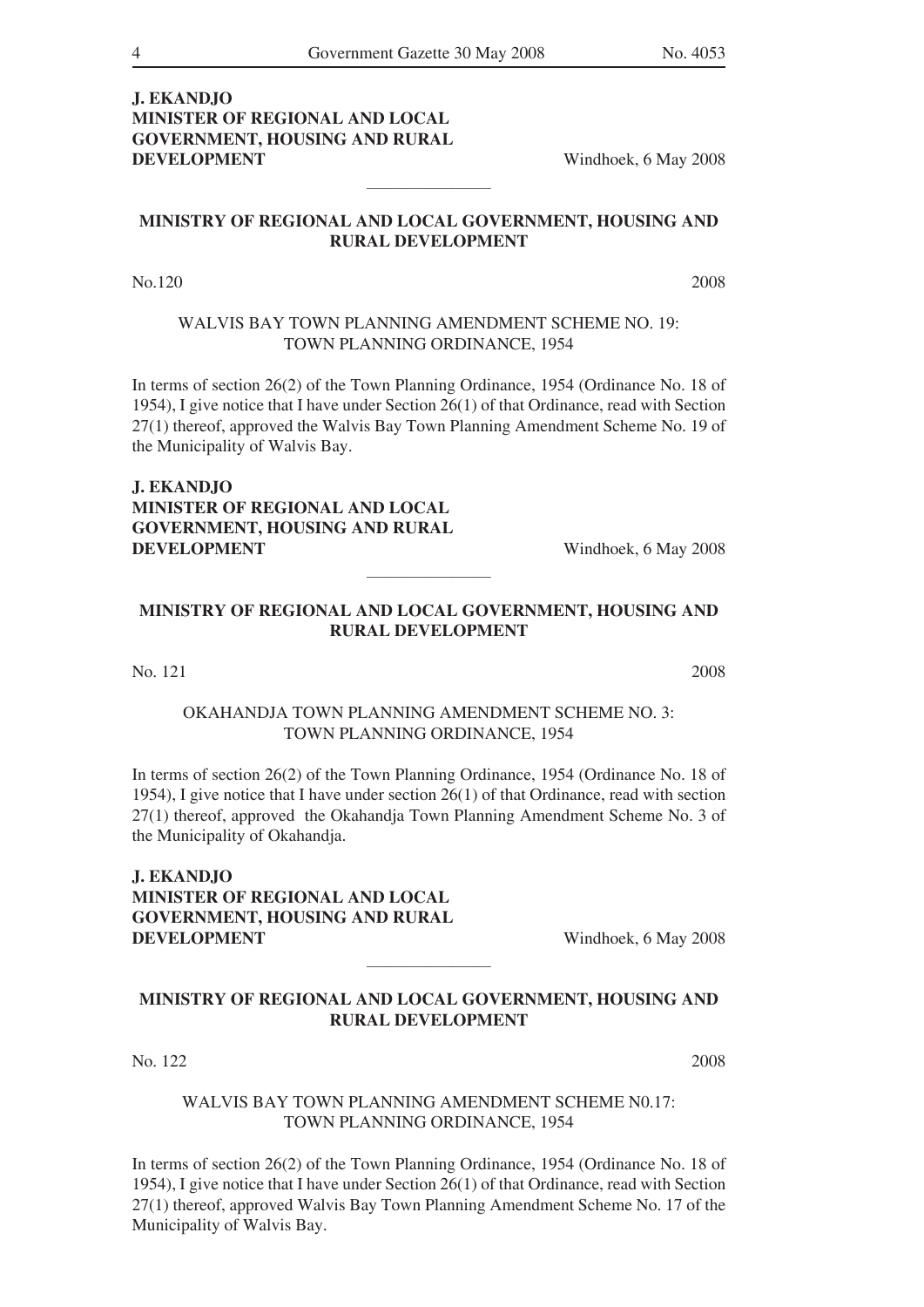## **J. EKANDJO MINISTER OF REGIONAL AND LOCAL GOVERNMENT, HOUSING AND RURAL DEVELOPMENT** Windhoek, 6 May 2008

#### **MINISTRY OF REGIONAL AND LOCAL GOVERNMENT, HOUSING AND RURAL DEVELOPMENT**

 $\mathcal{L}$  , we have the set of the set of the set of the set of the set of the set of the set of the set of the set of the set of the set of the set of the set of the set of the set of the set of the set of the set of the

No. 123 2008

#### DECLARATION OF DIVUNDU TO BE AN APPROVED TOWNSHIP: TOWNSHIPS AND DIVISION OF LAND ORDINANCE, 1963

In terms of section 13 of the Townships and Division of the Land Ordinance, 1963 (Ordinance 11 of 1963), I -

- (a) declare the area situated on Portion 1 of the farm Divundu Townlands No. 1362 in the Registration Division "B" as represented by General Plan No. B 162 (S. G. No. A 321/2003) to be an approved township; and
- (b) set forth in the Schedule, the conditions subject to which the application for permission to establish the township concerned has been granted.

## **J. EKANDJO MINISTER OF REGIONAL AND LOCAL GOVERNMENT, HOUSING AND RURAL DEVELOPMENT** Windhoek, 6 May 2008

#### **SCHEDULE**

#### **1. Name of Township**

 The township shall be called Divundu.

#### **2. Composition of Township**

 The township comprises of 379 erven numbered 1 to 379 and the remainder (streets) as indicated on General Plan B No. 162 (S. G. No. A 321/2003).

#### **3. Reservation of Erven**

- (1) The following erven are reserved for the State:
	- (a) Erf 74, for educational purposes;
	- (b) Erf 77, health purposes; and
	- (c) Erf 63, for general purposes.
- (2) The following erven are reserved for the local authority:
	- (a) Erven 370 to 379, for public open space;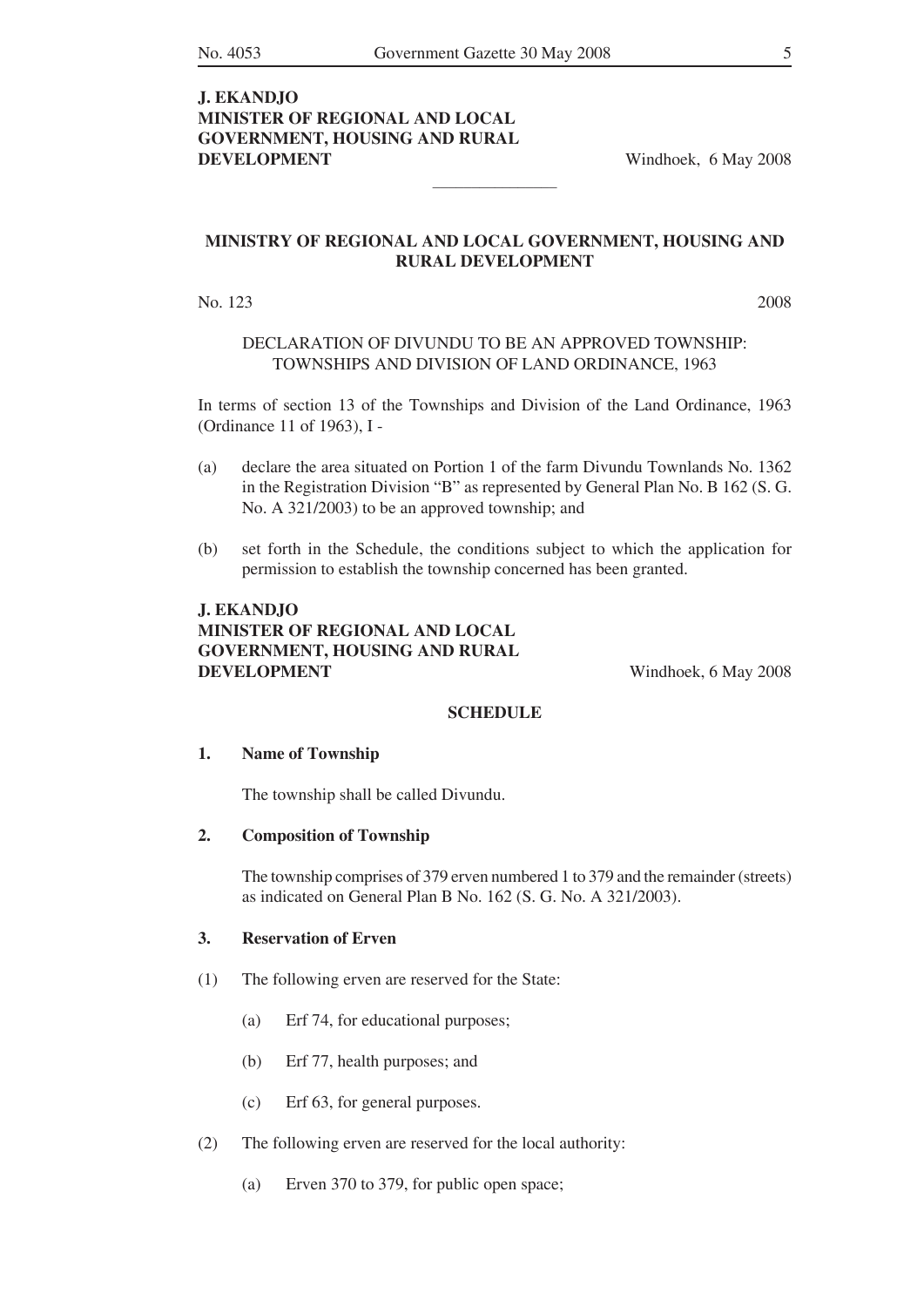- (b) Erf 127, for cemetery purposes; and
- (c) Erven 133 and 138, for power line purposes.

#### **4. Conditions of Title**

- $(1)$  The following conditions shall be registered in favour of the local authority against the title deeds of all erven except the erven referred to in paragraph 3:
	- "(a) There shall be no objection or deviation of any natural course of stormwater over the erf without the written approval of the local authority.
	- (b) The erf shall be subject to the reservation for the local authority of the right of access and use without compensation of the area three meters parallel with any boundary of such erf, for the construction and maintenance of local authority services in respect of water, sewerage, drainage, electricity and gas, which right includes the right to place on such erf temporarily any material that may be excavated during such operation on their erf or any adjacent erf.
	- (c) If the erf has more than one street frontage, access to the erf shall be obtained from the street determined by the local authority.
	- (d) No offensive trade shall be established or conducted on the erf.

 For the purposes of this paragraph, "offensive trade" means any of the businesses, trades, works or establishments mentioned in regulation 1(a) of the Regulations promulgated under Government Notice No. 141 of 10 November 1926.".

- (2) The following conditions shall, in addition to the conditions specified in subparagraph (1) be registered against the title deeds of Erven 2 to 58, 60 to 62, 64 to 73, 75, 76, 78 to 126, 128 to 132, 134 to 137, 139 to 155, 157 to 196, 198 to 283, 286 to 302, 308 to 331 and 333 to 367:
	- "(a) The erf shall be used for residential purposes only.
	- (b) The building value of the main building, including the outbuildings, to be erected on the erf shall be at least two times the valuation of the erf .".
- (3) The following conditions, shall in addition to the conditions specified in subparagraph (1), be registered against the title deeds of Erven 1, 156, 284 and 285:
	- "(a) The erf shall be used for business purposes other than as a factory as defined in regulation 14 of the Regulations promulgated under Government Notice No. 156 of 1 August 1997, provided that where a building is erected for business purposes the ground floor of the main building shall not contain flats and no flats shall be constructed on the same floor as any business or offices.
	- (b) The building value of the main building, including the outbuildings, to be erected on the erf shall be at least three times the valuation of the erf .".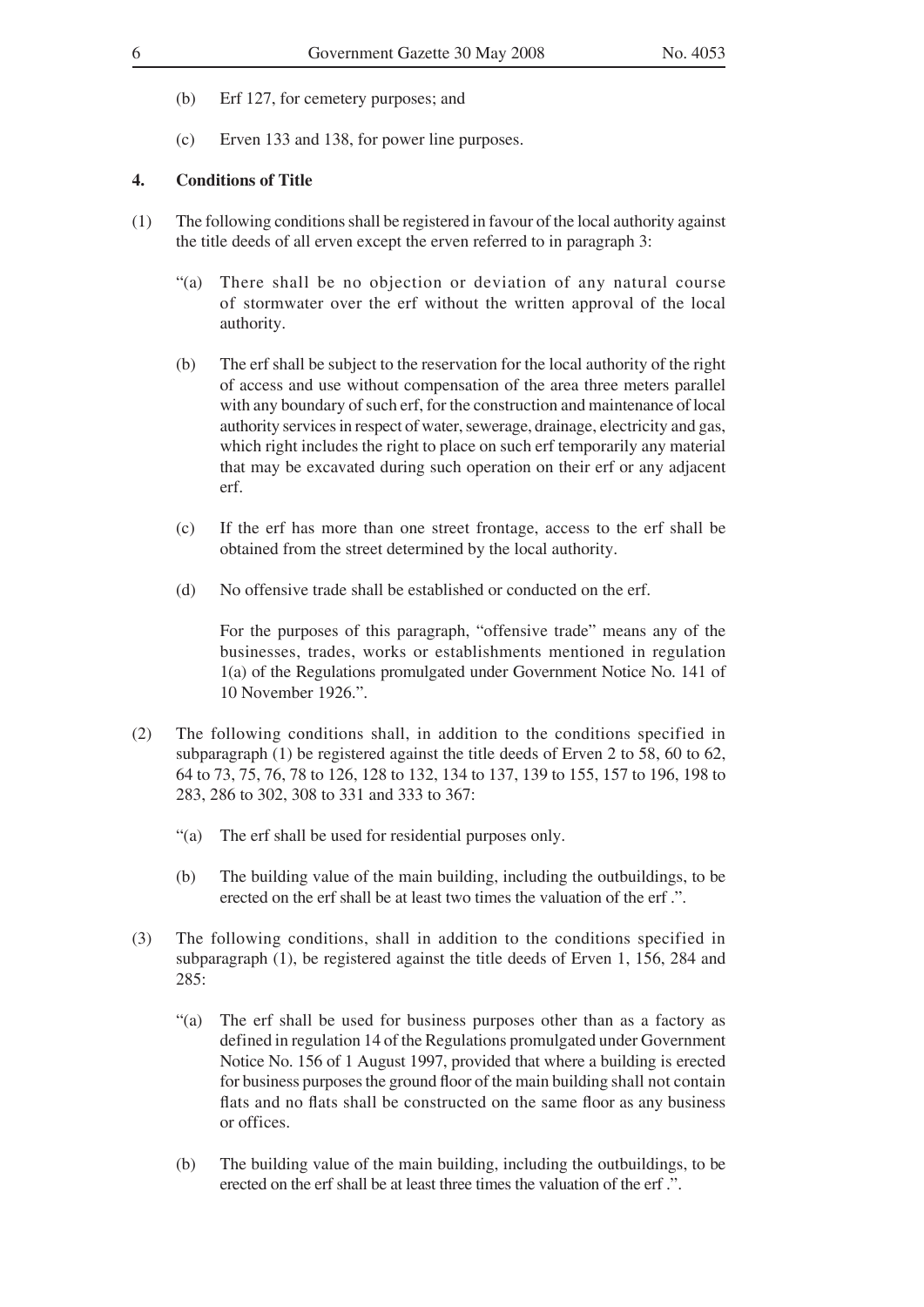.

- (4) The following conditions, shall in addition to the conditions specified in subparagraph (1), be registered against the title deeds of Erven 59, 197 and 332:
	- "(a) The erf shall be used for religious purposes only.
	- (b) Only a church, a church hall and outbuildings shall be erected on the erf; and
	- (c) The building value of the main building, including the outbuildings, to be erected on the erf shall be at least three times the valuation of the erf.".
- 5. The following conditions, shall in addition to the conditions specified in subparagraph (1), be registered against the title deed of Erven 303 to 307, 368 and 369:
	- "(a) The erf shall be used for guest house purposes only.
	- (b) For the purpose of this paragraph -

 "guesthouse" means single storey tourist accommodation buildings, a caravan park, a restaurant, a caretaker's residence, and other service buildings related to a guesthouse or a caravan park, with a density of less than sixty, two bedroomed units per hectare, a coverage of forty percent and a parking requirement of one parking space per two bedroom unit or caravan stand.

 (c) The building value of the main building, including the outbuildings, to be erected on the erf shall be at least three times the valuation of the erf.".

#### **MINISTRY OF REGIONAL AND LOCAL GOVERNMENT, HOUSING AND RURAL DEVELOPMENT**

 $\mathcal{L}$  , we have the set of the set of the set of the set of the set of the set of the set of the set of the set of the set of the set of the set of the set of the set of the set of the set of the set of the set of the

#### $\text{No.124}$  2008

#### DECLARATION OF KHOAEB EXTENSION 2 TO BE AN APPROVED TOWNSHIP: TOWNSHIPS AND DIVISION OF LAND ORDINANCE, 1963

In terms of section 13 of the Townships and Division of Land Ordinance, 1963 (Ordinance No. 11 of 1963), I-

- (a) declare the area situated on Portion 10 of the farm Swaps No. 755 in the Registration Division "D" and represented by General Plan No. B 203 (S. G. No. A 426/2006) to be an approved township; and
- (b) set forth in the Schedule, the conditions subject to which the application for permission to establish the township concerned has been granted.

**J. EKANDJO MINISTER OF REGIONAL AND LOCAL GOVERNMENT, HOUSING AND RURAL DEVELOPMENT** Windhoek, 6 May 2008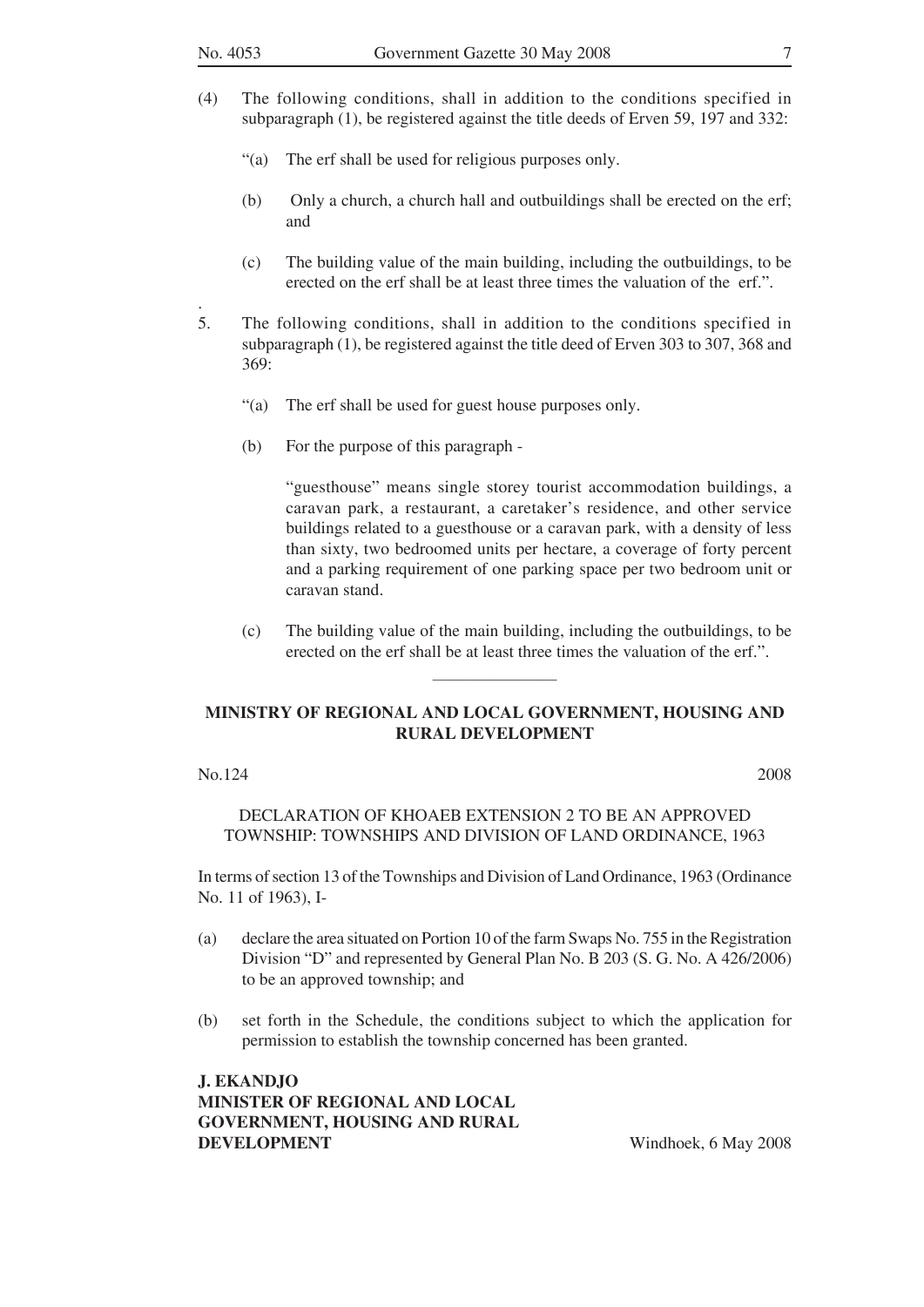#### **SCHEDULE**

#### **l. Name of Township**

 The township shall be called Khoaeb Extension 2.

#### **2. Composition of Township**

The township comprises 207 erven numbered 597 to 803 and the remainder streets as indicated on General Plan No. B 203 (S. G. No. A 426/2006).

### **3. Reservation of Erven**

 Erven 801 to 803 are reserved for the local authority for purposes of public open spaces.

#### **4. Conditions of Title**

- (1) The following conditionsshall be registered in favour of the local authority against the title deeds of all erven expect the erven referred to in paragraph 3:
	- "(a) There shall be no obstruction or deviation of any natural course of stormwater over the erf without the written approval of the local authority.
	- (b) The erf shall be subject to the reservation for the local authority of the right of access and use without compensation of the area three meters parallel with any boundary of such erf for the construction and maintenance of local authority services in respect of water, sewerage, drainage, electricity and gas, which right includes the right to place on such erf temporarily any material that may be excavated during such operation on the erf or any adjacent erf.
	- (c) No offensive trade shall be established or conducted on the erf.

 For the purposes of this paragraph, "offensive trade" means any of the businesses, trades, works or establishments mentioned in section 1(a) of the Regulations promulgated under Government Notice No. 141 of 10 November 1926.".

- (2) The following conditions shall in addition to the conditions specified in sub paragraph (1), be registered in favour of the local authority against the title deeds of Erven 597 to 717, 721 to 745,747 to 767:
	- "(a) The erf shall be used for residential purposes only.
	- (b) The building value of the main building, excluding the outbuildings, to be erected on the erf shall be at least four times the valuation of the erf.".
- (3) The following conditions shall in addition to the conditions specified in subparagraph(1), be registered in favour of the local authority against title deed of Erven 797 to 800:
	- "(a) The erfshall be used for business purposes other than as a factory as defined in regulation 14 of the Regulations promulgated under Government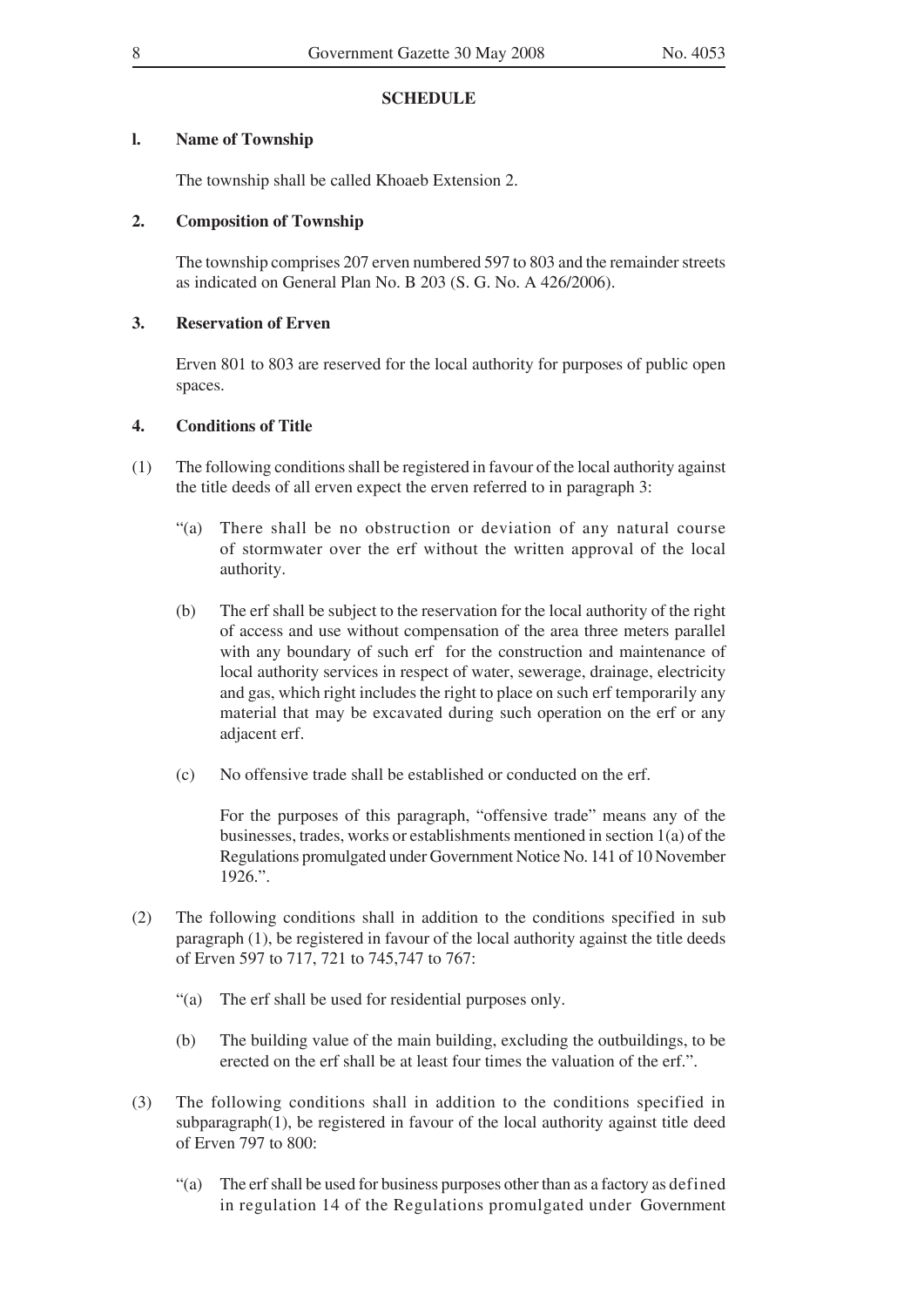Notice No. 156 of 1 August 1997, provided that where a building is erected for business purposes, the ground floor of the main building shall not contain flats and no flats shall be constructed on the same floor as any business or offices.

- (b) The building value of the main building, excluding outbuildings, to be erected on the erf shall be at least two times the valuation of the erf.".
- (4) The following conditions shall, in addition to the conditions specified in subparagraph (1) be registered in favour of the local authority against the title deed of Erf 738:
	- "(a) The erf shall be used for religious purposes only.
	- (b) Only a church, a church hall and outbuildings shall be erected on the erf.
	- (c) The building value of any new main building, including the outbuildings, to be erected on the erf shall at least equal the valuation of the erf.".
- (5) The following conditions shall, in addition to the conditions specified in sub  $\beta$  paragraph (1) be registered in favour of the local authority against the title deed of Erf 718:
	- "(a) The erf shall be used for creche purposes only.
	- (b) The building value of any new main building, including the outbuildings, to be erected on the erf shall at least equal the valuation of the erf.".

#### **MINISTRY OF FISHERIES AND MARINE RESOURES**

 $\mathcal{L}$  , we have the set of the set of the set of the set of the set of the set of the set of the set of the set of the set of the set of the set of the set of the set of the set of the set of the set of the set of the

 $\text{No.125}$  2008

.

## MARINE RESOURCES ACT, 2000 (ACT NO. 27 OF 2000): DETERMINATION OF TOTAL ALLOWABLE CATCH IN RESPECT OF HAKE, ORANGE ROUGHY AND MONK

In terms of section 38 of the Marine Resources Act, 2000 (Act No. 27 of 2000), and on the advice of the Marine Resources Advisory Council, I determine that the total allowable catch for the year 2008/2009, in respect of the species of fish in the first column of the table below, for the purpose of allocating quotas during the period 1 May 2008 to 30 April 2009, is as specified in the second column of the table in respect of the species concerned:

| <b>SPECIES OF FISH</b> | TOTAL ALLOWABLE CATCH |
|------------------------|-----------------------|
| Hake                   | $+130\ 000$ mt        |
| <b>Orange Roughy</b>   | 900 mt                |
| Monk                   | 9 000 mt              |

 $\mathcal{L}$  , we have the set of the set of the set of the set of the set of the set of the set of the set of the set of the set of the set of the set of the set of the set of the set of the set of the set of the set of the

**A. Iyambo Ministry of Fisheries AND MARINE RESOURCES**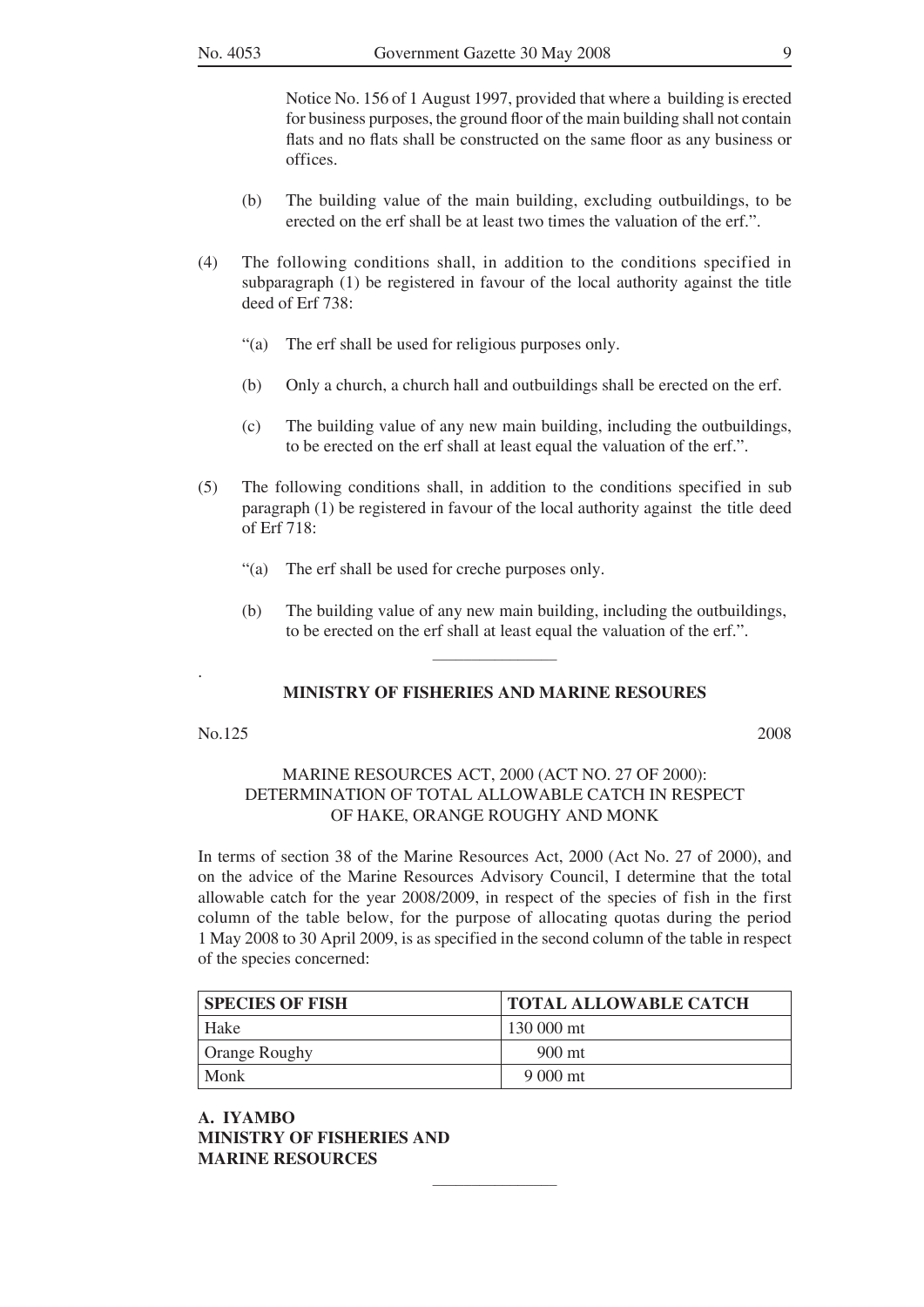## **MINISTRY OF EDUCATION**

 $\rm{No.126}$  2008

## COMMENCEMENT OF VOCATIONAL EDUCATION AND TRAINING ACT, 2008

Under section 50(1) of the Vocational Education and Training Act, 2008 (Act No. 1 of 2008), I determine that that Act comes into operation on 2 June 2008.

## N. MBUMBA **MINISTER OF EDUCATION** Windhoek, 22 May 2008

## **DIRECTORATE OF ELECTIONS**

 $\mathcal{L}$  and  $\mathcal{L}$  and  $\mathcal{L}$ 

 $\rm{No.127}$  2008

## INVITATION FOR SUBMISSION OF APPLICATIONS FOR APPOINTMENT AS DIRECTOR OF ELECTIONS: ELECTORAL ACT, 1992

Notice is hereby given in terms of Section 11(3) of the Electoral Act, 1992 (Act No. 24 of 1992) that the Secretary to the National Assembly hereby invites suitable applicants to apply for the position of Director of Elections.

Applications must be forwarded on or before 6 June 2008 to:

The Secretary to the National Assembly The Parliament Building Private Bag 132323 WINDHOEK Tel: (061) 288 3503 Facsimilie: (061) 247772 E-mail: n.goabab@parliament.gov.na

**N. GOABAB SECRETARY TO THE NATIONAL ASSEMBLY**

## **General Notices**

 $\frac{1}{2}$ 

## **NAMIBIAN COMMUNICATIONS COMMISSION**

No. 131 2008

## RENEWAL OF COMMUNITY RADIO BROADCASTING LICENCE

In accordance with section 13 (2) of the Namibian Communications Commission Act, 1992 (Act No. 4 of 1992), the following organisation has been granted a renewal of their community radio broadcast licence.

Expired date: October 2013

Company Name: Katutura Community Radio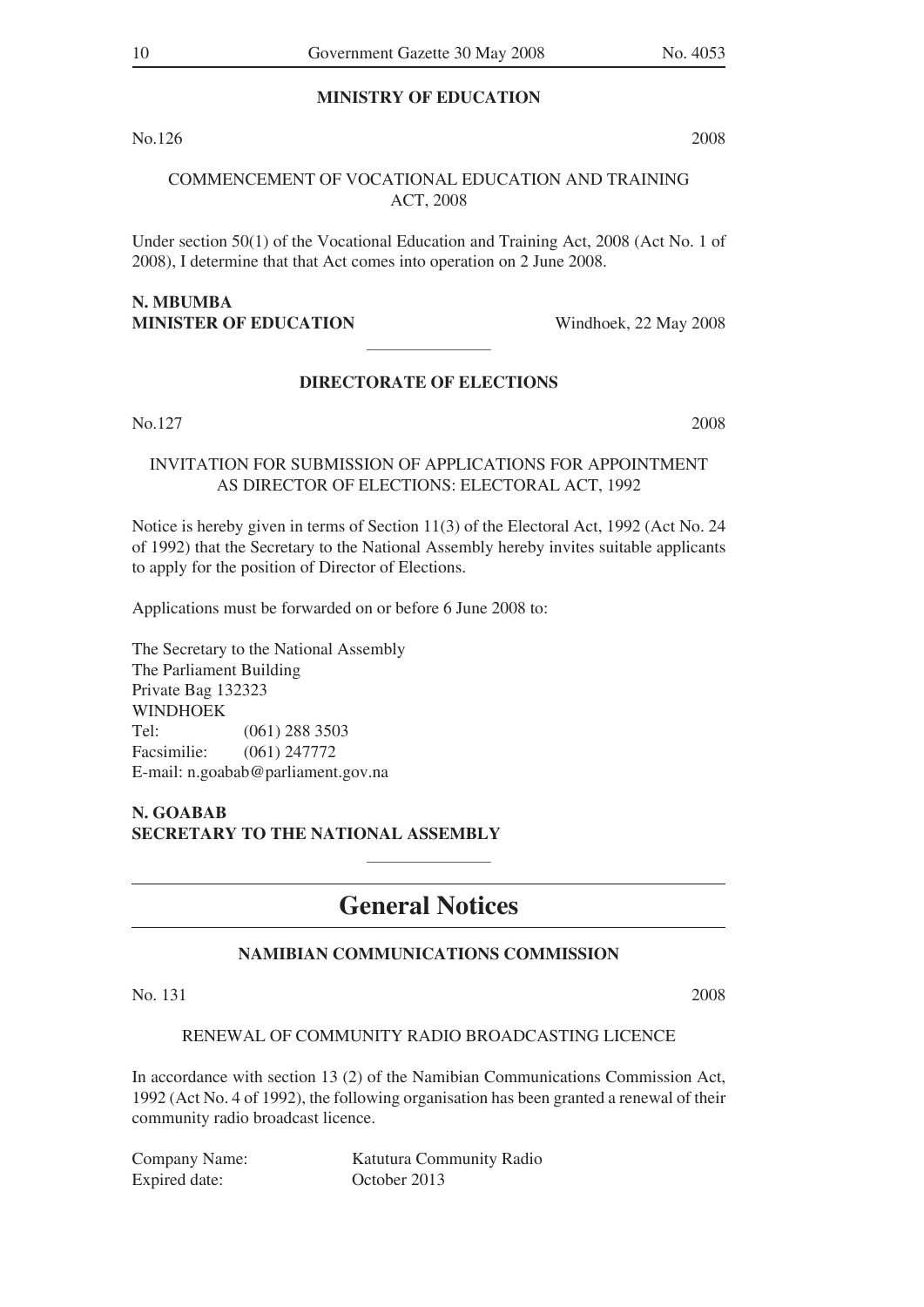## **D.IMBILI CHAIRPERSON**

## **NAMIBIAN COMMUNICATIONS COMMISSION**

 $\mathcal{L}$  , we have the set of the set of the set of the set of the set of the set of the set of the set of the set of the set of the set of the set of the set of the set of the set of the set of the set of the set of the

No. 132 2008

GRANTING OF AN INTERNATIONAL DATA GATEWAY LICENCE

In accordance with Section 22  $A(2)$  (a) of the Namibian Communications Commission Act, 1992, (Act No. 4 of 1992), the following Company has been granted an International Data Gateway licence.

Name of Organization: MOBILE TELECOMMUNICATION LTD

**D. IMBILI CHAIRPERSON**

## **NAMIBIAN COMMUNICATIONS COMMISSION**

 $\mathcal{L}$  , we have the set of the set of the set of the set of the set of the set of the set of the set of the set of the set of the set of the set of the set of the set of the set of the set of the set of the set of the

No. 133 2008

GRANTING OF AN INTERNATIONAL DATA GATEWAY LICENCE

In accordance with Section 22 A (2) (a) of the Namibian Communications Commission Act, 1992, (Act No. 4 of 1992), the following Company has been granted an International Data Gateway licence.

Name of Organization: POWERCOM PTY Ltd t/a CELLONE

**D. IMBILI CHAIRPERSON**

### **NAMIBIAN COMMUNICATIONS COMMISSION**

 $\mathcal{L}$  , we have the set of the set of the set of the set of the set of the set of the set of the set of the set of the set of the set of the set of the set of the set of the set of the set of the set of the set of the

No. 134 2008

#### APPLICATION FOR A TELECOMUNICATION OPERATORS LICENCE

In accordance with Section 2(2) of the Posts and Telecommunications Act, 1992 (Act No. 19 of 1992) and section  $22(A)(1)(b)$  of the Namibian Communications Commission Act, 1992 (Act No. 4 of 1992) the following Company applied for a Telecommunication Operators license as indicated below:

Name of Organization: iBurst Namibia Wire Operations (PTY) Ltd

Coverage Area: Namibia

Section 17 4 (b) of the said Act provides that " any person may within fourteen days of publication of a notice in terms of sub-section 14(b) lodge with the Commission written representations opposing the issue of a license and such representations shall be taken into account when the Commission considers the application".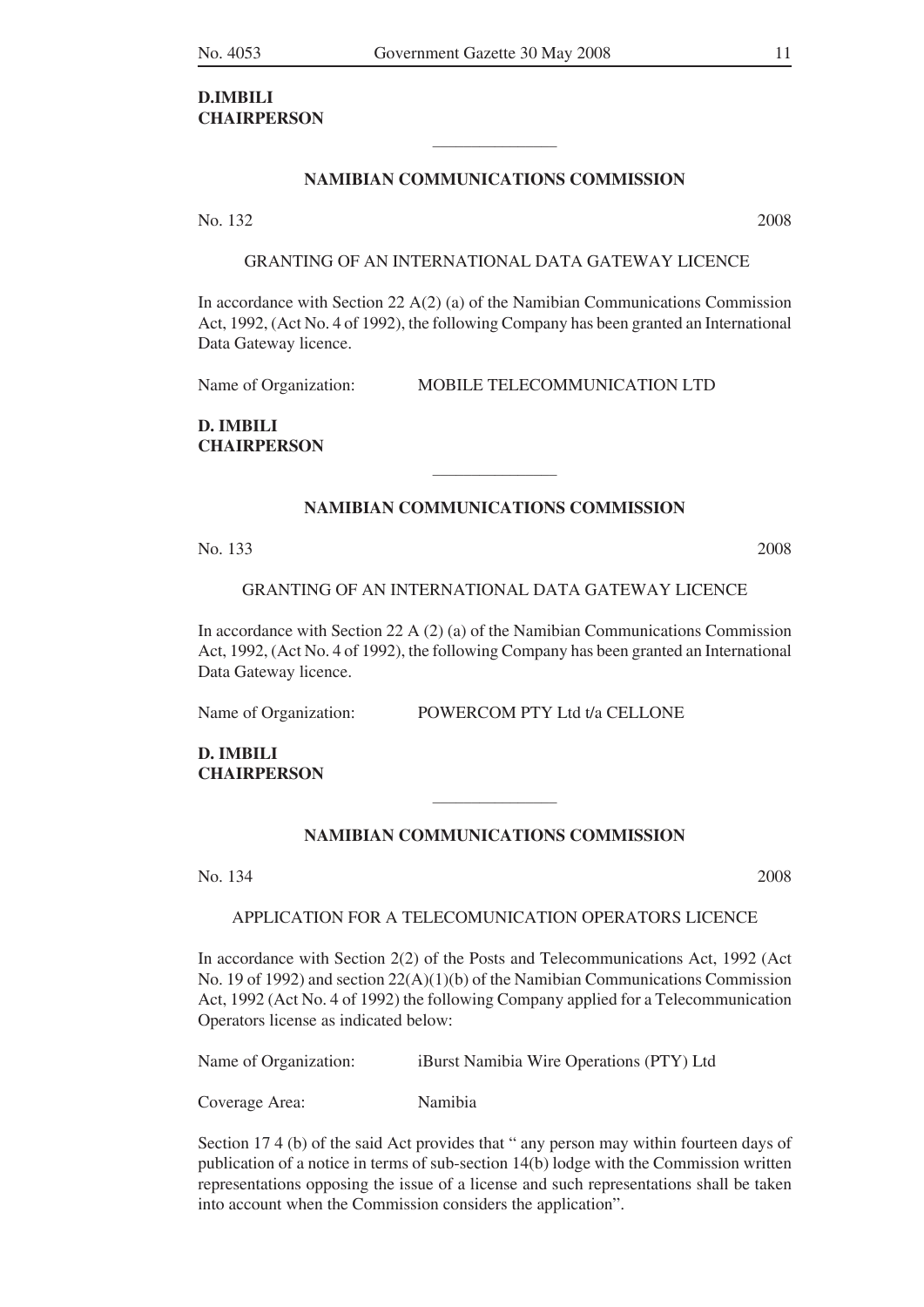Contact Person: Johan Schutte: Senior Control Office Lineekela Nandjedi: Chief Clerk

Namibian Communications Commission Secretariat Private Bag 13309 Windhoek

Telephone : 061 -222666 Telefax : 061- 222790 E-mail:info@ncc.org.na

**D. IMBILI CHAIRPERSON**

## **NAMIBIAN COMMUNICATIONS COMMISSION**

 $\mathcal{L}$  and  $\mathcal{L}$  and  $\mathcal{L}$ 

No. 135 2008

#### APPLICATION FOR COMMUNITY RADIO BROADCASTING LICENCE

In accordance with Section 17(4)(a) of the Namibian Communications Commission Act, 1992 (Act No. 4 of 1992) the following Company applied for a Community Radio Broadcasting license as indicated below:

Name of Organization: Southern Sun Media Trust

Coverage Area: Namibia

Section 17 4 (b) of the said Act provides that "any person may within fourteen days of publication of a notice in terms of sub-section 14(b) lodge with the Commission written representations opposing the issue of a license and such representations shall be taken into account when the Commission considers the application".

 $\mathcal{L}$  and  $\mathcal{L}$  and  $\mathcal{L}$  and  $\mathcal{L}$ 

Contact Person: Johan Schutte: Senior Control Office Lineekela Nandjedi: Chief Clerk

Namibian Communications Commission Secretariat Private Bag 13309 Windhoek

| Telephone: | 061 -222666     |
|------------|-----------------|
| Telefax :  | 061 - 222790    |
| E-mail:    | info@ncc.org.na |

**D. IMBILI CHAIRPERSON**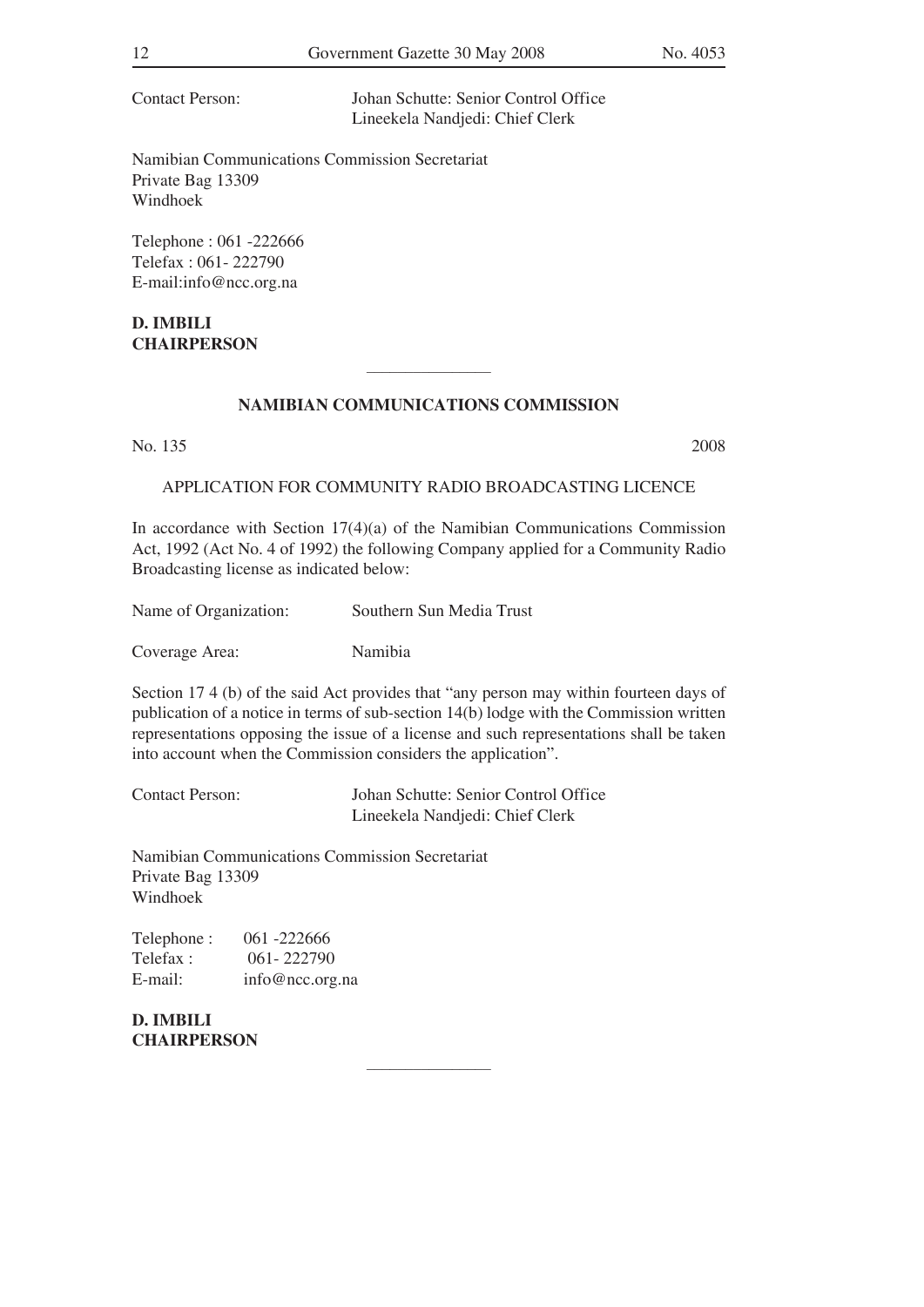#### **CITY OF WINDHOEK**

No. 136 2008

## PERMANENT CLOSURE OF ERF REMAINDER 1471 HOCHLANDPARK, MARABOE STREET, AS PUBLIC OPEN SPACE

Notice is hereby given in terms of article  $50(1)(a)(ii)$  of the Local Authorities Act of 1992 (Act No. 23 of 1992) that the City of Windhoek proposes to close permanent the undermentioned portion as indicated on locality plan, which lies for inspection during office hours at the office of Urban Policy, Room 515, Municipal Offices, Independence Avenue.

#### PERMANENT CLOSURE OF ERF REMAINDER 1471 MARABOE STREET, HOCHLANDPARK, AS PUBLIC OPEN SPACE

Objections to the proposed closing are to be served on the Secretary: Townships Board, Private Bag 13289, and the Chief Executive Officer, P.O.Box 59, Windhoek, within 14 days after the appearance of this notice in accordance with Article  $50(3)(a)(iv)$  of the above Act.

## **B. WATSON CHIEF: URBAN POLICY, STRATEGY, FACILITATION AND IMPLEMENTATION SERVICES**

#### **REHOBOTH TOWN COUNCIL**

 $\mathcal{L}$  , we have the set of the set of the set of the set of the set of the set of the set of the set of the set of the set of the set of the set of the set of the set of the set of the set of the set of the set of the

No. 137 2008

## PERMANENT CLOSURE OF A PORTION OF ERF 549 BLOCK A REHOBOTH AS PUBLIC OPEN SPACE

Notice is hereby given in terms of article 50(3)(a) of the Local Authorities Act of 1992 (Act No. 23 of 1992) that the Rehoboth Town Council proposes to close permanent a Portion of Erf 549 Block A Rehoboth as Public Open Space, as indicated on locality plan which lies for inspection during office hours at the offices of Rehoboth Town Council, Niklaas Olivier Street.

#### PERMANENT CLOSURE OF A PORTION OF ERF 549 BLOCK A REHOBOTH AS PUBLIC OPEN SPACE

Objections to the proposed closing are to be served with the Chief Executive Officer: Rehoboth Town Council, Private Bag 2500, Rehoboth, within 14 days after the appearance of this notice in accordance with Article  $50(3)(a)(iv)$  of the above Act.

 $\mathcal{L}$  , we have the set of the set of the set of the set of the set of the set of the set of the set of the set of the set of the set of the set of the set of the set of the set of the set of the set of the set of the

#### **T. JANKOWSKI CHIEF: CHIEF EXECUTIVE OFFICER**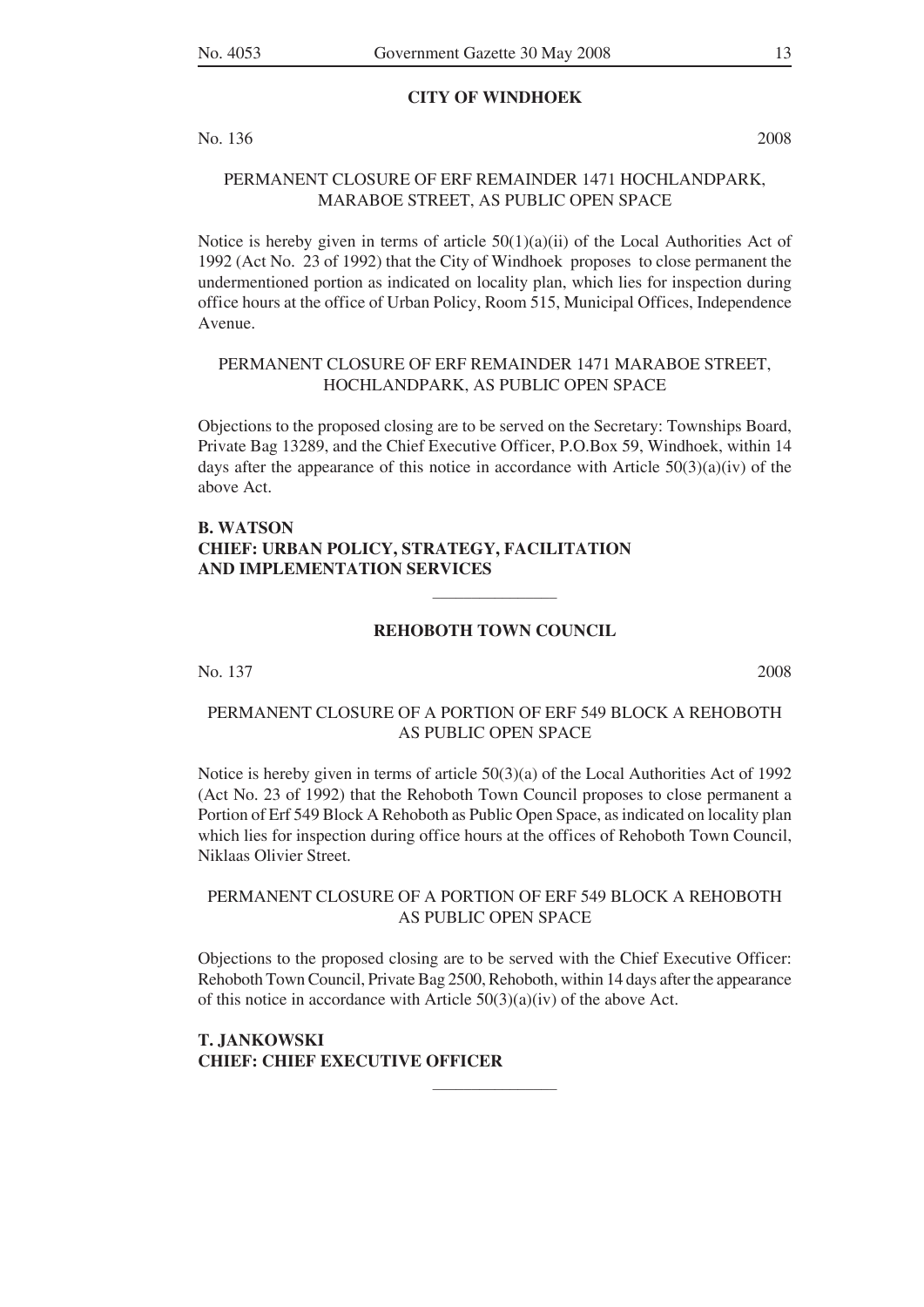**CITY OF WINDHOEK**

No. 138 2008

## PERMANENT CLOSING OF REMAINDER OF ERF 3388 KLEIN WINDHOEK AS STREET, THE CLOSURE IS TO CREATE A NEW ADDITIONAL RESIDENTIAL ERF

Notice is hereby given in terms of article  $50(1)(a)(ii)$  of the Local Authorities Act of 1992 (Act No. 23 of 1992) that the City of Windhoek proposes to close permanent the undermentioned portion as indicated on locality plan, which lies for inspection during office hours at the office of the Division: Urban Planning Room 519, Municipal Offices, Independence Avenue.

## PERMANENT CLOSING OF REMAINDER OF ERF 3388 KLEIN WINDHOEK AS STREET, THE CLOSURE IS TO CREATE A NEW ADDITIONAL RESIDENTIAL ERF

Objections to the proposed closing are to be served on the Secretary: Townships Board, Private Bag 13289, and the Chief Executive Officer, P.O.Box 59, Windhoek, within 14 days after the appearance of this notice in accordance with Article 50 (1) (C) of the above Act.

## **B. WATSON URBAN PLANNER**

No. 139 2008

## ESTABLISHMENT OF THE TOWNSHIP: SAUYEMWA: TOWN COUNCIL OF RUNDU

 $\mathcal{L}$  , we have the set of the set of the set of the set of the set of the set of the set of the set of the set of the set of the set of the set of the set of the set of the set of the set of the set of the set of the

Notice is hereby given in terms of subsection (5) of section 5 of the Townships and Division of Land Ordinance, 1963 (Ordinance 11 of 1963), as amended that application has been made for the establishment of the township **Sauyemwa** situated on **Portion 65** and the Remainder of Rundu Town and Townlands No. 1329 and that the application is lying open to inspection at the office of the Division Town Planning,  $2<sup>nd</sup>$  Floor, GRN Office Park in Windhoek, the Surveyor-General in Windhoek, and at the Office of the Chief Executive Officer, Town Council of Rundu.

Any person who wishes to object to the application, may submit written evidence to the Townships Board, Private Bag 13289, Windhoek: Provided that such written evidence shall reach the Secretary of the Townships Board not later than **30 June 2008**, or who is desirous of being heard or making representations at the Townships Board meeting which will be held on **8 July 2008** at **9h00** in **Windhoek.**

 $\mathcal{L}$  , we have the set of the set of the set of the set of the set of the set of the set of the set of the set of the set of the set of the set of the set of the set of the set of the set of the set of the set of the

**P.D. SWART CHAIRMAN: TOWNSHIPS BOARD**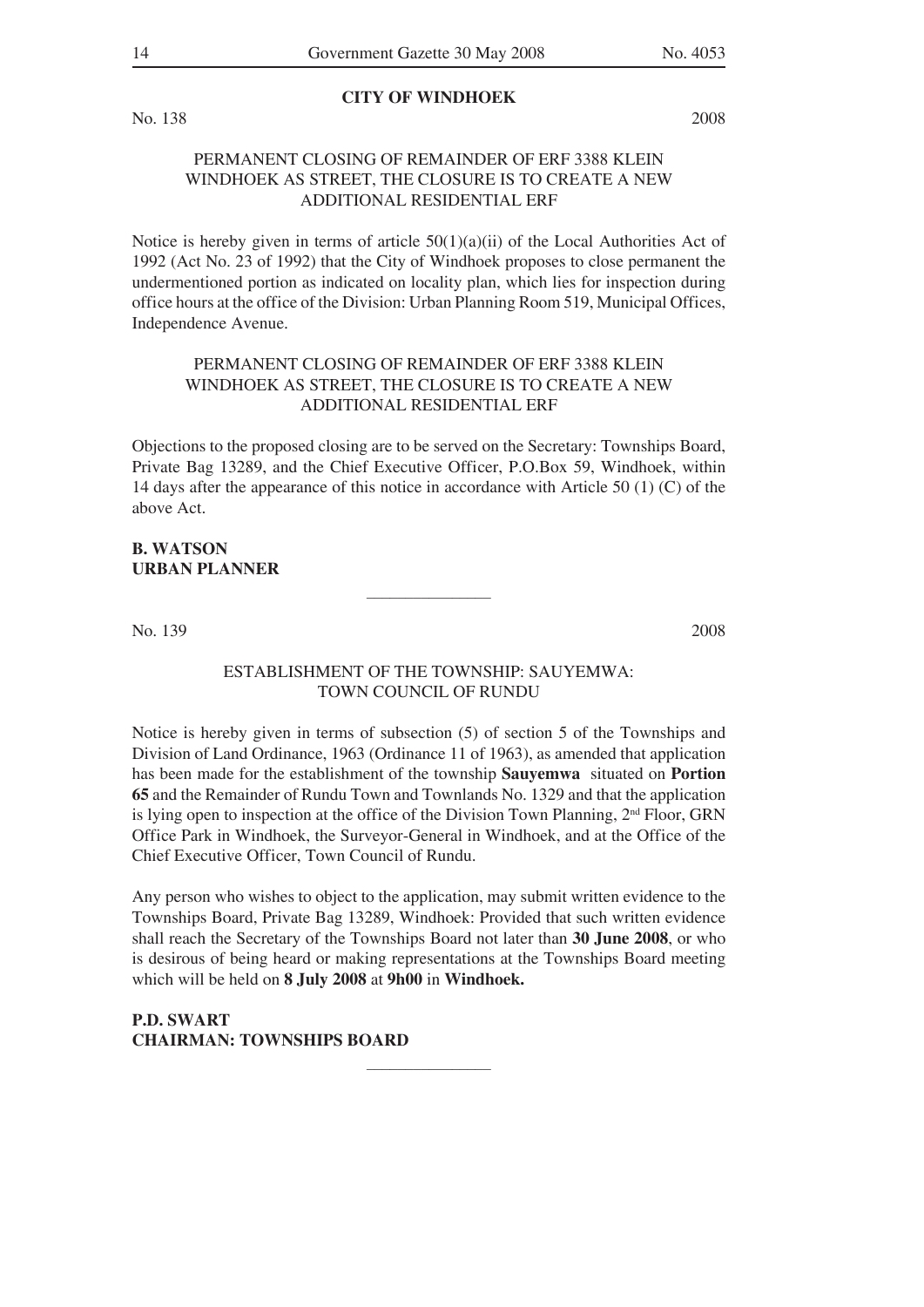No. 140 2008

#### ESTABLISHMENT OF THE TOWNSHIP: CHOTO: TOWN COUNCIL OF KATIMA MULILO

Notice is hereby given in terms of subsection (5) of section 5 of the Townships and Division of Land Ordinance, 1963 (Ordinance 11 of 1963), as amended that application has been made for the establishment of the township **Choto** situated on Portion 30 and the Remainder of Katima Mulilo Town and Townlands No. 1328 and that the application is lying open to inspection at the office of the Division Town Planning,  $2<sup>nd</sup>$  Floor, GRN Office Park in Windhoek, the Surveyor-General in Windhoek, and at the Office of the Chief Executive Officer, Town Council of Katima Mulilo.

Any person who wishes to object to the application, may submit written evidence to the Townships Board, Private Bag 13289, Windhoek: Provided that such written evidence shall reach the Secretary of the Townships Board not later than 30 June 2008, or who is desirous of being heard or making representations at the Townships Board meeting which will be held on **8 July 2008** at **9h00** in **Windhoek.**

#### **P.D. SWART CHAIRMAN: TOWNSHIPS BOARD**

No. 141 2008

## ESTABLISHMENT OF THE TOWNSHIP: CHOTO EXTENSION 1: TOWN COUNCIL OF KATIMA MULILO

 $\mathcal{L}$  , we have the set of the set of the set of the set of the set of the set of the set of the set of the set of the set of the set of the set of the set of the set of the set of the set of the set of the set of the

Notice is hereby given in terms of subsection (5) of section 5 of the Townships and Division of Land Ordinance, 1963 (Ordinance 11 of 1963), as amended that application has been made for the establishment of the township **Choto Extension 1** situated on Portion 31 and the Remainder of Katima Mulilo Town and Townlands No. 1328 and that the application is lying open to inspection at the office of the Division Town Planning, 2nd Floor, GRN Office Park in Windhoek, the Surveyor-General in Windhoek, and at the Office of the Chief Executive Officer, Town Council of Katima Mulilo.

Any person who wishes to object to the application, may submit written evidence to the Townships Board, Private Bag 13289, Windhoek: Provided that such written evidence shall reach the Secretary of the Townships Board not later than **30 June 2008**, or who is desirous of being heard or making representations at the Townships Board meeting which will be held on **8 July 2008** at **9h00** in **Windhoek.**

## **P.D. SWART CHAIRMAN: TOWNSHIPS BOARD**

No. 142 2008

#### ESTABLISHMENT OF THE TOWNSHIP: KATIMA MULILO EXTENSION 11: TOWN COUNCIL OF KATIMA MULILO

 $\frac{1}{2}$ 

Notice is hereby given in terms of subsection (5) of section 5 of the Townships and Division of Land Ordinance, 1963 (Ordinance 11 of 1963), as amended that application has been made for the establishment of the township **Katima Mulilo Extension 11**  situated on Portion 28 and the Remainder of Katima Mulilo Town and Townlands No.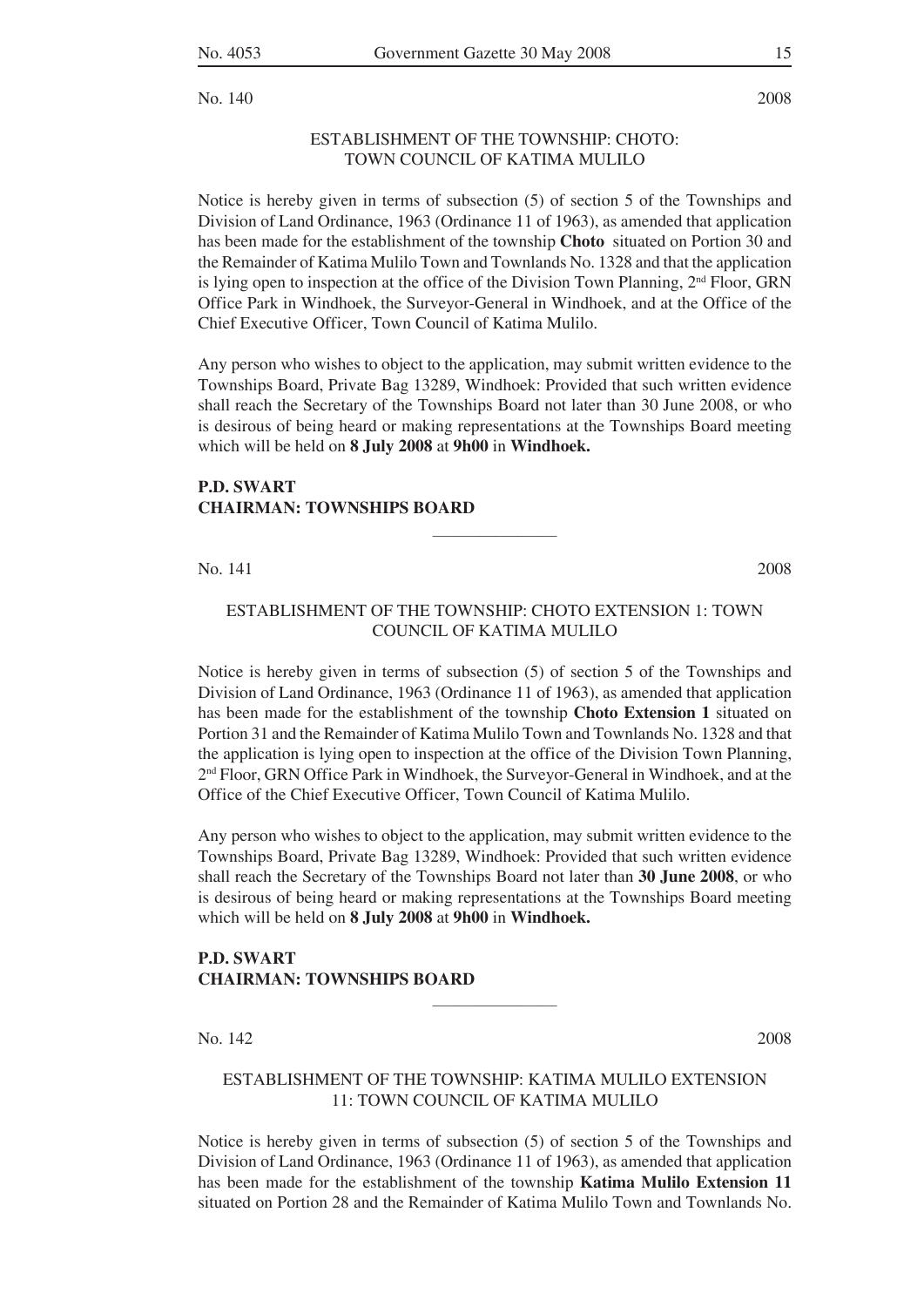1328 and that the application islying open to inspection at the office of the Division Town Planning, 2<sup>nd</sup> Floor, GRN Office Park in Windhoek, the Surveyor-General in Windhoek, and at the Office of the Chief Executive Officer, Town Council of Katima Mulilo.

Any person who wishes to object to the application, may submit written evidence to the Townships Board, Private Bag 13289, Windhoek: Provided that such written evidence shall reach the Secretary of the Townships Board not later than **30 June 2008**, or who is desirous of being heard or making representations at the Townships Board meeting which will be held on **8 July 2008** at **9h00** in **Windhoek.**

## **P.D. SWART CHAIRMAN: TOWNSHIPS BOARD**

No. 143 2008

#### ESTABLISHMENT OF THE TOWNSHIP: KATIMA MULILO EXTENSION 12: TOWN COUNCIL OF KATIMA MULILO

 $\mathcal{L}$  , we have the set of the set of the set of the set of the set of the set of the set of the set of the set of the set of the set of the set of the set of the set of the set of the set of the set of the set of the

Notice is hereby given in terms of subsection (5) of section 5 of the Townships and Division of Land Ordinance, 1963 (Ordinance 11 of 1963), as amended that application has been made for the establishment of the township **Katima Mulilo Extension 12** situated on Portion 38 and the Remainder of Katima Mulilo Town and Townlands No. 1328 and that the application islying open to inspection at the office of the Division Town Planning, 2<sup>nd</sup> Floor, GRN Office Park in Windhoek, the Surveyor-General in Windhoek, and at the Office of the Chief Executive Officer, Town Council of Katima Mulilo.

Any person who wishes to object to the application, may submit written evidence to the Townships Board, Private Bag 13289, Windhoek: Provided that such written evidence shall reach the Secretary of the Townships Board not later than **30 June 2008**, or who is desirous of being heard or making representations at the Townships Board meeting which will be held on **8 July 2008** at **9h00** in **Windhoek.**

## **P.D. SWART CHAIRMAN: TOWNSHIPS BOARD**

No. 144 2008

## ESTABLISHMENT OF THE TOWNSHIP: KATIMA MULILO EXTENSION 13: TOWN COUNCIL OF KATIMA MULILO

 $\mathcal{L}$  , we have the set of the set of the set of the set of the set of the set of the set of the set of the set of the set of the set of the set of the set of the set of the set of the set of the set of the set of the

Notice is hereby given in terms of subsection (5) of section 5 of the Townships and Division of Land Ordinance, 1963 (Ordinance 11 of 1963), as amended that application has been made for the establishment of the township **Katima Mulilo Extension 13** situated on Portion39 and the Remainder of Katima Mulilo Town and Townlands No. 1328 and that the application is lying open to inspection at the office of the Division Town Planning, 2nd Floor, GRN Office Park in Windhoek, the Surveyor-General in Windhoek, and at the Office of the Chief Executive Officer, Town Council of Katima Mulilo.

Any person who wishes to object to the application, may submit written evidence to the Townships Board, Private Bag 13289, Windhoek: Provided that such written evidence shall reach the Secretary of the Townships Board not later than **30 June 2008**, or who is desirous of being heard or making representations at the Townships Board meeting which will be held on **8 July 2008** at **9h00** in **Windhoek.**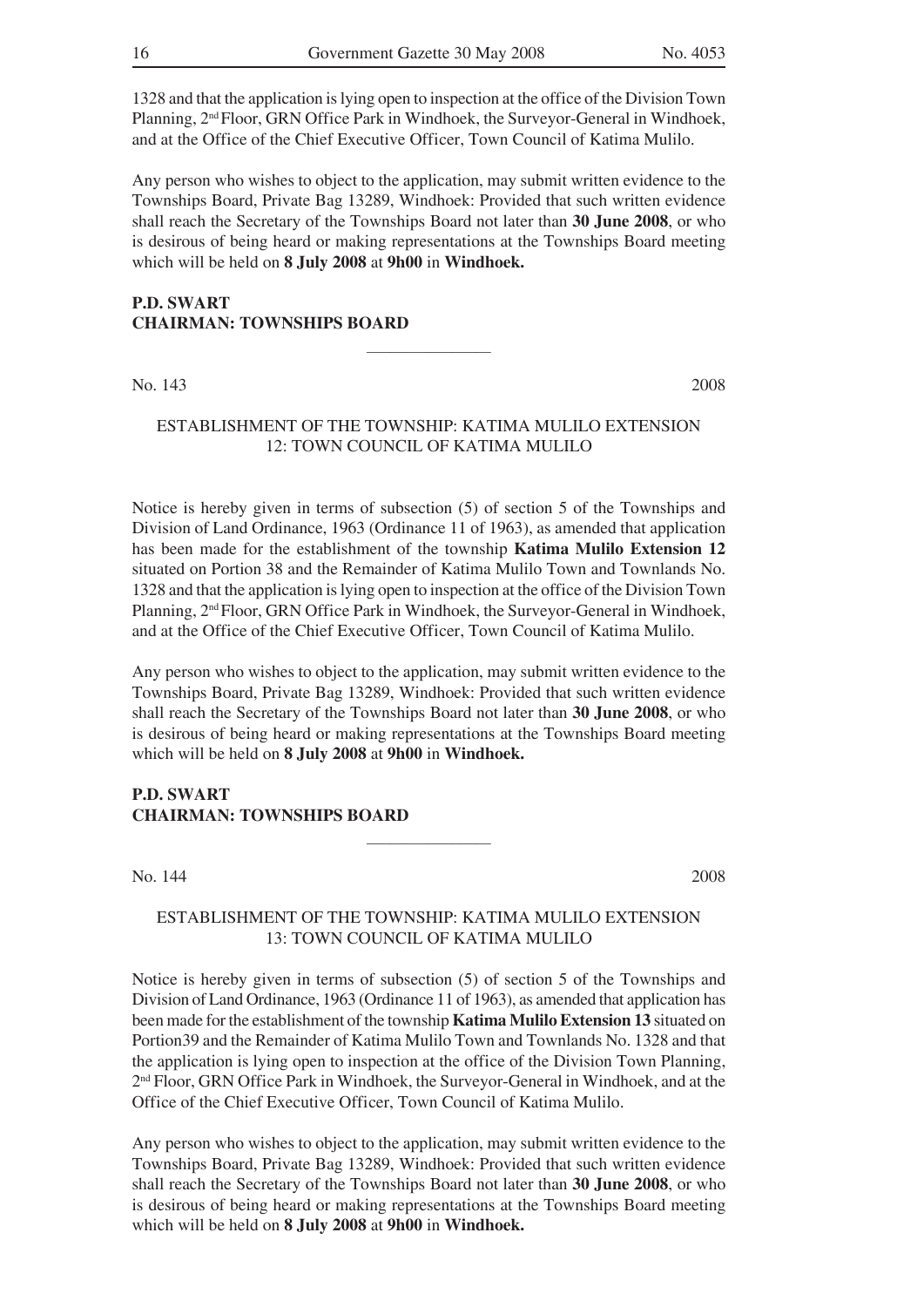$\mathcal{L}$  , we have the set of the set of the set of the set of the set of the set of the set of the set of the set of the set of the set of the set of the set of the set of the set of the set of the set of the set of the

## **P.D. SWART CHAIRMAN: TOWNSHIPS BOARD**

No. 145 2008

## ESTABLISHMENT OF THE TOWNSHIP: KATIMA MULILO EXTENSION 14: TOWN COUNCIL OF KATIMA MULILO

Notice is hereby given in terms of subsection (5) of section 5 of the Townships and Division of Land Ordinance, 1963 (Ordinance 11 of 1963), as amended that application has been made for the establishment of the township **Katima Mulilo Extension 14** situated on Portion40 and the Remainder of Katima Mulilo Town and Townlands No. 1328 and that the application is lying open to inspection at the office of the Division Town Planning, 2nd Floor, GRN Office Park in Windhoek, the Surveyor-General in Windhoek, and at the Office of the Chief Executive Officer, Town Council of Katima Mulilo.

Any person who wishes to object to the application, may submit written evidence to the Townships Board, Private Bag 13289, Windhoek: Provided that such written evidence shall reach the Secretary of the Townships Board not later than **30 June 2008**, or who is desirous of being heard or making representations at the Townships Board meeting which will be held on **8 July 2008** at **9h00** in **Windhoek.**

#### **P.D. SWART CHAIRMAN: TOWNSHIPS BOARD**

#### **ARANOS VILLAGE COUNCIL**

 $\mathcal{L}$  , we have the set of the set of the set of the set of the set of the set of the set of the set of the set of the set of the set of the set of the set of the set of the set of the set of the set of the set of the

no. 146 2008

#### **TARIFFS 2008/2009**

The Aranos Village Council has determined in accordance with section 31(1) (u) of the Local Authorities Act, 1992 (Act No.23 of 1992) the tariffs and charges.

| <b>Tariff Description</b>         | <b>Note</b> | Existing   | Proposed | Increase |
|-----------------------------------|-------------|------------|----------|----------|
|                                   |             | Tariff     | Tariff   | $\%$     |
|                                   |             | <b>N\$</b> | N\$      |          |
| <b>WATER SUPPLY AND CHARGES</b>   |             |            |          |          |
|                                   |             |            |          |          |
| <b>CONSUMPTION COST</b>           |             |            |          |          |
| ${\rm (per\ 1000\, liter)}$       |             |            |          |          |
| <b>CONVENTIONAL METER</b>         |             |            |          |          |
| (a) First $1000$ to $10000$ liter |             | 5.35       | 5.75     | 7.5      |
| (b) $11\,000$ to $20\,000$        |             | 6.95       | 7.47     | 7.5      |
| $(c)$ 21 000 to 30 000            |             | 7.80       | 8.38     | 7.4      |
| $(d)$ 31 000 liter and above      |             | 8.74       | 9.39     | 7.4      |
|                                   |             |            |          |          |
| <b>Basic Charge</b>               |             | 42.34      | 42.34    |          |

 $\frac{1}{2}$ 

#### **ORDER OF THE COUNCIL**

**J. JARSON CHAIRPERSON OF THE COUNCIL**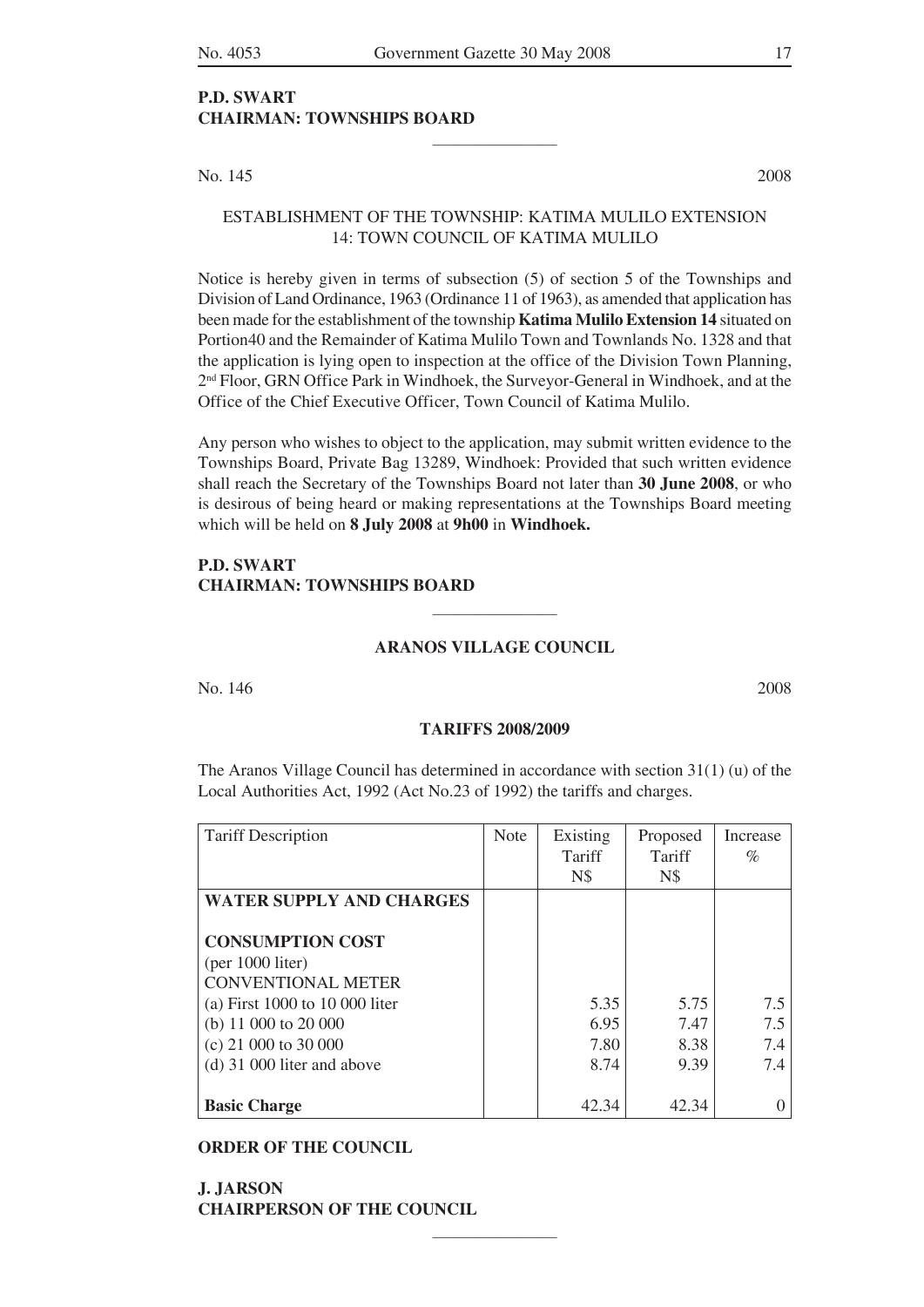## **NKURENKURU TOWN COUNCIL**

No. 147 2008

## AMENDMENT OF CHARGES, FEES AND OTHER MONEYS

The Nkurenkuru Town Council has under sections 30(1)(u) and 73(1) of the Local Authorities Act of 1992 (Act No. 23 of 1992) as amended, amend the charges, fees and other moneys payable in respect of services rendered by the council as set out in the Schedule, with effect from 1st July 2008.

| <b>Tariff Description</b>                                                                       | <b>Existing Tariff</b><br>2007/2008(N\$) | <b>INCREASE</b><br>IN $\%$ | <b>Proposed Tariff</b><br>2008/2009 (N\$) |
|-------------------------------------------------------------------------------------------------|------------------------------------------|----------------------------|-------------------------------------------|
| <b>A. WATER</b>                                                                                 |                                          |                            |                                           |
| <b>Water Basic Charges</b>                                                                      |                                          |                            |                                           |
| Residential consumers per month                                                                 | N\$20.0                                  | 00%                        | N\$20.00                                  |
| Business consumers per month                                                                    | N\$70.00                                 | $0\%$                      | N\$70.00                                  |
| Non Profit making organization                                                                  | N\$70.00                                 | $0\%$                      | N\$70.00                                  |
| <b>UNIT CHARGES</b>                                                                             |                                          |                            |                                           |
| Residential (Per cubic meter)                                                                   | N\$7.0                                   | 05%                        | N\$7.35                                   |
| Business (Per cubic meter)                                                                      | N\$7.56                                  | 5%                         | N\$7.94                                   |
| Government and Others (Per<br>cubic meter)                                                      | N\$7.56                                  | 5%                         | N\$7.94                                   |
| <b>SERVICE FEES</b>                                                                             |                                          |                            |                                           |
| <b>Connection fees for Business</b>                                                             | N\$350.00                                | $0\%$                      | N\$350.00                                 |
| Connection fees for Government<br>and Others                                                    | N\$350.00                                | $0\%$                      | N\$350.00                                 |
| <b>Connection fees for Residential</b>                                                          | N\$250.00                                | $0\%$                      | N\$250.00                                 |
| <b>Connection fees for Developers</b>                                                           | N\$600.00                                | $0\%$                      | N\$600.00                                 |
| <b>Connection fees for Construction</b><br>Company                                              | N\$600.00                                | $0\%$                      | N\$600.00                                 |
| Disconnection/Re-connection fees<br>Residential                                                 | N\$230.00                                | $0\%$                      | N\$230.00                                 |
| Disconnection/Re-connection fees<br>Business, Government and others                             | N\$350.00                                | $0\%$                      | N\$350.00                                 |
| Re-connection fees On/Off (on<br>request)                                                       | N\$80.00                                 | $0\%$                      | N\$80.00                                  |
| Late Payment                                                                                    | 2.5%                                     | $0\%$                      | 2.5%                                      |
| <b>Illegal Connection fees</b><br>(i) First offence                                             | $N$2000.00 +$<br>Consumption             | $0\%$                      | $N$2000.00 +$<br>Consumption              |
| (ii) Second offence                                                                             | Legal Action                             | $0\%$                      | Legal Action                              |
| Call out fees (Repair of water<br>reticulation payable if the fault is<br>on the customer side) | $Cost + 15\%$                            |                            | $Cost + 15\%$                             |
| <b>B. SEWERAGE</b>                                                                              |                                          |                            |                                           |
| <b>Basic Charge</b>                                                                             |                                          |                            |                                           |
| Residential                                                                                     | N\$25.00                                 | $0\%$                      | N\$25.00                                  |

## **SCHEDULE**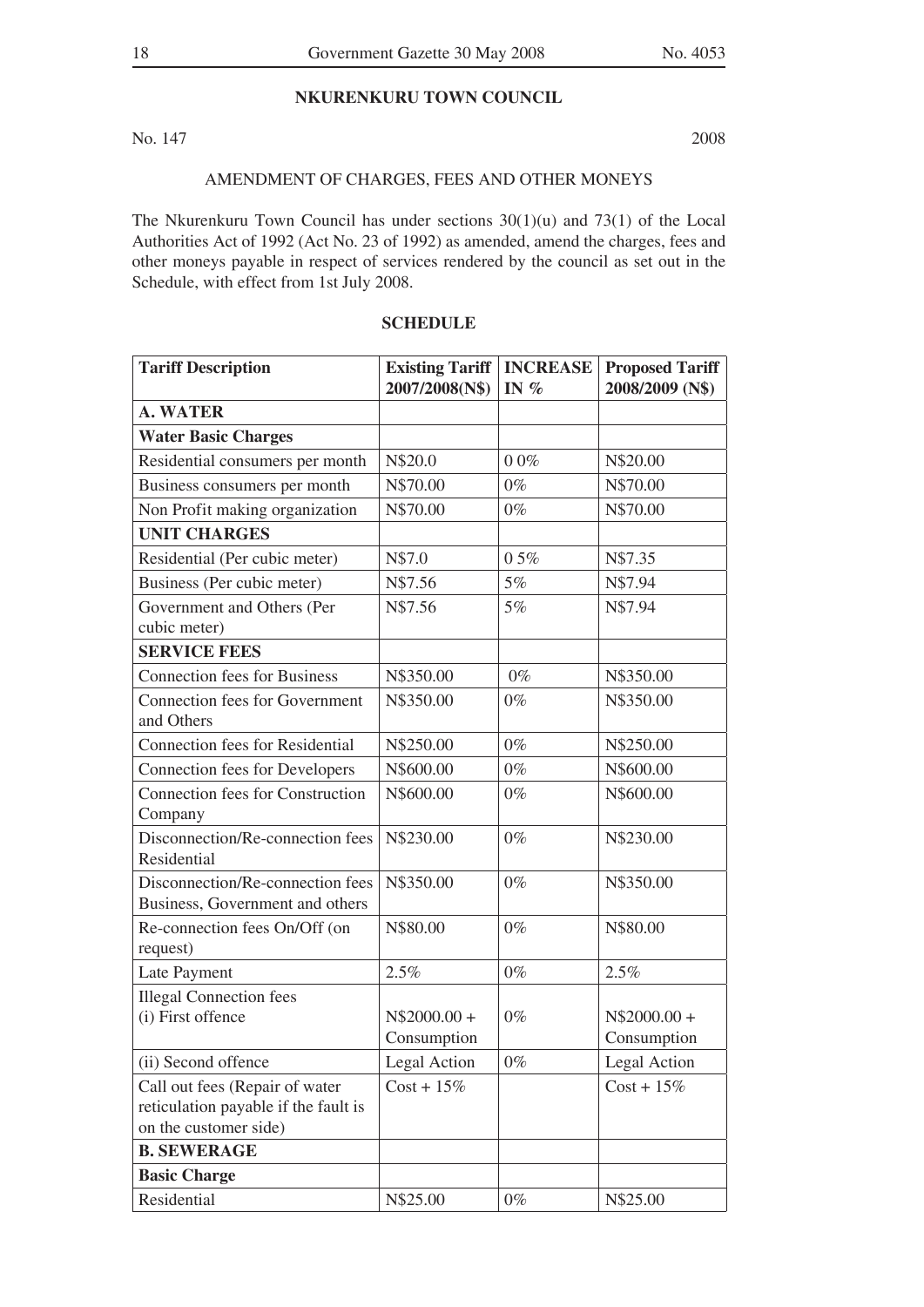| <b>Business</b>                                                            | N\$55.00                                     | $0\%$          | N\$55.00                                     |
|----------------------------------------------------------------------------|----------------------------------------------|----------------|----------------------------------------------|
| Government and others                                                      | N\$55.00                                     | $0\%$          | N\$55.00                                     |
| <b>SEWER PER TOILET</b>                                                    |                                              |                |                                              |
| Residential                                                                | N\$15.00                                     | $0\%$          | N\$15.00                                     |
| <b>Business</b>                                                            | N\$25.00                                     | $0\%$          | N\$25.00                                     |
| Government and others                                                      | N\$25.00                                     | $0\%$          | N\$25.00                                     |
| <b>SEWER SERVICE FEES</b><br><b>CONNECTION FEES</b>                        |                                              |                |                                              |
| Residential                                                                | N\$250.00                                    | $0\%$          | N\$250.00                                    |
| <b>Business</b>                                                            | N\$300.00                                    | $0\%$          | N\$300.00                                    |
| Government and others                                                      | N\$300.00                                    | $0\%$          | N\$300.00                                    |
| Developers                                                                 | N\$400.00                                    | $0\%$          | N\$400.00                                    |
| <b>Construction Companies</b>                                              | N\$500.00                                    | $0\%$          | N\$500.00                                    |
| <b>Illegal Connection fees</b><br>(i) First offence<br>(ii) Second offence | $N$2000.00 +$<br>Consumption<br>Legal Action | $0\%$<br>$0\%$ | $N$2000.00 +$<br>Consumption<br>Legal Action |
| <b>C. REFUSE REMOVALS</b>                                                  |                                              |                |                                              |
| <b>SERVICES</b>                                                            |                                              |                |                                              |
| Residential                                                                | N\$25.00                                     | $0\%$          | N\$25.00                                     |
| Hair dress                                                                 | N\$25.00                                     | $0\%$          | N\$25.00                                     |
| Shebeen                                                                    | N\$50.00                                     | $0\%$          | N\$50.00                                     |
| Restaurant                                                                 | N\$50.00                                     | $0\%$          | N\$50.00                                     |
| Super market                                                               | N\$85.00                                     | $0\%$          | N\$85.00                                     |
| Schools                                                                    | N\$50.00                                     | $0\%$          | N\$50.00                                     |
| Open market                                                                | N\$60.00                                     | $0\%$          | N\$60.00                                     |
| Hospital                                                                   | N\$200.00                                    | $0\%$          | N\$200.00                                    |
| Police                                                                     | N\$50.00                                     | $0\%$          | N\$50.00                                     |
| Parastatals                                                                | N\$50.00                                     | $0\%$          | N\$50.00                                     |
| Garden refuse                                                              | N\$25.00                                     | $0\%$          | N\$25.00                                     |
| Church                                                                     | N\$25.00                                     | $0\%$          | N\$25.00                                     |
| Light Industrial                                                           | N\$55.00                                     | $0\%$          | N\$55.00                                     |
| Building rubbers (construction<br>material)                                | N\$200.00 per<br>load                        | $0\%$          | N\$200.00 per<br>load                        |
| Refuse Bin                                                                 | $Cost + 15\%$                                | $0\%$          | $Cost + 15\%$                                |
| Illegal refuse dumping & misuse<br>of refuse drums fees                    |                                              |                |                                              |
| (i) First offence                                                          | N\$100.00                                    | $0\%$          | N\$100.00                                    |
| (ii) Second offence                                                        | N\$250.00                                    | $0\%$          | N\$250.00                                    |
| (iii) Third offence                                                        | Legal Action                                 | $0\%$          | Legal Action                                 |
| <b>STREET VENDORS (PER</b><br><b>MONTH)</b>                                |                                              |                |                                              |
| Small                                                                      | N\$ 0.00                                     | $0\%$          | N\$ 30.00                                    |
| Medium                                                                     | N\$ 0.00                                     | $0\%$          | N\$ 50.00                                    |
| Kiosk                                                                      | N\$ 0.00                                     | $0\%$          | N\$ 150.00                                   |
| Occasional                                                                 | N\$ 0.00                                     | $0\%$          | N\$ 10.00                                    |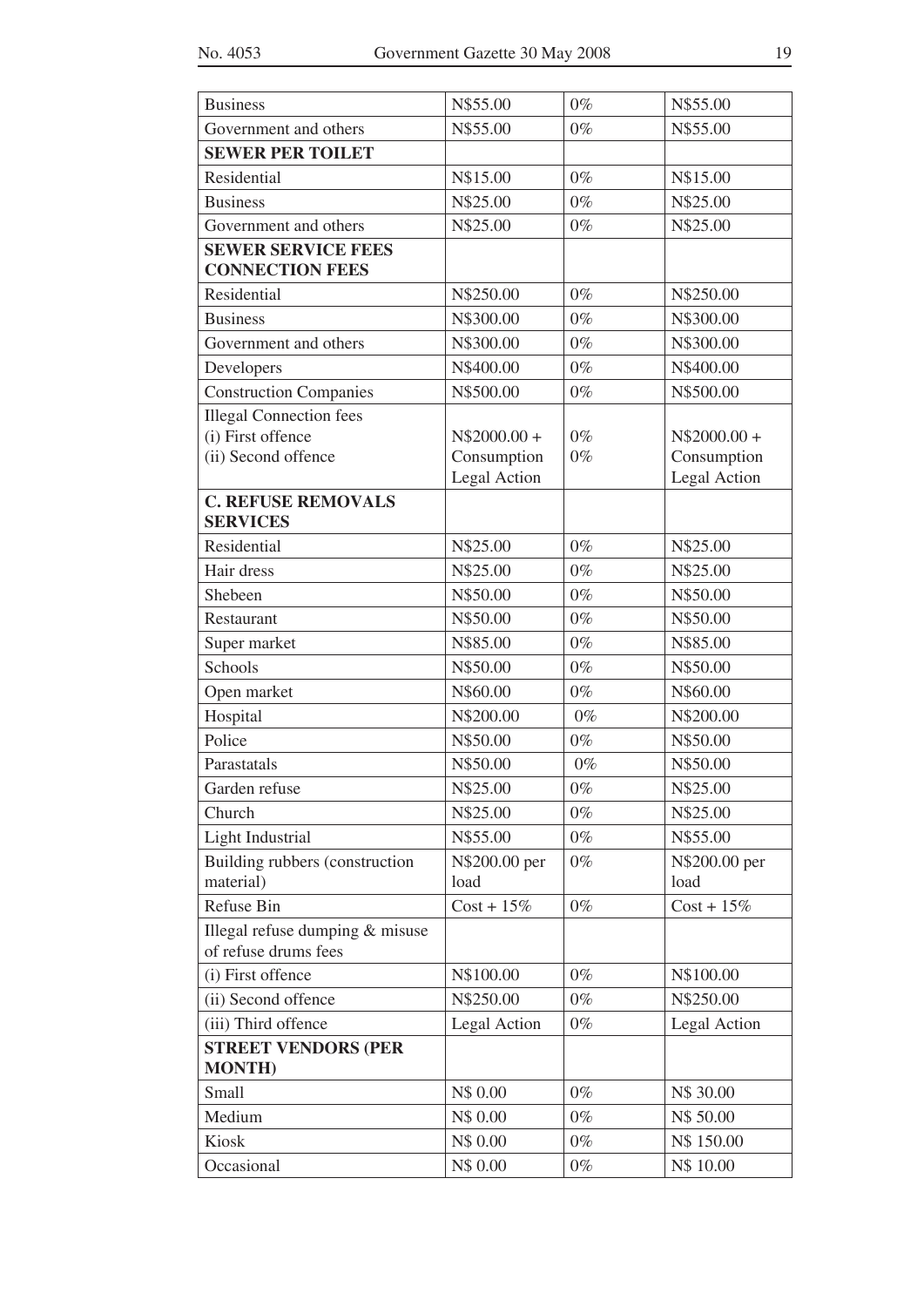| <b>D. PROPERTY</b><br><b>MANAGEMENT</b>                                      |             |       |             |
|------------------------------------------------------------------------------|-------------|-------|-------------|
| <b>SELLING OF ERVEN PLOTS)</b>                                               |             |       |             |
| <b>APPROVAL OF BUILDING</b>                                                  |             |       |             |
| PLANS AND INSPECTIONS                                                        |             |       |             |
| <b>Residential</b>                                                           |             |       |             |
| $30 \text{ m}^2$ and less                                                    | N\$ 50.00   | 100%  | N\$ 100.00  |
| $30 \text{ m}^2 - 70 \text{ m}^2$                                            | N\$ 50.00   | 140%  | N\$ 120.00  |
| $70 \text{ m}^2 - 120 \text{ m}^2$                                           | N\$ 50.00   | 200%  | N\$ 150.00  |
| 120 m <sup>2</sup> -400 m <sup>2</sup>                                       | N\$ 50.00   | 500%  | N\$ 300.00  |
| Above $400 \text{ m}^2$                                                      | N\$ 50.00   | 1500% | N\$800.00   |
| <b>Business and others</b>                                                   |             |       |             |
| $30m2$ and less                                                              | N\$100.00   | 50%   | N\$150.00   |
| $30 \text{ m}^2 - 70 \text{ m}^2$                                            | N\$100.00   | 70%   | N\$170.00   |
| $70 \text{ m}^2 - 120 \text{ m}^2$                                           | N\$100.00   | 200%  | N\$ 300.00  |
| 120 m <sup>2</sup> -400 m <sup>2</sup>                                       | N\$100.00   | 450%  | N\$ 550.00  |
| Above $400 \text{ m}^2$                                                      | N\$100.00   | 1100% | N\$ 1200.00 |
| <b>Developers</b>                                                            |             |       |             |
| $30 \text{ m}^2$ and less                                                    | N\$ 0.00    | $0\%$ | N\$250.00   |
| 30 m <sup>2</sup> -70 m <sup>2</sup>                                         | N\$ 0.00    | $0\%$ | N\$280.00   |
| $70 \text{ m}^2 - 120 \text{ m}^2$                                           | N\$ 0.00    | $0\%$ | N\$400.00   |
| 120 m <sup>2</sup> -400 m <sup>2</sup>                                       | N\$ 0.00    | $0\%$ | N\$ 1000.00 |
| Above $400 \text{ m}^2$                                                      | N\$ 0.00    | $0\%$ | N\$ 2500.00 |
| <b>Illegal construction (Construction</b>                                    | N\$2000.00  | $0\%$ | N\$2000.00  |
| without approved building plan)                                              |             |       |             |
| Boundary wall per square meter                                               | N\$1.50     | $0\%$ | N\$1.50     |
| <b>BOUNDARY BEACON</b>                                                       |             |       |             |
| (PEGS) SEARCH<br>(RELOCATION)                                                |             |       |             |
| Residential (per erf)                                                        | N\$0.00     | $0\%$ | N\$ 100.00  |
| Business and others (per erf)                                                | N\$0.00     | $0\%$ | N\$ 160.00  |
| Developers (per erf)                                                         | N\$0.00     | $0\%$ | N\$ 200.00  |
| <b>RESUBMISSION OF</b>                                                       |             |       |             |
| <b>BUILDING PLANS AFTER</b>                                                  |             |       |             |
| <b>THE EXPIRY OF THE</b>                                                     |             |       |             |
| <b>APPROVED BUILDING</b>                                                     |             |       |             |
| PLAN RENEWAL)                                                                |             |       |             |
| Residential                                                                  | N\$0.00     | $0\%$ | N\$ 60.00   |
| <b>Business and others</b>                                                   | N\$0.00     | $0\%$ | N\$ 100.00  |
| Developers                                                                   | N\$0.00     | $0\%$ | N\$ 200.00  |
| Boundary wall per m <sup>2</sup>                                             | N\$1.50     | $0\%$ | N\$1.50     |
| <b>Illegal construction</b> (Construction<br>without approved Building plan) | N\$ 2000.00 | $0\%$ | N\$2000.00  |
| SAND, LOAM, CLAY,                                                            |             |       |             |
| <b>STONES, GRAVEL SOIL</b>                                                   |             |       |             |
| <b>COLLECTION FOR</b>                                                        |             |       |             |
| <b>CONSTRUCTION PURPOSE</b>                                                  |             |       |             |
| Own transport (per $cm3$ )                                                   | N\$ 0.00    | $0\%$ | N\$ 50.00   |
| Town Council Transport (per cm)                                              | N\$ 0.00    | $0\%$ | N\$ 260.00  |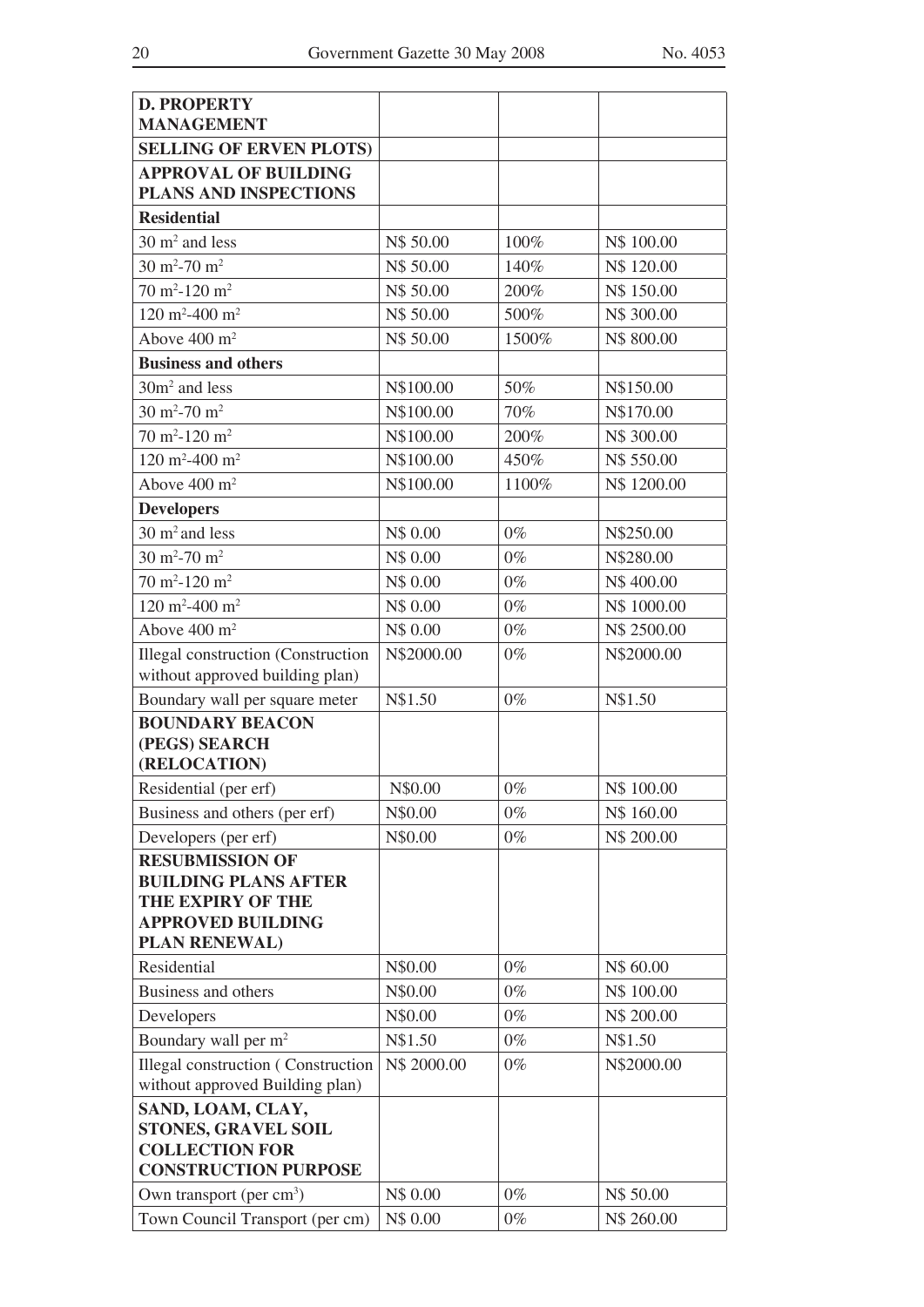| <b>RENTING EXCAVATOR /</b>                       |              |       |                  |
|--------------------------------------------------|--------------|-------|------------------|
| <b>LOADER</b>                                    |              |       |                  |
| Rent per hour                                    | N\$ 0.00     | $0\%$ | N\$ 370.00       |
| <b>BUILDING PLAN COPIES</b>                      |              |       |                  |
| A4                                               | N\$0.00      | $0\%$ | N\$ 10.00        |
| A <sub>3</sub>                                   | N\$ 0.00     | $0\%$ | N\$ 15.00        |
| Small A1                                         | N\$ 15.00    | 66%   | N\$ 25.00        |
| Large A0                                         | N\$ 25.00    | 20%   | N\$ 30.00        |
| <b>MAPS ON DEMAND COPIES</b><br>(SURVEY RECORDS, |              |       |                  |
| <b>GENERAL PLAN,</b>                             |              |       |                  |
| DIAGRAMS, MUNICIPAL                              |              |       |                  |
| <b>SERVICES LAYOUTS, etc)</b>                    |              |       |                  |
| A4                                               | N\$0.00      | $0\%$ | N\$ 10.00        |
| A <sub>3</sub>                                   | N\$0.00      | $0\%$ | N\$ 20.00        |
| Small Al                                         | N\$0.00      | $0\%$ | N\$ 30.00        |
| Large A0                                         | N\$0.00      | $0\%$ | N\$40.00         |
| <b>ADMINISTRATION COST</b>                       |              |       |                  |
| Advertising cost for property                    | N\$500.00    | $0\%$ | N\$500.00        |
| <b>E. POUND FEES</b>                             |              |       |                  |
| (DETENTION FEES)                                 |              |       |                  |
| Cattle (per day per animal)                      | N\$10.50     | $0\%$ | N\$10.50         |
| Sheep (per day per animal)                       | N\$5.00      | $0\%$ | N\$5.00          |
| Goats (per day per animal)                       | N\$6.00      | $0\%$ | N\$6.00          |
| Pigs (per day per animal)                        | N\$1 1.00    | $0\%$ | N\$11.00         |
| <b>F. GRAZING FEES</b>                           |              |       |                  |
| Cattle (per day per animal)                      | N\$4.50      | $0\%$ | N\$4.50          |
| Sheep (per day per animal)                       | N\$2.00      | $0\%$ | N\$2.00          |
| Goats (per day per animal)                       | N\$2.00      | $0\%$ | N\$2.00          |
| Pigs (per day per animal)                        | N\$2.00      | $0\%$ | N\$2.00          |
| <b>G. FITNESS CERTIFICATE</b><br><b>FEES</b>     |              |       |                  |
| Chain Store                                      | N\$600.00    | $0\%$ | N\$600.00        |
| <b>Large Business</b>                            | N\$400.00    | $0\%$ | N\$400.00        |
| <b>Medium Business</b>                           | N\$200.00    | $0\%$ | N\$200.00        |
| <b>Small Business</b>                            | N\$100.00    | $0\%$ | N\$100.00        |
| Hawkers                                          | N\$60.00     | $0\%$ | N\$60.00         |
| Peddlers                                         | N\$60.00     | $0\%$ | N\$60.00         |
| <b>H. PHOTO COPIES</b>                           |              |       |                  |
| A <sub>4</sub>                                   | N\$ 1.00 per | $0\%$ | N\$1.00 per page |
|                                                  | page         |       |                  |
| A <sub>3</sub>                                   | N\$2.00 per  | $0\%$ | N\$2.00 per page |
|                                                  | page         |       |                  |
| Fax (in Namibia)                                 | N\$5.00 per  | $0\%$ | N\$5.00 per page |
|                                                  | page         |       |                  |
| Fax (out side Namibia)                           | N\$10.00 per | $0\%$ | N\$10.00 per     |
|                                                  | page         |       | page             |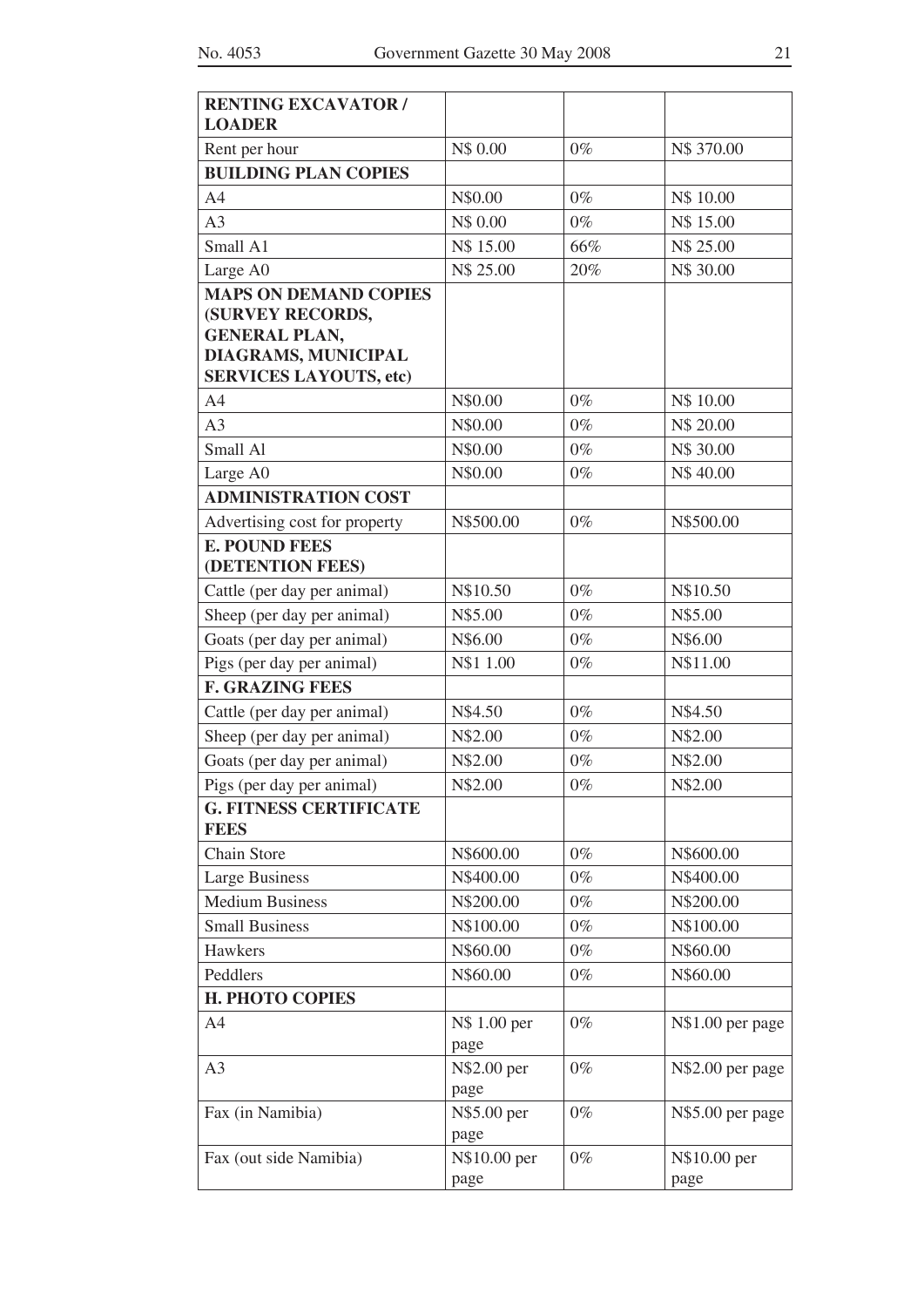| <b>I. ADVERTISEMENT BILL</b><br><b>BOARD FEES</b>                                                                                  |                      |       |                      |
|------------------------------------------------------------------------------------------------------------------------------------|----------------------|-------|----------------------|
| <b>Big Business</b>                                                                                                                | N\$500.00<br>(month) | $0\%$ | N\$500.00<br>(month) |
| <b>Small Business</b>                                                                                                              | N\$100.00<br>(month) | $0\%$ | N\$100.00<br>(month) |
| <b>Illegal Advertisement penalty</b>                                                                                               | N\$500.00<br>(month) | $0\%$ | N\$500.00<br>(month) |
| <b>P.T.O RENTALS</b>                                                                                                               |                      |       |                      |
| <b>RESIDENTIAL SITES</b>                                                                                                           |                      |       |                      |
| (a) Up to $1000m^2$                                                                                                                | N\$39.00<br>(month)  | $0\%$ | N\$39.00<br>(month)  |
| (b) Above $1000m^2 - 2000m^2$                                                                                                      | N\$52.00<br>(month)  | $0\%$ | N\$52.00<br>(month)  |
| (c) Above $2000m^2 - 3000m^2$                                                                                                      | N\$69.00<br>(month)  | $0\%$ | N\$69.00<br>(month)  |
| (d) Above $3000m^2$ for every<br>1000m <sup>2</sup> or part thereof above<br>3000m <sup>2</sup> an additional rental of            | N\$64.00<br>(month)  | $0\%$ | N\$64.00<br>(month)  |
| <b>BUSINESS SITES</b>                                                                                                              |                      |       |                      |
| (a) Up to $1000m^2$                                                                                                                | N\$103.00<br>(month) | $0\%$ | N\$103.00<br>(month) |
| (b) Above $1000m^2 - 2000m^2$                                                                                                      | N\$142.00<br>(month) | $0\%$ | N\$142.00<br>(month) |
| (d) Above 3 000m <sup>2</sup> for every<br>1 000m <sup>2</sup> or part thereof above<br>3000m <sup>2</sup> an additional rental of | N\$39.00<br>(month)  | $0\%$ | N\$39.00<br>(month)  |
| <b>NON GOVERNMENTAL</b><br><b>ORGANISATION AND</b><br><b>SPORT CLUBS</b>                                                           |                      |       |                      |
| <b>RESIDENTIAL SITE</b>                                                                                                            |                      |       |                      |
| (a) Up to $1000m^2$                                                                                                                | N\$39.00<br>(month)  | $0\%$ | N\$39.00<br>(month)  |
| (b) Above $1000m^2 - 2000m^2$                                                                                                      | N\$52.00<br>(month)  | $0\%$ | N\$52.00<br>(month)  |
| (c) Above $2000m^2 - 3000m^2$                                                                                                      | N\$69.00<br>(month)  | $0\%$ | N\$69.00<br>(month)  |
| (d) Above $3000m^2$ for every<br>1000m2 or part thereof above<br>30000m <sup>2</sup> an additional rental of                       | N\$64.00<br>(month)  | $0\%$ | N\$64.00<br>(month)  |
| <b>BUSINESS SITE</b>                                                                                                               |                      |       |                      |
| (a) Up to $1000m^2$                                                                                                                | N\$35.00<br>(month)  | $0\%$ | N\$35.00<br>(month)  |
| (b) Above $1000m^2 - 2000m^2$                                                                                                      | N\$50.00<br>(month)  | $0\%$ | N\$50.00<br>(month)  |
| (d) Above 3 00OM2 for every<br>1000m <sup>2</sup> or part thereof above<br>3000m <sup>2</sup> an additional rental of              | N\$20.00<br>(month)  | $0\%$ | N\$20.00<br>(month)  |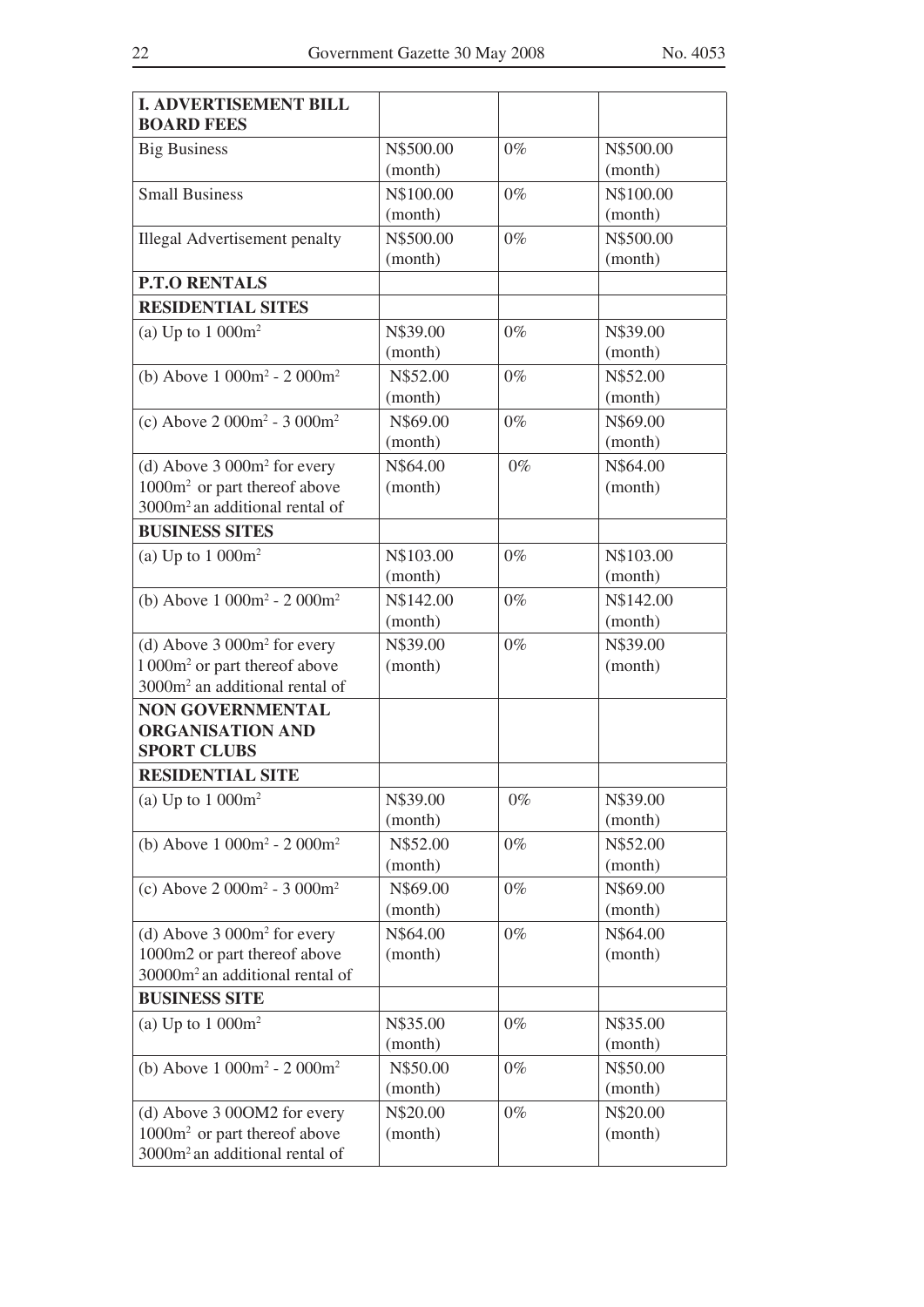| <b>Church Sites and other</b> |          |       |           |
|-------------------------------|----------|-------|-----------|
| <b>Institutional uses</b>     |          |       |           |
| Church Sites and other        | N\$30.00 | $0\%$ | N\$30.00  |
| Institutional uses (per year) | (Yearly) |       | (Yearly)  |
| irrespective of $m2$ ).       |          |       |           |
| <b>CEMETRY FEES</b>           |          |       |           |
| per grave site                | N\$ 0.00 | $0\%$ | N\$ 50.00 |

#### **BY ORDER OF THE COUNCIL**

## **CHAIRPERSON OF THE COUNCIL NKURENKURU TOWN COUNCIL**

## **EENHANA TOWN COUNCIL**

 $\mathcal{L}$  , we have the set of the set of the set of the set of the set of the set of the set of the set of the set of the set of the set of the set of the set of the set of the set of the set of the set of the set of the

No. 148 2008

## TARIFF STRUCTURE FOR 2008 /2009

The Eenhana Town Council has under sections  $30(1)(u)$  and  $73(1)$  of the Local Authorities Act of 1992 (Act No. 23 of 1992) as amended, amended the charges, fees, rates, and other moneys payable in respect of services to be rendered by the Council during 2008/2009 fiscal year. They are as set out in the Schedule below, and are to be implemented with effect from 1 July 2008.

## **SCHEDULE**

| <b>A: WATER</b>                                              | <b>Old Rates</b><br>2007/2008 N\$ | Percentage<br>$\mathcal{O}_0$ | <b>New Rates</b><br>2008/2009 N\$ |
|--------------------------------------------------------------|-----------------------------------|-------------------------------|-----------------------------------|
| 1. Water Basic Charges                                       |                                   |                               |                                   |
| a) Residential Consumers per Month                           | 44.50                             | $0.0\%$                       | 44.50                             |
| b) All other consumers per month                             | 177.75                            | $0.0\%$                       | 177.75                            |
| c) Social Instutions, e.g. Churches,<br>Youth Hostels, etc.  | 88.85                             | $0.0\%$                       | 88.85                             |
| 2. Unit Charges                                              |                                   |                               |                                   |
| a) Residential - Per Cubic Meter (m <sup>3</sup> )           | 8.35                              | 5.0%                          | 8.75                              |
| b) Business - per Cubic Meter Meter<br>(m <sup>3</sup> )     | 0.00                              | 100                           | 9.00                              |
| 3. Service Fees                                              |                                   |                               |                                   |
| a) Deposit-Residential                                       | 336.90                            | 0.0%                          | 336.90                            |
| b) Deposit- all other Consumers                              | 852.10                            | $0.0\%$                       | 852.10                            |
| c) Deposit- All Temporary consumers                          | 3,023.75                          | 0.0%                          | 3,023.75                          |
| d) Connection Fee-water pipe of 20mm                         | 412.10                            | $0.0\%$                       | 412.10                            |
| e) Connection Fees-water pipe of<br>25mm                     | 613.00                            | $0.0\%$                       | 613.00                            |
| f) Connection Fees - water pipe of<br>more than 25mm         | 2,555.95                          | $0.0\%$                       | 2,555.95                          |
| g) Reconnection Fees -                                       | 333.10                            | $0.0\%$                       | 333.10                            |
| h) Re/Disconnection on request                               | 102.65                            | $0.0\%$                       | 102.65                            |
| (NB: Late payments will attract a<br>1.25% interest rate pm) | 2.50%                             | $-50.0\%$                     | 1.25%                             |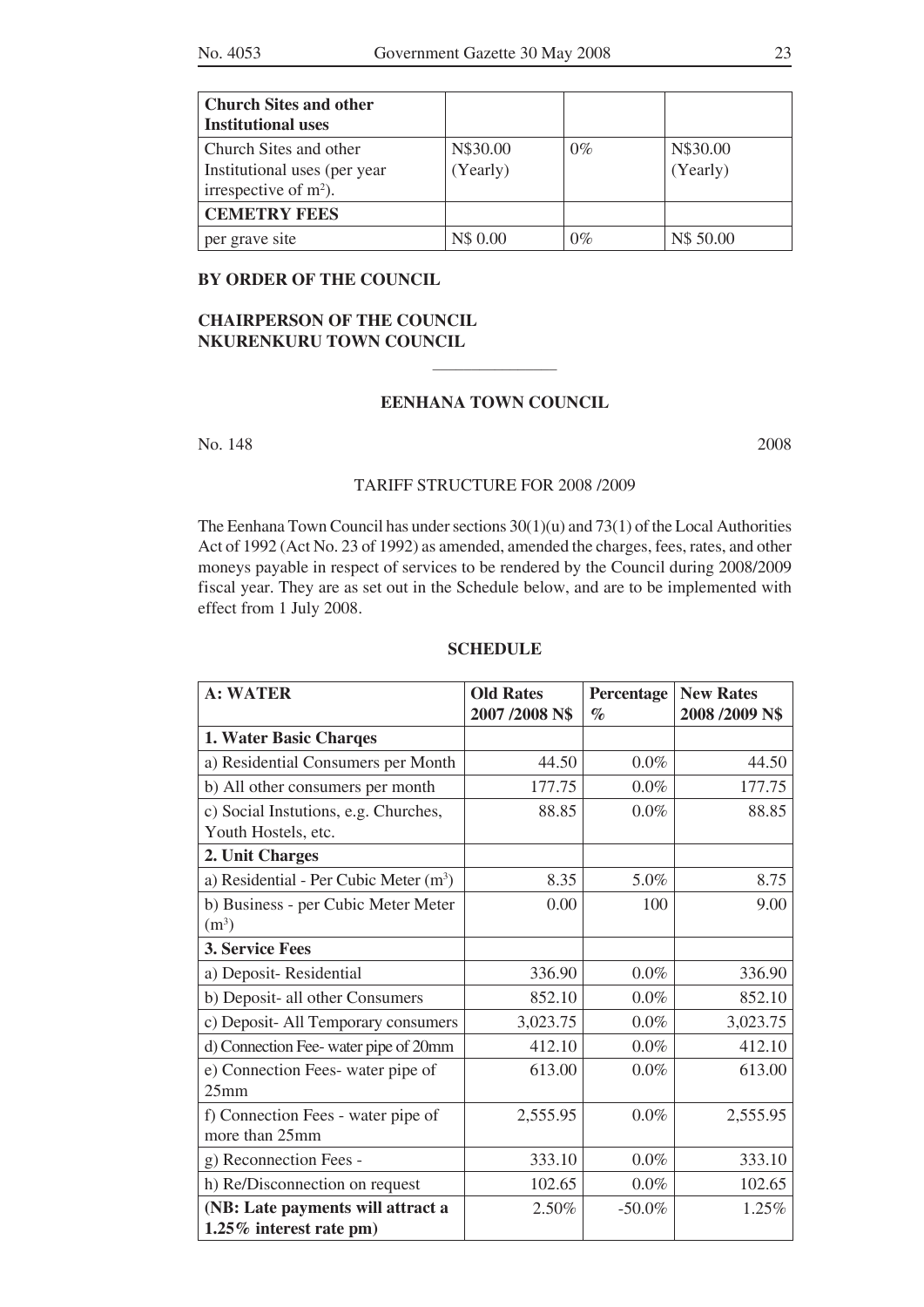| <b>4. Illegal Connections through</b><br>bypass, sabotage, or Tempering<br>with meter: |          |         |          |
|----------------------------------------------------------------------------------------|----------|---------|----------|
| a) First Offence (Plus consumption)                                                    | 2,000.00 | $0.0\%$ | 2,000.00 |
| b) Second Offence (Plus Legal<br>Action, Costs and Consumption)                        | 2,000.00 | 0.0%    | 2,000.00 |
| 5. Call Out Fees                                                                       |          |         |          |
| a) Repairing Water reticulation -<br>Customer's fault                                  | 145.20   | 0.0%    | 145.20   |
| <b>B: SANITATION SERVICES</b>                                                          |          |         |          |
| <b>6. Domestic and Garden Refuse</b><br><b>Removal Basic Charges</b>                   |          |         |          |
| a) Domestic Refuse Per Bin per Month                                                   | 29.00    | $0.0\%$ | 29.00    |
| b) All other consumers per Bin per<br>Month                                            | 91.25    | $0.0\%$ | 91.25    |
| c) Heavy construction materials per<br>load                                            | 266.20   | 0.0%    | 266.20   |
| d) Renting Refuse Skip Container<br>and Removal                                        | 332.75   | $0.0\%$ | 332.75   |
| e) Illegal dumping of Refuse                                                           | 163.35   | 53.0%   | 250.00   |
| f) Garden refuse per month                                                             | 13.50    | 0.0%    | 13.50    |
| 7. Cutting and Removing of Trees:                                                      |          |         |          |
| a) Small or Bushes                                                                     | 125.00   | $0.0\%$ | 125.00   |
| b) Big Trees                                                                           | 137.00   | 0.0%    | 137.00   |
| c) Illegal Cutting of Trees (Penalty)                                                  | 175.00   | 0.0%    | 175.00   |
| <b>8. Sewerage Services</b>                                                            |          |         |          |
| a) Sewerage - Residential Basic<br>Charges per Month                                   | 28.05    | $0.0\%$ | 28.05    |
| b) Sewerage - All other Consumers<br>basic charges per Month                           | 67.45    | 18.6%   | 80.00    |
| c) Sewerage - Residential per Toilet<br>per Month                                      | 18.75    | $0.0\%$ | 18.75    |
| d) Sewerage - All other Consumers<br>per Toilet per Month                              | 30.45    | $0.0\%$ | 30.45    |
| e) Sewerage Connection -<br>Residential                                                | 399.85   | $0.0\%$ | 399.85   |
| f) Sewerage Connection - All other<br>consumers                                        | 484.40   | $0.0\%$ | 484.40   |
| 9. Removal of Seweraae Water:                                                          |          |         |          |
| a) Eenhana Town and Town Lands<br>per load                                             | 200.00   | $0.0\%$ | 200.00   |
| b) Peri - Urban (plus N\$7.50 per<br>Km)                                               | 250.00   | $0.0\%$ | 250.00   |
| c) Sewer -Line Blockage (plus<br>N\$7.50 per Km)                                       | 225.00   | $0.0\%$ | 225.00   |
| d) Hiring of Chemical Toilets per<br>day                                               | 110.00   | $0.0\%$ | 110.00   |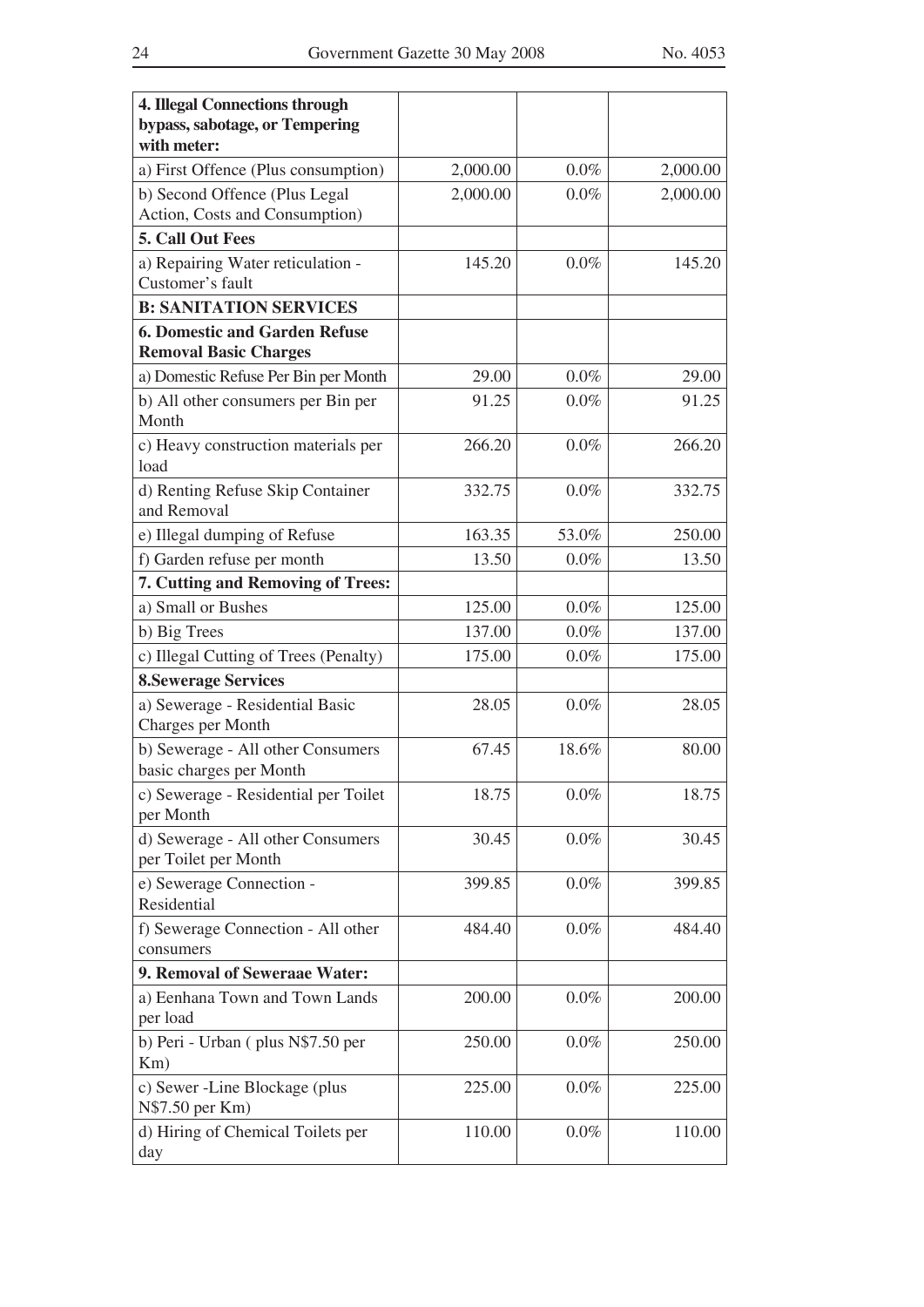| <b>C: ENVIRONMENTAL HEALTH</b>                                                                 |        |         |        |
|------------------------------------------------------------------------------------------------|--------|---------|--------|
| 10. Abattoir Inspection Fees:                                                                  |        |         |        |
| a) Cattle, Horses, Donkeys or Mules<br>per head                                                | 12.00  | $0.0\%$ | 12.00  |
| b) Per Calf                                                                                    | 7.20   | $0.0\%$ | 7.20   |
| c) Per Sheep                                                                                   | 4.80   | $0.0\%$ | 4.80   |
| d) Per Goat                                                                                    | 4.80   | $0.0\%$ | 4.80   |
| e) Per Pig                                                                                     | 2.40   | $0.0\%$ | 2.40   |
| f) Slaughtering without permission                                                             | 127.50 | $0.0\%$ | 127.50 |
| 11. Fitness Certificate:                                                                       |        |         |        |
| a) Hawkers per year                                                                            | 55.00  | 9.1%    | 60.00  |
| b) General Dealer W/salver                                                                     | 280.00 | 7.1%    | 300.00 |
| c) General Dealer Retailer                                                                     | 260.00 | 0.0%    | 260.00 |
| d) Hotel                                                                                       | 320.00 | $0\%$   | 320.00 |
| e) Restaurants, Bakeries, Cafes                                                                | 255.00 | $0\%$   | 255.00 |
| g) Shebeens                                                                                    | 255.00 | $0\%$   | 255.00 |
| h) Factories                                                                                   | 360.00 | $0\%$   | 360.00 |
| i) All other (Food/non food) retail                                                            | 255.00 | $0\%$   | 255.00 |
| <b>ILLEGAL TRADING/ TRADING</b><br><b>AT PROHIBITED PLACES:</b>                                |        |         |        |
| a) Hawkers per day                                                                             | 50.00  | $0\%$   | 50.00  |
| b) Others per day                                                                              | 100.00 | $0\%$   | 100.00 |
| 12. Malaria Control (Pest Control                                                              |        |         |        |
| Services):                                                                                     |        |         |        |
| For every 20 square meter airspace<br>or part thereof                                          |        |         |        |
| a) Domestic                                                                                    | 20.00  | $0.0\%$ | 20.00  |
| b) Business and other Institutions                                                             | 30.00  | $0.0\%$ | 30.00  |
| <b>D: POUNDS</b>                                                                               |        |         |        |
| 13. Detention fees                                                                             |        |         |        |
| a) In respect of all animals except<br>Sheep and Goats, per animal, per<br>day or part thereof | 6.00   | $0.0\%$ | 6.00   |
| b) Per Sheep or Goat per day or part<br>thereof                                                | 2.40   | $0.0\%$ | 2.40   |
| 14. Grazing Fees:                                                                              |        |         |        |
| a) In respect of all animals, except<br>Sheep and Goats, per animal per day<br>or part thereof | 28.50  | $0.0\%$ | 28.50  |
| b) Per Sheep or Goat per day or part<br>thereof                                                | 1.80   | $0.0\%$ | 1.80   |
| 15. Feeding Fees                                                                               |        |         |        |
| a) In respect of all animals except<br>Sheep and Goats, per animal per day<br>or part thereof  | 8.25   | $0.0\%$ | 8.25   |
| b) Per sheep or Goats per day or part<br>thereof                                               | 2.20   | $0.0\%$ | 2.20   |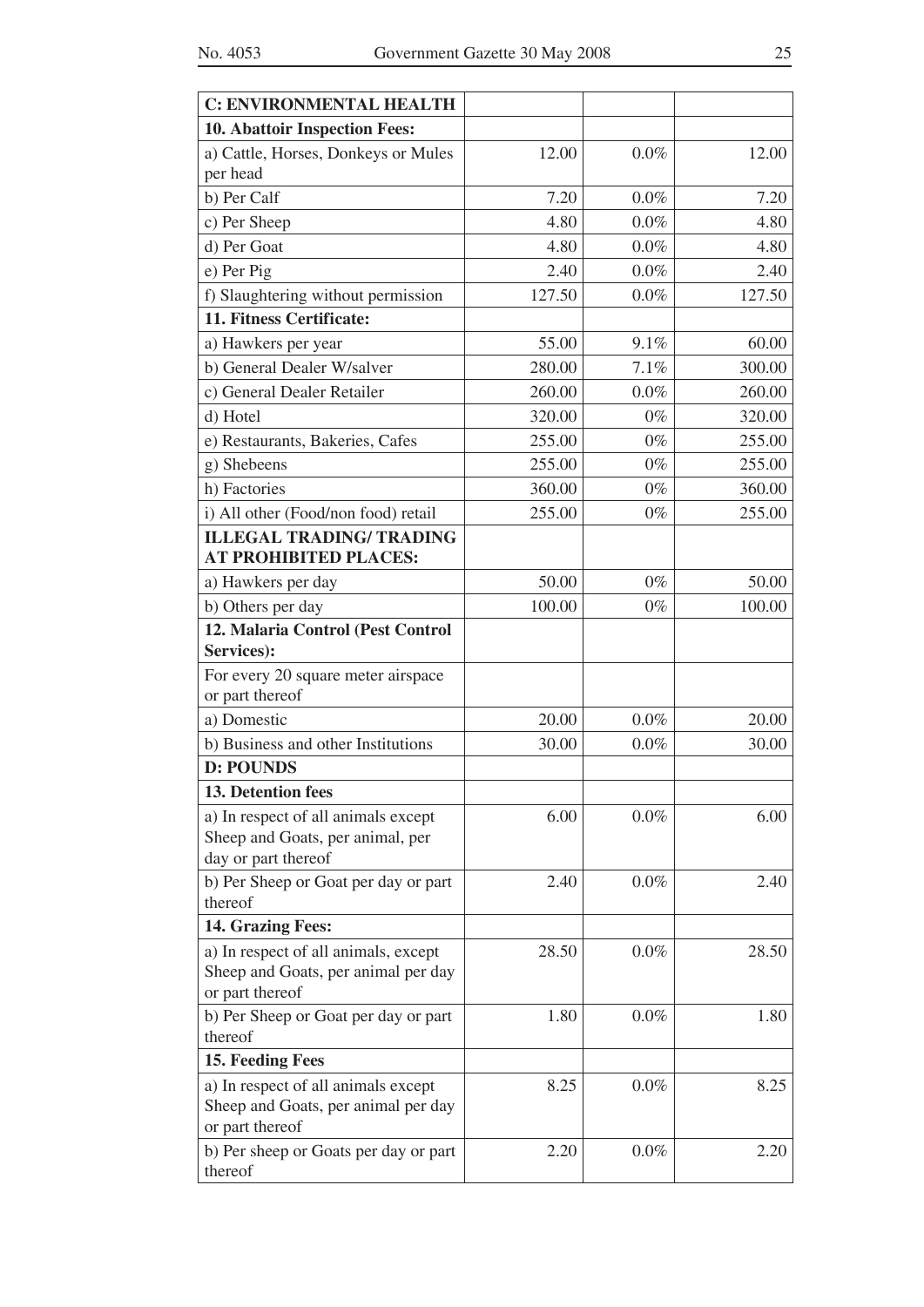| <b>16. Driving Fees</b>                                                     |          |         |          |
|-----------------------------------------------------------------------------|----------|---------|----------|
| a) Delivering of animal to the Pound                                        | 1.00     | 0.0%    | 1.00     |
| per animal (Irrespective of distance)                                       |          |         |          |
| <b>E. RATES OF RATEABLE</b>                                                 |          |         |          |
| PROPERTIES AND RENTALS:                                                     |          |         |          |
| 17. Rate and Taxes                                                          |          |         |          |
| a) Site Value: Residential per<br>N\$1.00 per year                          | 0.030000 | $0.0\%$ | 0.030000 |
| b) Improvement Value: Residential<br>per N\$1.00 per year                   | 0.002600 | 0.0%    | 0.002600 |
| <b>Business Properties</b>                                                  |          |         |          |
| c) Site Value: Business per N\$ per<br>year                                 | 0.030000 | 0.0%    | 0.030000 |
| d) Improvement value: Business per<br>N\$ per year                          | 0.020000 | 0.0%    | 0.020000 |
| e) Unimproved Value: Residential<br>per N\$ per year (Penalty rate)         | 0.048009 | 0.0%    | 0.048009 |
| f) Unimproved value: Business per<br>N\$ per year (Penalty rate)            | 0.048009 | $0.0\%$ | 0.048009 |
| g) Site Value                                                               | 0.048000 | $0.0\%$ | 0.048000 |
| h) Improvement Value                                                        | 0.030000 | $0.0\%$ | 0.030000 |
| (E.g. Site value x rate (tariff)/ by 12<br>months equal to monthly payment) |          |         |          |
| 19. Approval of Building Plans Fees                                         |          |         |          |
| a) Submission of Building Plan basic<br>charge                              | 55.95    | $0.0\%$ | 55.95    |
| b) Building Plan per Sq. meter                                              | 2.50     | $0.0\%$ | 2.50     |
| c) Boundary wall per Sq. meter                                              | 1.75     | $0.0\%$ | 1.75     |
| d) Searching of Erf Boundary pegs<br>per Erf                                | 50.00    | $0.0\%$ | 50.00    |
| e) Construction without an approved<br><b>Building Plan</b>                 | 2,000.00 | $0.0\%$ | 2000     |
| f) Excavation on Land without                                               | 2,000.00 | $0.0\%$ | 2000     |
| permission                                                                  |          |         |          |
| 20. Sales of Immovable and Other<br><b>Properties</b>                       |          |         |          |
| a) Administration & Advertisement<br>cost                                   | 690.00   | $0.0\%$ | 690.00   |
| b) Clearance Certificate                                                    | 40.25    | $0.0\%$ | 40.25    |
| 21. Town Maps                                                               |          |         |          |
| a) Per large map A3 downward                                                | 66.00    | $0.0\%$ | 66.00    |
| b) Per small map A4 upward                                                  | 33.00    | $0.0\%$ | 33.00    |
| c) Building Plans copies per Big one                                        | 30.80    | $0.0\%$ | 30.80    |
| d) Building Plans copies per small one                                      | 23.10    | $0.0\%$ | 23.10    |
| 22. Grave Space                                                             |          |         |          |
| a) Child                                                                    | 20.00    | $0.0\%$ | 20.00    |
| b) Adult                                                                    | 30.00    | 16.7%   | 35.00    |
| <b>23. Business Registration</b>                                            |          |         |          |
| a) Registration                                                             | 60.00    | 150.0%  | 150.00   |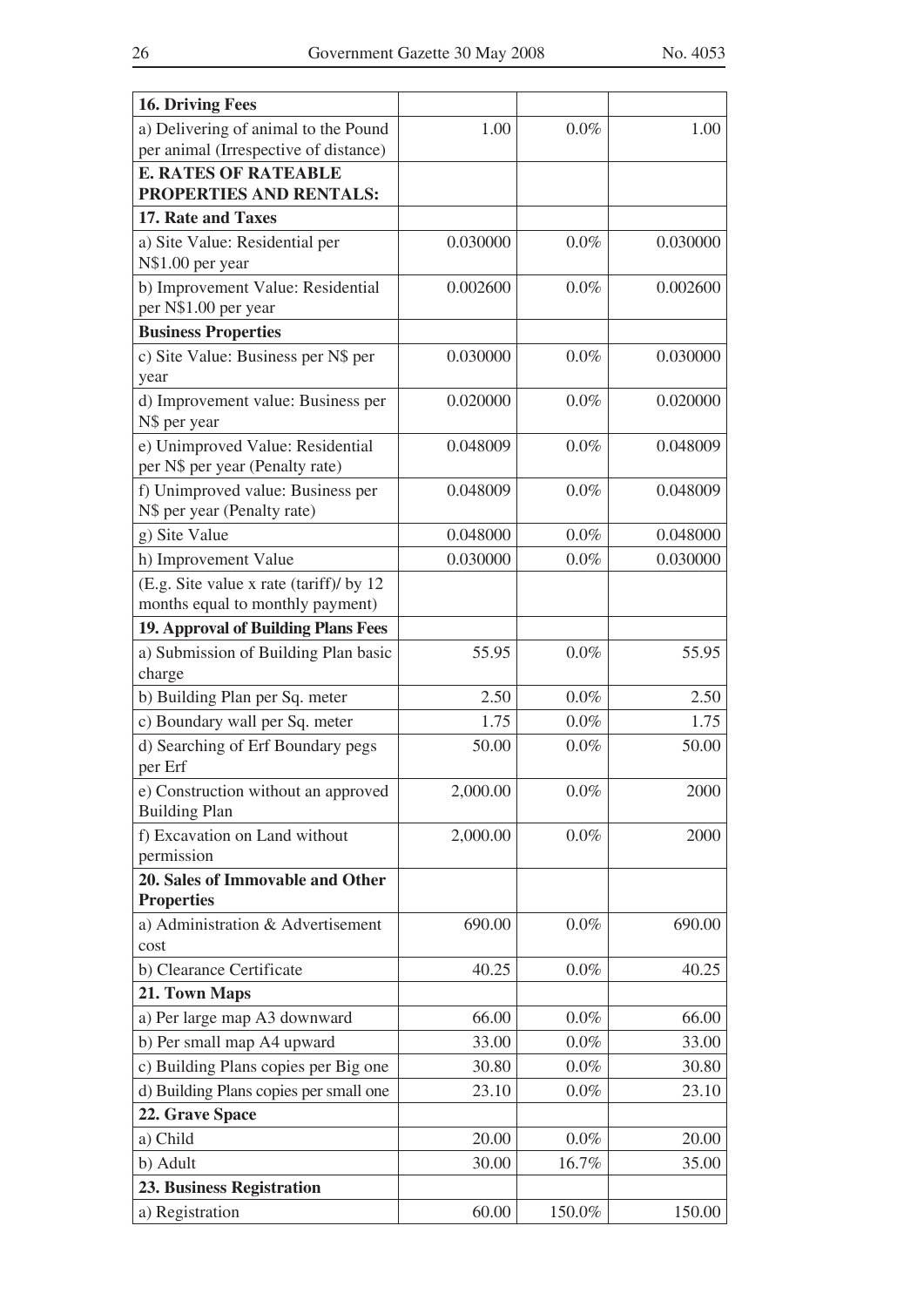| 24. Open Market                                                     |                  |                    |                  |
|---------------------------------------------------------------------|------------------|--------------------|------------------|
| a) Stall per month                                                  | 12.90            | $0.0\%$            | 12.90            |
| b) Open Space per day or part thereof                               | 22.40            | $0.0\%$            | 22.40            |
| c) Peddlers sale fee per day                                        | 56.00            | $0.0\%$            | 56.00            |
| 25. BusinessAdvertisement Levies                                    |                  |                    |                  |
| a) Big Board per year of (3x3m and                                  | 3,000.00         | $0.0\%$            | 3,000.00         |
| more)                                                               |                  |                    |                  |
| b) Small Board per month or part                                    | 172.50           | $0.0\%$            | 172.50           |
| thereof                                                             |                  |                    |                  |
| c) Illegal advertisement regardless of<br>size of the bill boards   | 264.50           | $0.0\%$            | 264.50           |
| 26. Renting of Council's                                            |                  |                    |                  |
| <b>Immovable and movable</b>                                        |                  |                    |                  |
| properties                                                          |                  |                    |                  |
| a) Council's staff houses per month                                 | 950.00           | $0.0\%$            | 950.00           |
| b) Public Toilets per month                                         | 330.00           | $0.0\%$            | 330.00           |
| c) Tents per day                                                    | 100.00           | $0.0\%$            | 100.00           |
| <b>26.1 Renting of Tulipamwe</b><br><b>Settlement</b>               |                  |                    |                  |
| a) Residential Consumers per plot                                   | 25.30            | 0.0%               | 25.30            |
| per month                                                           |                  |                    |                  |
| b) All other Consumers basic charge                                 | 250.00           | 0.0%               | 250.00           |
| per Month                                                           |                  |                    |                  |
| <b>26.2 Rental of Recreational Facilities</b>                       |                  |                    |                  |
| a) Resting park per day                                             | 35.00            | $0.0\%$            | 35.00            |
| b) Enviro Loo per day                                               | 100.00<br>150.00 | $0.0\%$<br>$0.0\%$ | 100.00<br>150.00 |
| c) Sport Field (League) per day<br>d) Sport Field (Schools) per day | 150.00           | $0.0\%$            | 150.00           |
| e) Sport Field (Social Events) per day                              | 200.00           | $0.0\%$            | 200.00           |
| 27. Plant Hire                                                      |                  |                    |                  |
| a) Hydro Blast per Hour                                             | 189.75           | $0.0\%$            | 189.75           |
| b) Septic Tank per Hour                                             | 189.75           | $0.0\%$            | 189.75           |
| c) Excavator Pock Lain per Hour                                     | 412.50           | $0.0\%$            | 412.50           |
| d) Tractor, Trailer per Trip                                        | 189.75           | $0.0\%$            | 189.75           |
| e) Welding Plant per Hour                                           | 75.00            | $0.0\%$            | 75.00            |
| f) Water Pump per Hour                                              | 132.00           | $0.0\%$            | 132.00           |
| g) Refuse Compactor Truck p/h                                       |                  |                    |                  |
| h) Skip - container Trailer & Tractor                               | 588.00           | $0.0\%$            | 588.00           |
| per month                                                           |                  |                    |                  |
| i) Tipper Truck per load                                            | 69.00            | $0.0\%$            | 69.00            |
| 28. Building Sand                                                   |                  |                    |                  |
| a) Manufacturers per Cubic (Bricks<br>makers)                       | 36.75            | $0.0\%$            | 36.75            |
| b) Building Sand to Contractor/                                     | 63.00            | $0.0\%$            | 63.00            |
| <b>Builders</b> per Cubic                                           |                  |                    |                  |
| <b>29.A Residential Sites under PTO</b>                             |                  |                    |                  |
| a) From $100m^2$ to $1000m^2$                                       | 44.00            | $0.0\%$            | 44.00            |
| b) From $1001 \text{ m}^2$ to $2000 \text{m}^2$                     | 61.00            | $0.0\%$            | 61.00            |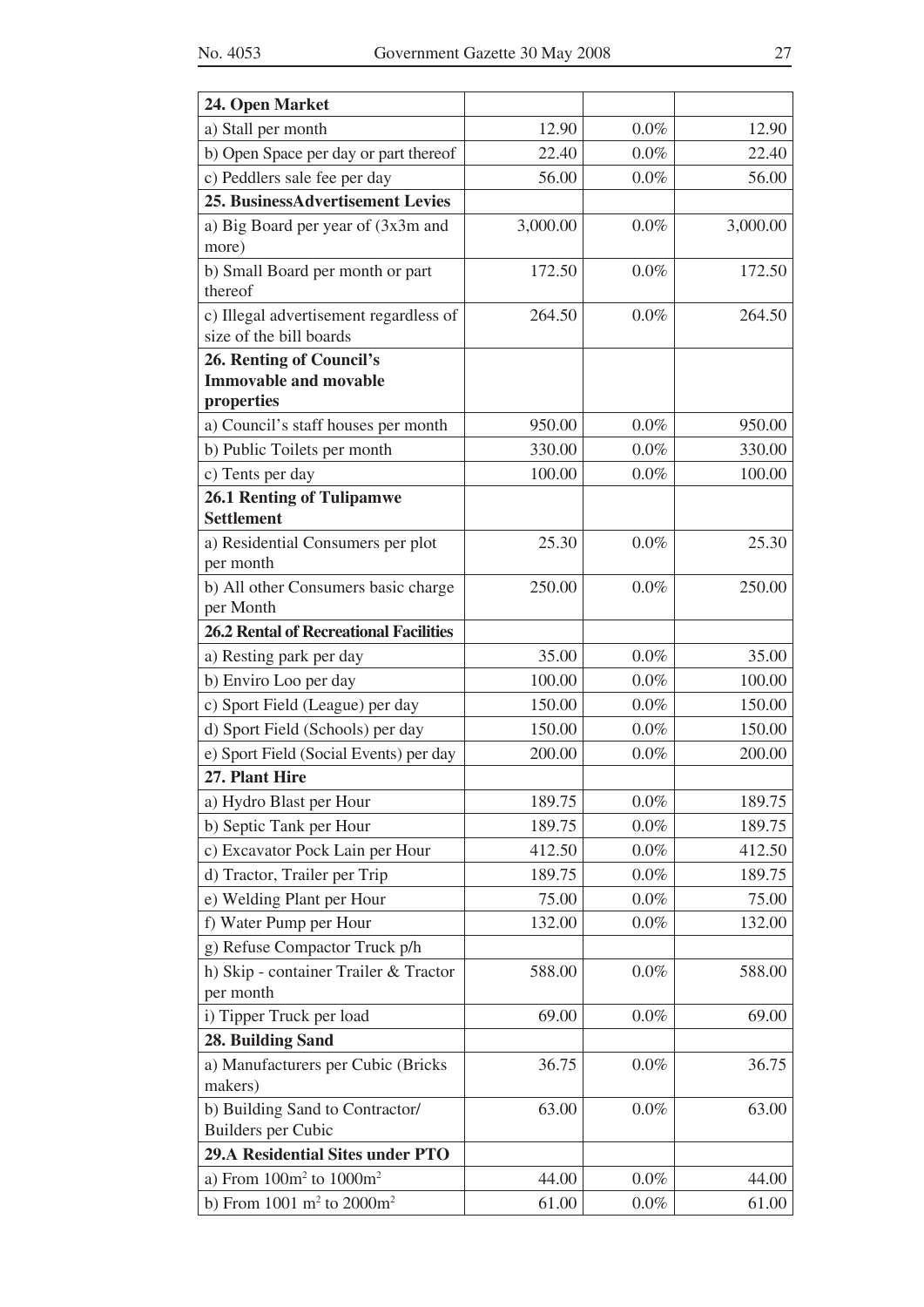| c) From $2002m^2$ to $3000m^2$                           | 82.00  | 0.0%    | 82.00  |
|----------------------------------------------------------|--------|---------|--------|
| d) Above $3000m^2$ for every $1000m^2$                   | 75.00  | 0.0%    | 75.00  |
| additional rent of                                       |        |         |        |
| <b>29.B Business Sites</b>                               |        |         |        |
| a) Up to $1000m^2$                                       | 134.20 | 0.0%    | 134.20 |
| b) From $1,001 \text{ m}^2$ to $2,000 \text{ m}^2$       | 184.80 | 0.0%    | 184.80 |
| c) Above $3,000m^2$ , for every $100m^2$                 | 46.20  | 0.0%    | 46.20  |
| additional charge of                                     |        |         |        |
| 29.C Non-Governmental Organi-                            |        |         |        |
| zations and Sport Bodies/Clubs                           |        |         |        |
| <b>Residential Sites</b>                                 |        |         |        |
| a) Up to $1,000m^2$                                      | 48.40  | $0.0\%$ | 48.40  |
| b) From 1,001 m2 to $2,000m^2$                           | 67.10  | 0.0%    | 67.10  |
| c) From $2,002m^2$ to $3,000m^2$                         | 90.20  | 0.0%    | 90.20  |
| d) Above $3,000m^2$ , for every                          | 82.50  | 0.0%    | 82.50  |
| 1,000m <sup>2</sup> , additional rent of                 |        |         |        |
| <b>Business Sites</b>                                    |        |         |        |
| a) Up to $1,000m^2$                                      | 34.10  | 0.0%    | 34.10  |
| b) From $1,001$ m <sup>2</sup> to $2,000$ m <sup>2</sup> | 46.20  | $0.0\%$ | 46.20  |
| c) Above $2000m^2$ , for every $1000m^2$ ,               | 13.20  | 0.0%    | 13.20  |
| additional rent of                                       |        |         |        |
| <b>Churches/Charitable institutions</b>                  |        |         |        |
| They will pay, irrespective of $m2$                      | 33.00  | $0.0\%$ | 33.00  |
| 30. Servitude                                            |        |         |        |
| From $0m^2$ to $300m^2$                                  | 9.50   | $0.0\%$ | 9.50   |
| From 301 $m^2$ to 400 $m^2$                              | 6.50   | 0.0%    | 6.50   |
| From $401 \text{ m}^2$ to $500 \text{m}^2$               | 3.50   | 0.0%    | 3.50   |
| From 501 m <sup>2</sup> to $1,000$ m <sup>2</sup>        | 2.50   | $0.0\%$ | 2.50   |
| From 1,001 m <sup>2</sup> to 2,000m <sup>2</sup>         | 1.50   | $0.0\%$ | 1.50   |
| From 2,001 m <sup>2</sup> to 3,000m <sup>2</sup>         | 0.75   | $0.0\%$ | 0.75   |
| From 3,001 m <sup>2</sup> to 10,000m <sup>2</sup>        | 0.50   | $0.0\%$ | 0.50   |
| 31. Dog Tax/Pets Tax                                     |        |         |        |
| a) Female per year                                       | 40.00  | 0.00    | 40.00  |
| b) Male Dog per yer                                      | 30.00  | 0.00    | 30.00  |
| c) Cats                                                  | 20.00  | 0.00    | 20.00  |

#### **BY ORDER OF THE COUNCIL**

**J.N. SHIKONGO CHAIRPERSON OF THE COUNCIL** Eenhana, 9 April 2008

#### **OSHIKUKU VILLAGE COUNCIL**

 $\mathcal{L}$  , we have the set of the set of the set of the set of the set of the set of the set of the set of the set of the set of the set of the set of the set of the set of the set of the set of the set of the set of the

No. 149 2008

#### DETERMINATION OF CHARGES, FEES, RATES AND OTHER MONEYS

The Oshikkuku Village Council has under Section 30(1)(u) and 73(1) of the Local Authorities Act, 1992 (Act No.23 of 1992), as amended hereby determines the charges,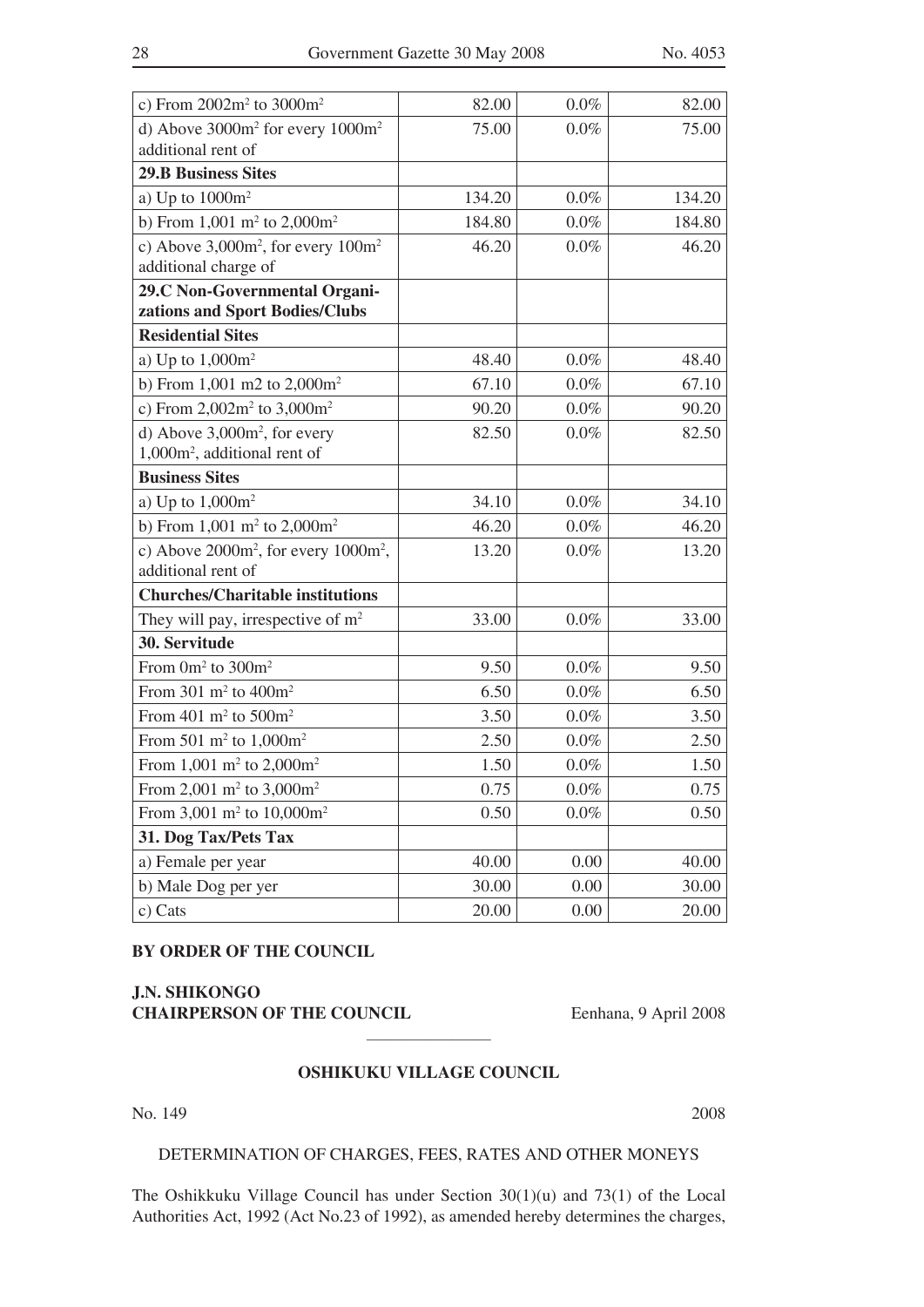| fees, rates and other moneys payable in repects of services rendered by the Coucnil as |  |  |  |  |  |  |
|----------------------------------------------------------------------------------------|--|--|--|--|--|--|
| set in the schedules, with effect from 1 July 2008.                                    |  |  |  |  |  |  |

| <b>A. WATER</b>                                                                                    | <b>CURRENT</b>       | <b>INCREASE</b>  | <b>AMOUNT</b>                | <b>NEW</b>    |
|----------------------------------------------------------------------------------------------------|----------------------|------------------|------------------------------|---------------|
|                                                                                                    | <b>RATE</b><br>(N\$) | $\%$             | <b>INCREASE</b><br>2008/2009 | <b>TARIFF</b> |
| <b>BASIC CHARGES</b>                                                                               |                      |                  |                              |               |
| (i) Domestic (Residential)                                                                         | 27.30                | 5                | 1.37                         | 28.67         |
| (ii) Luxury Suburb                                                                                 | 42.00                | $\Omega$         | 0.00                         | 42.00         |
| (iii) Business- Small to medium                                                                    | 94.50                | $\Omega$         | 0.00                         | 94.50         |
| (iv) Business-Large to chain                                                                       | 94.50                | 27               | 25.50                        | 120.00        |
| (v) Government and Others                                                                          | 94.50                | 6                | 5.50                         | 100.00        |
| (vi) Cuca shops                                                                                    | 27.30                | $\boldsymbol{0}$ | 0.00                         | 27.30         |
| (vii) Community water points                                                                       | 27.30                | $\overline{0}$   | 0.00                         | 27.30         |
| <b>UNIT COST</b>                                                                                   |                      |                  |                              |               |
| PER CUBIC METER                                                                                    |                      |                  |                              |               |
| (i) Domestic (Residential)                                                                         | 7.99                 | 5                | 0.40                         | 8.39          |
| (ii) Luxury Suburb                                                                                 | 8.35                 | $\overline{0}$   | 0.04                         | 8.39          |
| (iii) Business                                                                                     | 8.75                 | 5                | 0.44                         | 9.19          |
| (iv) Government and Others                                                                         | 9.08                 | 5                | 0.42                         | 9.50          |
| (vi) Community water points                                                                        | 7.99                 | 5                | 0.40                         | 8.39          |
| <b>SERVICE FEES</b>                                                                                |                      |                  |                              |               |
| <b>Connection Fees</b>                                                                             |                      |                  |                              |               |
| (i) Domestic (Residential)                                                                         | 262.50               | $\overline{0}$   | 0.00                         | 262.50        |
| (ii) Business- small to medium                                                                     | 273.00               | 5                | 13.65                        | 286.65        |
| (iii) Business- large to chain                                                                     | 273.00               | 5                | 13.65                        | 286.65        |
| (iv) Government & Others                                                                           | 273.00               | 10               | 27.30                        | 300.30        |
| (v) Developers                                                                                     | 650.00               | 5                | 32.50                        | 682.50        |
| (vi) Construction Companies                                                                        | 0.00                 |                  |                              |               |
| $0 - 25$ mm                                                                                        | 650.00               | 5                | 32.50                        | 682.50        |
| $25 - 50$ mm                                                                                       | 700.00               | 5                | 35.00                        | 735.00        |
| $50 - 100$ mm                                                                                      | 900.00               | 5                | 45.00                        | 945.00        |
| <b>DEPOSIT FEES</b>                                                                                |                      |                  |                              |               |
| (i) Domestic (Residential)                                                                         | 200.00               | 50               | 100.00                       | 300.00        |
| (ii) Luxury Suburb                                                                                 | 300.00               | $\Omega$         | 0.00                         | 300.00        |
| (iii) Business and Others-small<br>to medium 330.0                                                 | 0                    | 10               | 33.00                        | 363.00        |
| (iii) Business and Others-large<br>to chain                                                        | 330.0                | 52               | 170.00                       | 500.00        |
| (iv) Bulk users                                                                                    | 1,320.00             | 5                | 66.00                        | 1386.00       |
| <b>RECONNECTION</b><br><b>DISCONNECTION FEES</b>                                                   |                      |                  |                              |               |
| (i) Non-payment (Business)                                                                         | 275.63               | 10               | 26.87                        | 302.50        |
| (ii) On request                                                                                    | 80.00                | $\overline{0}$   | 0.00                         | 80.00         |
| (iii) Non-payment (Residential                                                                     | 126.00               | 3                | 4.00                         | 130.00        |
| <b>CALL OUT FEES</b>                                                                               |                      |                  |                              |               |
| Repair of water reticulation<br>(payable if the fault is on the<br>customer side) Artisan per hour | 110.00               | $\boldsymbol{0}$ | 0.00                         | 110.00        |
| Team Member per hour                                                                               | 40.00                | $\boldsymbol{0}$ | 0.00                         | 40.00         |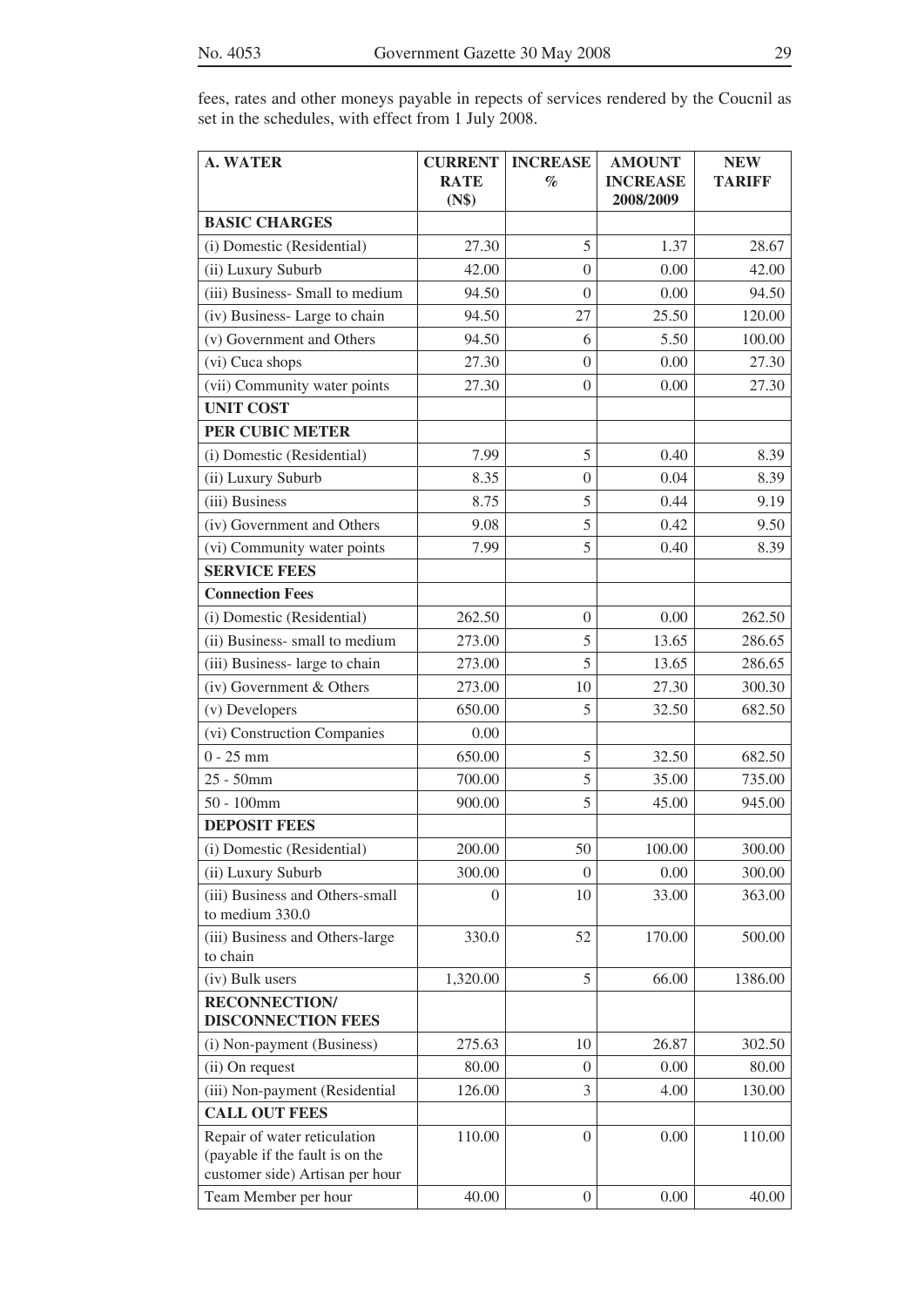| <b>ILLEGAL WATER</b><br><b>CONNECTIONS</b>            |                     |                |        |              |
|-------------------------------------------------------|---------------------|----------------|--------|--------------|
| Bypass, sabotage or tempering<br>with the water meter |                     |                |        |              |
| (i) First Offence                                     | 1,000.00            | 25             | 250.00 | 1250.00      |
| (ii) Second Offence                                   | 0.00                |                |        | Legal action |
| <b>REFUSE REMOVAL</b>                                 |                     |                |        |              |
| (i)Business                                           | 0.00                | $\overline{0}$ | 0.00   | 0.00         |
| *Hairdresser                                          | 29.65               | $\mathbf Q$    | 2.80   | 32.45        |
| *Shebeen                                              | 60.00               | 5              | 3.00   | 63.00        |
| *Restaurant                                           | 60.00               | 5              | 3.00   | 63.00        |
| *Supermarket                                          | 104.50              | 100            | 104.50 | 209.00       |
| *Hotels /Logdes                                       | 104.50              | 50             | 52.25  | 156.75       |
| *Cuca shop                                            | 10.00               | $\overline{0}$ | 0.00   | 10.00        |
| (ii) Light industries                                 | 60.00               | 5              | 3.00   | 63.00        |
| (iii) Hospitals                                       | 250.00              | 50             | 125.00 | 375.00       |
| (iv) Secondary Schools                                | 115.00              | 400            | 460.00 | 575.00       |
| (v) Primary Schools                                   | 60.00               | 5              | 3.00   | 63.00        |
| (vi) Police                                           | 60.00               | 5              | 3.00   | 63.00        |
| (vii) Parastatals                                     | 60.00               | 5              | 3.00   | 63.00        |
| (viii) Pre-Schools                                    | 25.00               | 5              | 1.25   | 26.25        |
| (ix) Churches                                         | 25.00               | 5              | 1.25   | 26.25        |
| (x) Construction materials                            | 250.00              | 8              | 20.00  | 270.00       |
| (xi) Luxury Suburb                                    | 20.00               | 10             | 2.00   | 22.00        |
| (xii) Residential                                     | 20.00               | 10             | 2.00   | 22.00        |
| (xiii) Residential - Infomal                          | 10.00               | $\overline{0}$ | 0.00   | 10.00        |
| <b>ILLEGAL DUMPING OF</b><br><b>REFUSE</b>            |                     |                |        |              |
| (i)First Offence                                      | 73.50               | 36             | 26.50  | 100.00       |
| (ii)Second Offence                                    | 165.00              | 21             | 35.00  | 200.00       |
| (iii) Third Offence                                   | <b>Legal Action</b> |                |        | Legal Action |
| <b>SEWERAGE</b>                                       |                     |                |        |              |
| <b>BASIC CHARGES</b>                                  |                     |                |        |              |
| (i) Domestic (Residential)                            | 25.00               | 5              | 1.25   | 26.25        |
| (ii)Business-small to medium                          | 50.00               | 5              | 2.50   | 52.50        |
| (iii)Business-large to chain                          | 50.00               | 50             | 25.00  | 75.00        |
| (iii)Government and Others                            | 55.00               | 10             | 5.50   | 60.50        |
| (iv) Luxury Suburb                                    | 25.00               | 5              | 1.25   | 26.25        |
| <b>SEWER PER TOILET</b>                               |                     |                |        |              |
| (i) Domestic (Residential)                            | 10.00               | $\overline{0}$ | 0.00   | 10.00        |
| (ii)Business                                          | 20.00               | $\theta$       | 0.00   | 20.00        |
| (iii)Government and Others                            | 20.00               | $\theta$       | 0.00   | 20.00        |
| (iv) Luxury Suburb                                    | 10.00               | $\overline{0}$ | 0.00   | 10.00        |
| <b>SEWER TANKS</b>                                    |                     |                |        |              |
| <b>Business</b>                                       |                     |                |        |              |
| $1000$ L $\tanh$                                      | 0.00                |                | 75.00  | 75.00        |
| 2500 L tank                                           | 0.00                |                | 140.00 | 140.00       |
| Residential                                           |                     |                |        |              |
| 1000 L tank                                           | 0.00                |                | 50.00  | 50.00        |
| 2500 L tank                                           | 0.00                |                | 100.00 | 100.00       |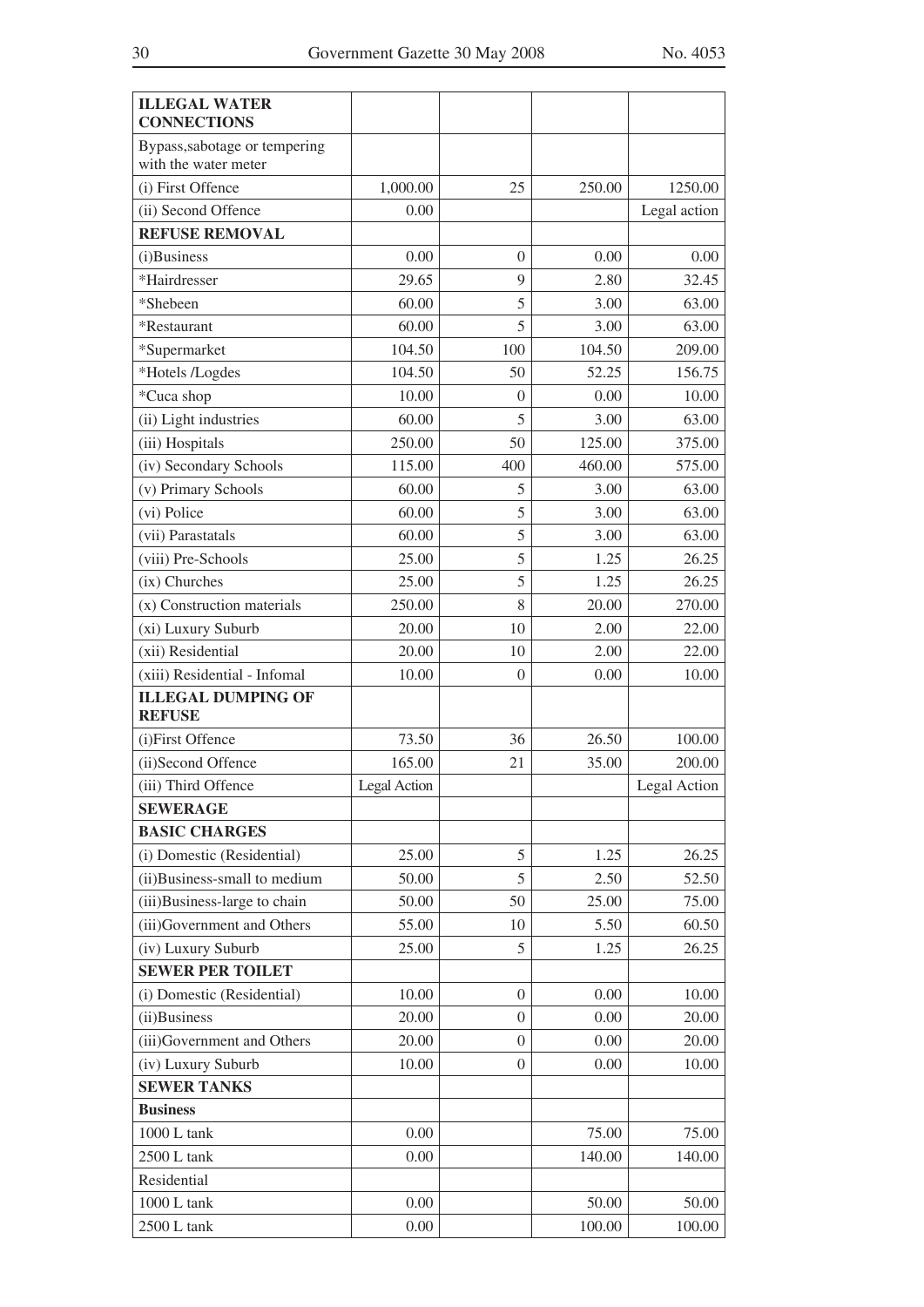| <b>SERVICE FEES</b>                            |                     |                          |                          |              |  |
|------------------------------------------------|---------------------|--------------------------|--------------------------|--------------|--|
| <b>CONNECTION FEES</b>                         |                     |                          |                          |              |  |
| (i) Domestic (Residential)                     | 250.00              | 10                       | 25.00                    | 275.00       |  |
| (ii) Business-small to medium                  | 280.00              | 10                       | 28.00                    | 308.00       |  |
| (ii) Business-large to chain                   | 280.00              | 34                       | 95.00                    | 375.00       |  |
| (iv) Government & Others                       | 280.00              | 25                       | 70.00                    | 350.00       |  |
| (v) Developers                                 | 300.00              | 25                       | 75.00                    | 375.00       |  |
| (vi) Construction Companies(is                 | 400.00              | 10                       | 40.00                    | 440.00       |  |
| at customer side)                              |                     |                          |                          |              |  |
| <b>ILLEGAL CONNECTIONS</b>                     |                     |                          |                          |              |  |
| (i) First Offence                              | 1,500.00            | $\overline{0}$           | 0.00                     | 1,500.00     |  |
| (ii) Second Offence                            | <b>Legal Action</b> |                          |                          | Legal Action |  |
| <b>PROPERTIES</b>                              |                     |                          |                          |              |  |
| <b>MANAGEMENT</b><br><b>SELLING OF ERVENS</b>  |                     |                          |                          |              |  |
| (PLOTS)                                        |                     |                          |                          |              |  |
| (i) Residential Plots                          |                     | <b>Per Square Meters</b> | <b>Per Square Metres</b> |              |  |
| (a) Low cost - Build Together                  | 11.50               | 35                       | 4.00                     | 15.50        |  |
| (b) Luxury Suburb                              | 20.00               | 25                       | 5.00                     | 25.00        |  |
| (c) Standard                                   | 15.50               | 61                       | 9.50                     | 25.00        |  |
| Omulamba (low cost)                            | 3.00                | 333                      | 10.00                    | 13.00        |  |
| (ii) Business Plots                            |                     | <b>Per Square Meters</b> | <b>Per Square Meters</b> |              |  |
| (a) Non-Strategic positions                    | 29.00               | 21                       | 6.00                     | 35.00        |  |
| (b) Strategic positions                        | 33.00               | 6                        | 2.00                     | 35.00        |  |
| <b>Extension 2</b>                             | 9.50                | 216                      | 20.50                    | 30.00        |  |
| Strategic plots, Extension 2                   | 0.00                | 0                        | 40.00                    | 40.00        |  |
| <b>APPROVAL OF BUILDING</b>                    |                     |                          |                          |              |  |
| <b>PLANS</b>                                   |                     |                          |                          |              |  |
| (i) Domestic (Residential)                     | 38.50               | 5                        | 1.90                     | 40.40        |  |
| (ii) Business and Others                       | 100.00              | 5                        | 5.00                     | 105.00       |  |
| $(iii)$ Per m <sup>2</sup>                     | 1.50                | $\overline{7}$           | 0.10                     | 1.60         |  |
| Construction without approved<br>building plan | 1,000.00            | 50                       | 500.00                   | 1,500.00     |  |
| Boundary walls per squire meter                | 1.30                | 8                        | 0.10                     | 1.40         |  |
| <b>BUILDING PLAN COPIES</b>                    |                     |                          |                          |              |  |
| $(i)$ Small A1                                 | 16.50               | 25                       | 4.12                     | 20.62        |  |
| (ii) Large A0                                  | 27.00               | 20                       | 5.40                     | 32.40        |  |
| <b>ADMINISTRATION COSTS</b>                    |                     |                          |                          |              |  |
| Advertising costs for sale of<br>properties    | 250.00              | $\overline{0}$           | 0.00                     | 250.00       |  |
| <b>TOWN MAPS</b>                               |                     |                          |                          |              |  |
| (i) Small                                      | 50.00               | $\boldsymbol{0}$         | 0.00                     | 50.00        |  |
| (ii) Medium                                    | 150.00              | $\overline{0}$           | 0.00                     | 150.00       |  |
| (iii) Large                                    | 300.00              | $\boldsymbol{0}$         | 0.00                     | 300.00       |  |
| (iv) X-large                                   | 400.00              | $\boldsymbol{0}$         | 0.00                     | 400.00       |  |
| <b>PUBLIC HEALTH</b>                           |                     |                          |                          |              |  |
| <b>ABATTOIR:INSPECTION</b><br><b>FEES</b>      |                     |                          |                          |              |  |
| (i) Cattle                                     | 10.00               | $\mathfrak s$            | 0.50                     | 10.50        |  |
| (ii) Calves                                    | 5.00                | 5                        | 0.25                     | 5.25         |  |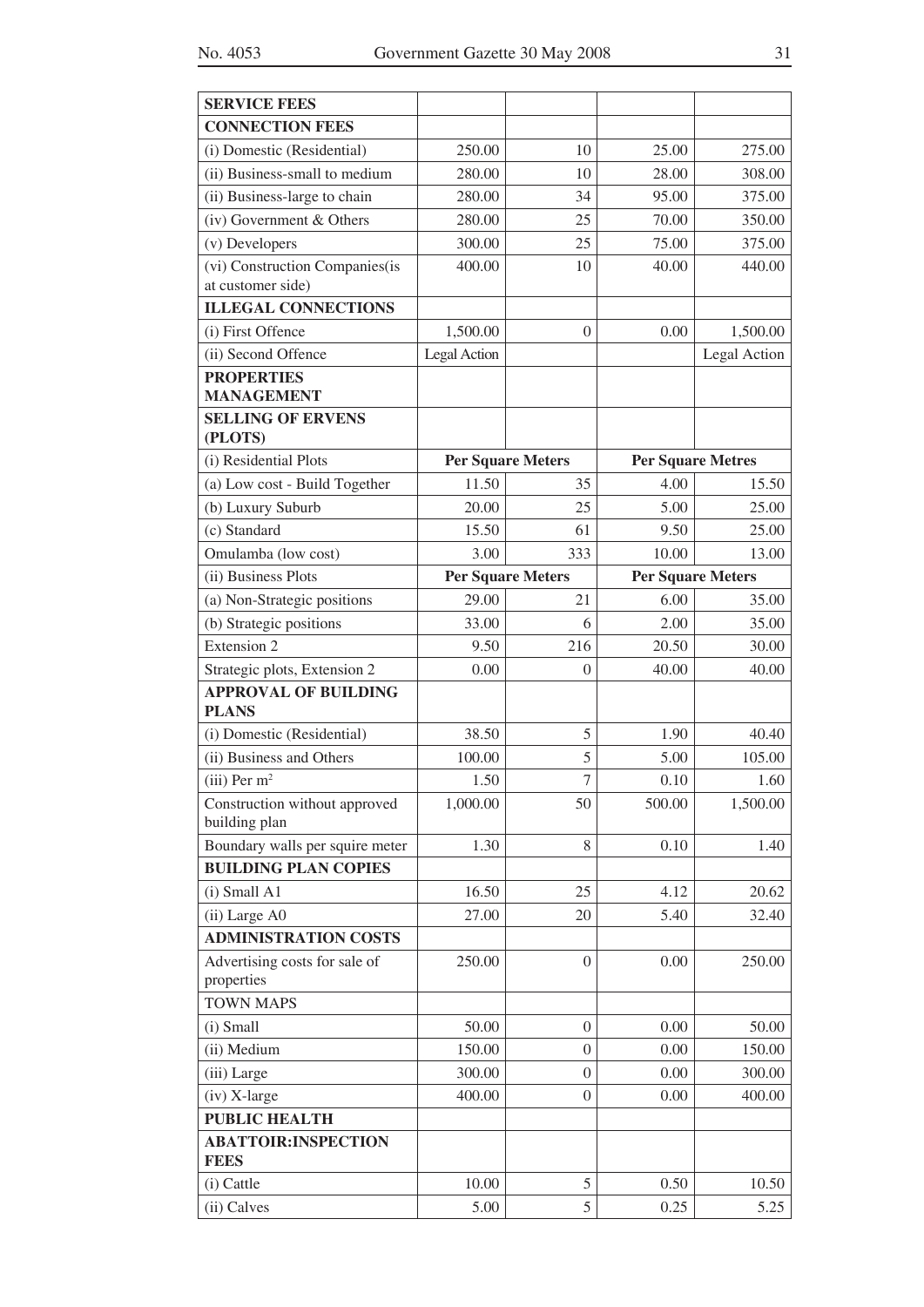| (iii) Sheep                                                                     | 4.00    | 5                | 0.20   | 4.20    |
|---------------------------------------------------------------------------------|---------|------------------|--------|---------|
| (iv) Goats                                                                      | 4.00    | 5                | 0.20   | 4.20    |
| $(v)$ Pigs                                                                      | 4.00    | 5                | 0.20   | 4.20    |
| (vi) Pork lings                                                                 | 2.00    | 5                | 0.10   | 2.10    |
| Slaughtering without permission                                                 | 150.00  | 5                | 7.50   | 157.50  |
| <b>POUNDS FEES</b>                                                              |         |                  |        |         |
| <b>DETENTION FEES</b>                                                           |         |                  |        |         |
| (i) Cattle (per day per animal)                                                 | 10.00   | $\overline{0}$   | 0.00   | 10.00   |
| (ii) Sheep (per day per animal)                                                 | 5.00    | $\boldsymbol{0}$ | 0.00   | 5.00    |
| (iii) Goats (per day per animal)                                                | 5.00    | $\boldsymbol{0}$ | 0.00   | 5.00    |
| (iv) Pigs (per day per animal)                                                  | 10.00   | $\overline{0}$   | 0.00   | 10.00   |
| <b>GRAZING FEES</b>                                                             |         |                  |        |         |
| (i) Cattle (per day per animal)                                                 | 4.00    | $\boldsymbol{0}$ | 0.00   | 4.00    |
| (ii) Sheep (per day per animal)                                                 | 2.00    | $\boldsymbol{0}$ | 0.00   | 2.00    |
| (iii) Goats (per day per animal)                                                | 2.00    | $\boldsymbol{0}$ | 0.00   | 2.00    |
| (iv) Pigs (per day per animal)                                                  | 2.00    | $\boldsymbol{0}$ | 0.00   | 2.00    |
| <b>DRIVING FEES</b>                                                             |         |                  |        |         |
| Delivering animals to the pound<br>irrespective of the distance (per<br>animal) | 1.00    | $\overline{0}$   | 0.00   | 1.00    |
| RENTAL, RATES AND TAXES                                                         |         |                  |        |         |
| <b>ASSESSMENT RATES</b>                                                         |         |                  |        |         |
| $(a)$ Land                                                                      | 0.02413 | $\overline{0}$   | 0.00   | 0.02413 |
| (b) Improvements                                                                | 0.00495 | 11               | 0.00   | 0.00550 |
| (c) Unimproved Land                                                             | 0.04540 | $\boldsymbol{0}$ | 0.00   | 0.04540 |
| <b>MISCELANEOUS</b>                                                             |         |                  |        |         |
| (i) Inpection Fees                                                              | 15.00   | $\overline{0}$   | 0.00   | 15.00   |
| (ii) Registration Fees                                                          | 80.00   | $\boldsymbol{0}$ | 0.00   | 80.00   |
| (iii) Renewal (Small)                                                           | 50.00   | $\boldsymbol{0}$ | 0.00   | 50.00   |
| (iv) Renewal (Medium                                                            |         |                  | 100.00 | 100.00  |
| (v) Large                                                                       | 200.00  | $\boldsymbol{0}$ | 0.00   | 200.00  |
| (vi) Chain store                                                                | 0.00    |                  | 450.00 | 450.00  |
| <b>APPLICATION FEES</b>                                                         |         |                  |        |         |
| (i) Chain Store                                                                 | 0.00    |                  | 50.00  | 50.00   |
| (ii) Large business                                                             | 0.00    |                  | 50.00  | 50.00   |
| (iii) Medium seized                                                             | 0.00    |                  | 30.00  | 30.00   |
| (iv) Small seized                                                               | 0.00    |                  | 15.00  | 15.00   |
| (v) Hawkers                                                                     | 0.00    |                  | 10.00  | 10.00   |
| (vi) Peddlers                                                                   | 0.00    |                  | 10.00  | 10.00   |
| <b>FITNESS CERTIFICATES</b>                                                     |         |                  |        |         |
| (i) Chain Store                                                                 | 500.00  | 30               | 150.00 | 650.00  |
| (ii) Large business                                                             | 300.00  | 25               | 75.00  | 375.00  |
| (iii) Medium seized                                                             | 100.00  | 50               | 50.00  | 150.00  |
| (iv) Small seized                                                               | 50.00   | 20               | 10.00  | 60.00   |
| (v) Hawkers                                                                     | 30.00   | 0                | 0.00   | 30.00   |
| (vi) Peddlers                                                                   | 30.00   | $\overline{0}$   | 0.00   | 30.00   |
| <b>PHOTOCOPIES</b>                                                              |         |                  |        |         |
| $(i)$ A4                                                                        | 1.00    | $\boldsymbol{0}$ | 0.00   | 1.00    |
| $(ii)$ A3                                                                       | 1.50    | $\boldsymbol{0}$ | 0.00   | 1.50    |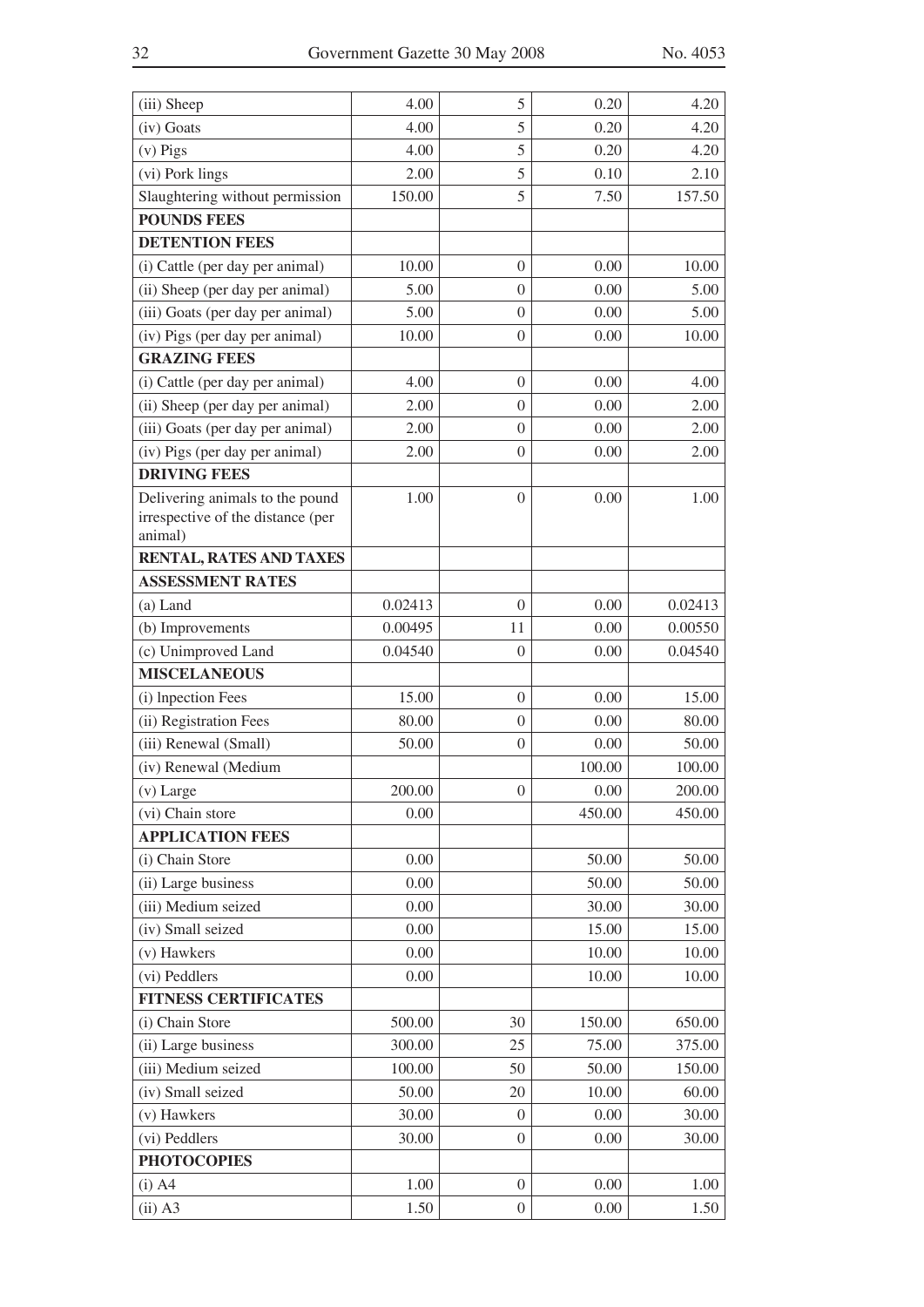| <b>FAXING PER PAGE</b>                                                         |        |                  |        |        |
|--------------------------------------------------------------------------------|--------|------------------|--------|--------|
| National                                                                       | 0.00   |                  | 2.00   | 2.00   |
| Africa                                                                         | 0.00   |                  | 4.00   | 4.00   |
| Oveseess                                                                       | 0.00   |                  | 6.00   | 6.00   |
| <b>SALE OF PRE-PAID WATER</b><br><b>CARDS</b>                                  |        |                  |        |        |
| (i) Per token: Water master                                                    | 70.00  | $\overline{0}$   | 0.00   | 70.00  |
| (ii) Nossob system                                                             | 170.00 | $\boldsymbol{0}$ | 0.00   | 170.00 |
| <b>ADVERTISEMENT FEES:</b><br><b>BILL BOARDS</b>                               | P.A    |                  | P.A    |        |
| (i) Big Board                                                                  | 600.00 | 6                | 36.00  | 636.00 |
| (ii) Small Board                                                               | 120.00 | 20               | 24.00  | 144.00 |
| (iii) Medium Board                                                             | 360.00 | 17               | 60.00  | 420.00 |
| Illegal advertisement fees                                                     | 220.00 | 227              | 500.00 | 720.00 |
| <b>BURIAL FEES</b>                                                             |        |                  |        |        |
| (i) Stillborn                                                                  | 5.00   | 60               | 3.00   | 8.00   |
| (ii) Child                                                                     | 10.00  | 50               | 5.00   | 15.00  |
| (iii) Adult                                                                    | 25.00  | 20               | 5.00   | 30.00  |
| <b>PLANT HIRE</b>                                                              |        |                  |        |        |
| (i) Truck per load                                                             | 100.00 | $\overline{0}$   | 0.00   | 100.00 |
| (iii) Truck per km outside                                                     | 0.00   | $\boldsymbol{0}$ | 5.00   | 5.00   |
| oshikuku                                                                       |        |                  |        |        |
| <b>RENTAL RESIDENTIAL</b><br><b>SITES/PLOTS</b>                                |        |                  |        |        |
| (a) Up to $1000m^2$                                                            | 44.00  | 5                | 2.20   | 46.20  |
| (b) Above $1000m^2 - 2000m^2$                                                  | 55.00  | 10               | 5.50   | 60.50  |
| (c) Above $2000m^2 - 3000m^2$                                                  | 75.00  | 10               | 7.50   | 82.50  |
| (d) Above $3000m^2$ for every<br>1000m <sup>2</sup> an additional rental of    | 60.00  | $\overline{0}$   | 0.00   | 60.00  |
| <b>BUSINESS SITE/PLOTS</b>                                                     |        |                  |        |        |
| (a) Up to $1000m^2$                                                            | 100.00 | 5                | 5.00   | 105.00 |
| (b) Above $1000m^2 - 2000m^2$                                                  | 140.00 | 5                | 7.00   | 147.00 |
| (c) For every $1000m^2$ or part                                                | 60.00  | 5                | 3.00   | 63.00  |
| thereof above 2000m <sup>2</sup> an                                            |        |                  |        |        |
| additional rental of                                                           |        |                  |        |        |
| <b>CHURCHES SITE/PLOTS</b>                                                     |        |                  |        |        |
| (a) Up to $2000m^2$                                                            | 20.00  | 131              | 26.20  | 46.20  |
| (b) Above $2000m^2 - 3000m^2$                                                  | 40.00  | 51               | 20.50  | 60,50  |
| (c) Above $3000m^2$ for every<br>1000m <sup>2</sup>                            | 0.00   | $\Omega$         | 20.00  | 20.00  |
| <b>INFORMAL SETTLEMENT</b>                                                     |        |                  |        |        |
| <b>1. RESIDENTIAL</b>                                                          |        |                  |        |        |
| (a) Building not exceeding $10m^2$                                             | 2.25   | 10               | 0.23   | 2.48   |
| (b) Building exceeding 10m <sup>2</sup> but<br>not exceeding 40m <sup>2</sup>  | 5.50   | 10               | 0.55   | 6.05   |
| (c) Building exceeding 40m <sup>2</sup> but<br>not exceeding 60m <sup>2</sup>  | 8.75   | 14               | 1.25   | 10.00  |
| (d) Building exceeding 60m <sup>2</sup> but<br>not exceeding 100m <sup>2</sup> | 10.00  | 40               | 4.00   | 14.00  |
| (e) Building exceeding $100m^2$<br>but not exceeding 120m <sup>2</sup>         | 15.00  | 23               | 3.50   | 18.50  |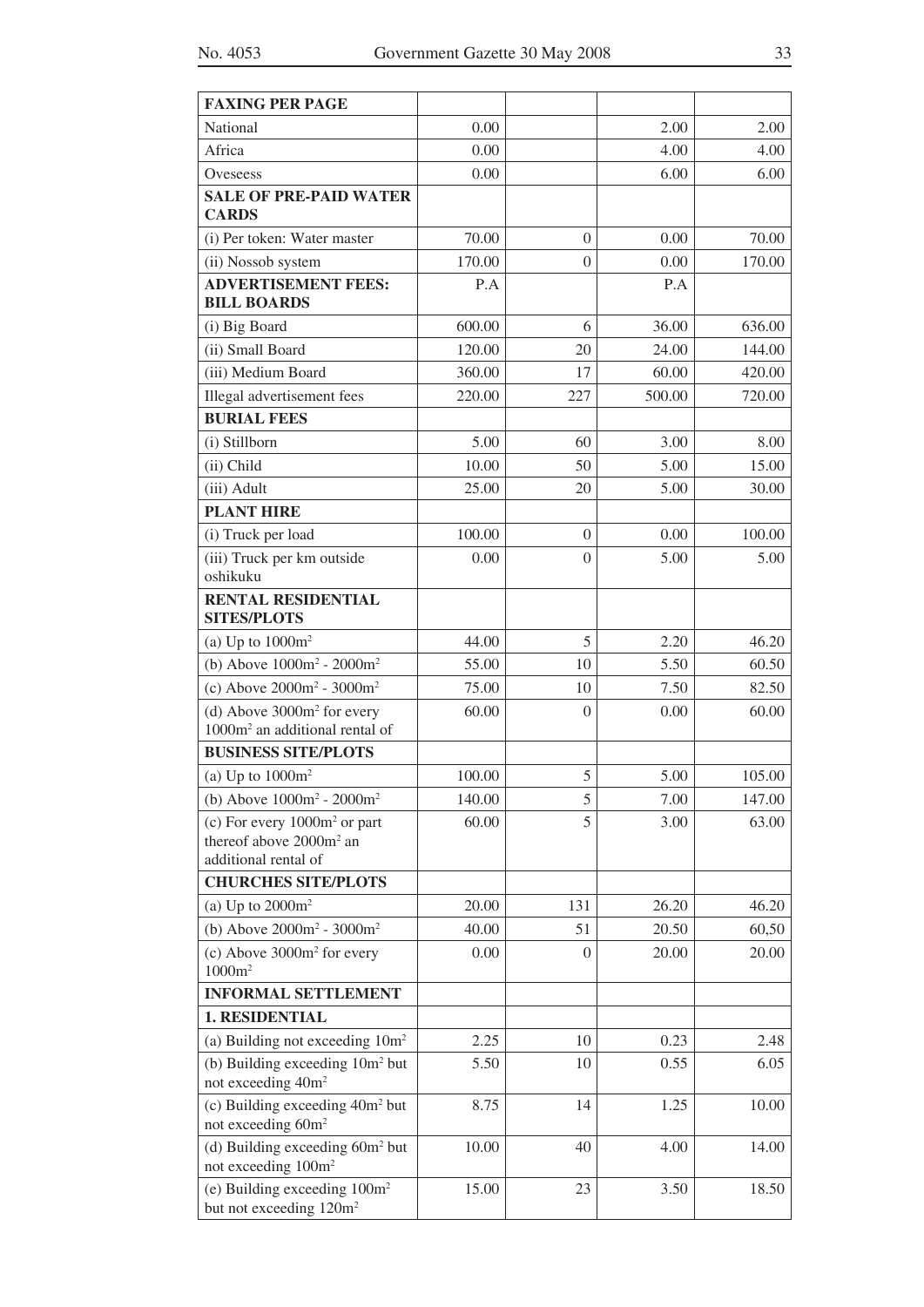| (f) Building exceeding 120m <sup>2</sup><br>but not exceeding 160m <sup>2</sup>   | 18.50  | 21    | 3.85   | 22.35  |
|-----------------------------------------------------------------------------------|--------|-------|--------|--------|
| $(g)$ Building exceeding $160m^2$<br>but not exceeding 200m <sup>2</sup>          | 19.00  | 26    | 4.90   | 23.90  |
| (h) Building exceeding 200m <sup>2</sup><br>but not exceeding 250m <sup>2</sup>   | 20.00  | 25    | 5.00   | 25.00  |
| (i) Building exceeding $250m^2$<br>but not exceeding 500m <sup>2</sup>            | 25.00  | 18    | 4.50   | 29.50  |
| (j) Building exceeding $500m^2$<br>but not exceeding 1000m <sup>2</sup>           | 25.00  | 42    | 10.50  | 35.50  |
| (k) Building exceeding $1000m^2$<br>but not exceeding 2000m <sup>2</sup>          | 30.00  | 27    | 8.00   | 38.00  |
| (1) Building exceeding 2000m <sup>2</sup><br>but not exceeding 5000m <sup>2</sup> | 35.00  | 26    | 9.00   | 44.00  |
| $(m)$ Buidling exceeding $5000m^2$                                                | 40.00  | 28    | 11.00  | 51.00  |
| 2.BUSINESS                                                                        |        |       |        |        |
| (a) Building not exceeding $10m^2$                                                | 8.75   | 12    | 1.05   | 9.80   |
| (b) Building exceeding 10m <sup>2</sup> but<br>not exceeding 40m <sup>2</sup>     | 15.50  | 10    | 1.55   | 17.05  |
| (c) Building exceeding 40m <sup>2</sup> but<br>not exceeding 60m <sup>2</sup>     | 25.50  | 14    | 3.50   | 29.00  |
| (d) Building exceeding $60m^2$ but<br>not exceeding 100m <sup>2</sup>             | 35.50  | 13    | 4.50   | 40.00  |
| (e) Building exceeding $100m^2$<br>but not exceeding 120m <sup>2</sup>            | 40.50  | 14    | 5.50   | 46.00  |
| (f) Building exceeding $120m^2$<br>but not exceeding 160m <sup>2</sup>            | 55.50  | 12    | 6.50   | 62.00  |
| $(g)$ Building exceeding 160 $m2$ but<br>not exceeding 200m <sup>2</sup>          | 65.50  | 11    | 7.50   | 73.00  |
| (h) Building exceeding 200m <sup>2</sup><br>but not exceeding 250m <sup>2</sup>   | 75.50  | 10    | 7.50   | 83.00  |
| (i) Building exceeding $250m^2$<br>but not exceeding 500m <sup>2</sup>            | 85.50  | 11    | 9.00   | 94.50  |
| (j) Building exceeding 500m <sup>2</sup><br>but not exceeding 1000m <sup>2</sup>  | 95.50  | 10    | 10.00  | 105.50 |
| $(k)$ Building exceeding $1000m^2$<br>but not exceeding 2000m <sup>2</sup>        | 100.50 | 10    | 10.401 | 110.90 |
| (1) Building exceeding $2000m^2$<br>but not exceeding 5000m <sup>2</sup>          | 105.   | 50 11 | 12.00  | 117.50 |
| $(m)$ Buidling exceeding $5000m^2$                                                | 120.50 | 10    | 12.00  | 132.50 |
| (n) Building with double storey                                                   | 250.00 | 15    | 37.50  | 287.50 |
| <b>3.RESIDENTIAL WITH</b><br><b>BISINESS</b>                                      |        |       |        |        |
| (a) Building not exceeding $10m^2$                                                | 5.50   | 18    | 1.00   | 6.50   |
| (b) Building exceeding 10m <sup>2</sup> but<br>not exceeding 40m <sup>2</sup>     | 10.50  | 13    | 1.40   | 11.90  |
| (c) Building exceeding 40m <sup>2</sup> but<br>not exceeding 60m <sup>2</sup>     | 16.50  | 10    | 1.70   | 18.20  |
| (d) Building exceeding $60m^2$ but<br>not exceeding 100m <sup>2</sup>             | 25.50  | 12    | 3.00   | 28.50  |
| (e) Building exceeding $100m^2$<br>but not exceeding 120m <sup>2</sup>            | 30.50  | 10    | 3.05   | 33.55  |
| (f) Building exceeding $120m^2$<br>but not exceeding 160m <sup>2</sup>            | 35.50  | 10    | 3.55   | 39.05  |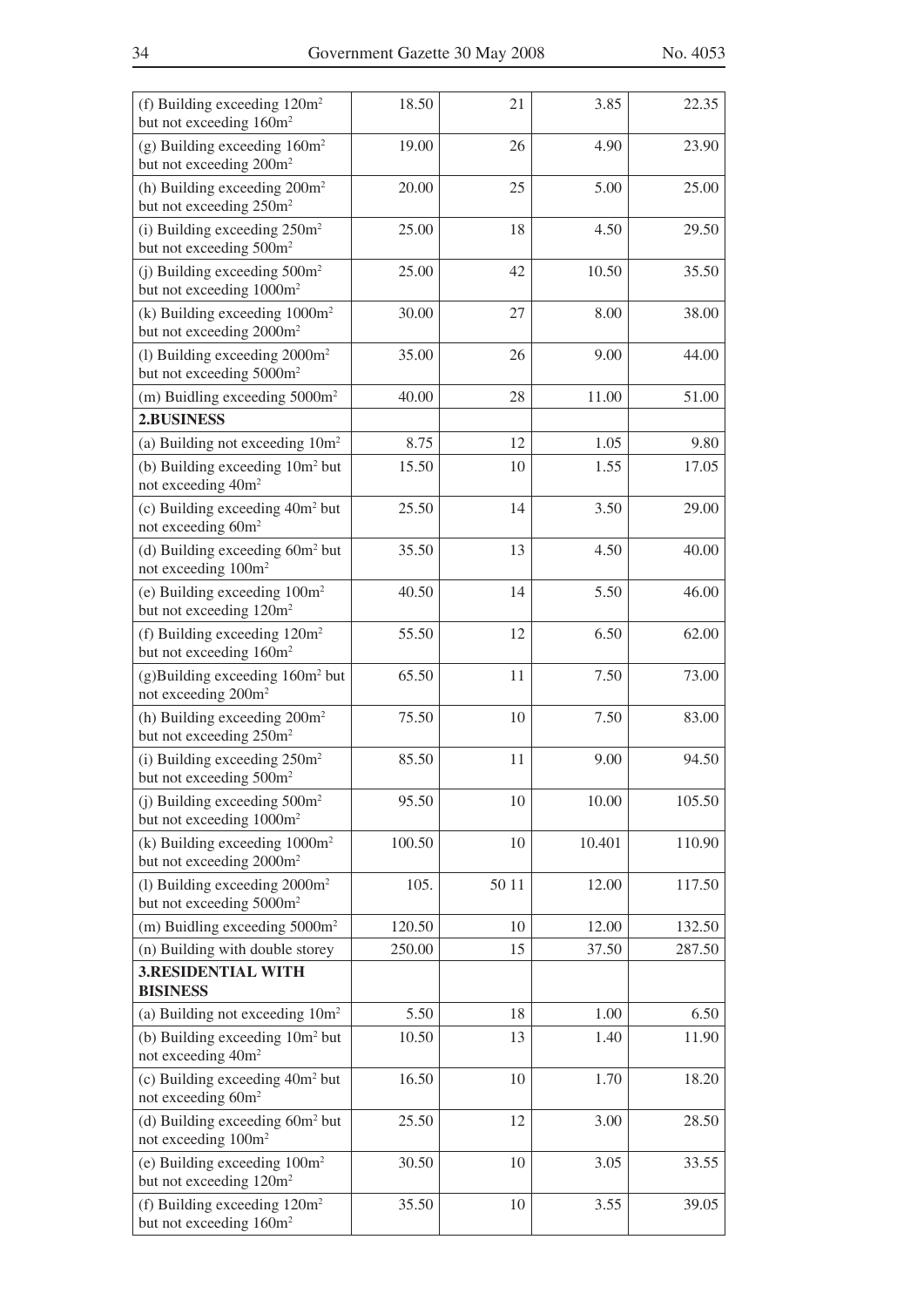| (g) Building exceeding $160m^2$<br>but not exceeding 200m <sup>2</sup>   | 40.50  | 10       | 4.05 | 44.55  |
|--------------------------------------------------------------------------|--------|----------|------|--------|
| (h) Building exceeding $200m^2$<br>but not exceeding 250m <sup>2</sup>   | 45.50  | 10       | 4.55 | 50.05  |
| (i) Building exceeding $250m^2$<br>but not exceeding 500m <sup>2</sup>   | 55.50  | 11       | 6.00 | 61.50  |
| (j) Building exceeding $500m^2$<br>but not exceeding $1000m^2$           | 60.50  | 10       | 6.00 | 66.50  |
| (k) Building exceeding $1000m^2$<br>but not exceeding 2000m <sup>2</sup> | 65.50  | 10       | 6.55 | 72.05  |
| (1) Building exceeding $2000m^2$<br>but not exceeding 5000m <sup>2</sup> | 75.50  | 10       | 7.55 | 83.05  |
| (m) Buidling exceeding $5000m^2$                                         | 80.50  | 10       | 8.40 | 88.90  |
| <b>4. FORMAL MARKET</b><br>(OPEN MARKET)                                 |        |          |      |        |
| (i) Closed stands                                                        | 150.00 | $\Omega$ | 0.00 | 150.00 |
| (ii) Open stands                                                         | 15.00  | $\Omega$ | 0.00 | 15.00  |

## **H.n. shinana chairperson: oshikuku village council**

#### **municipality of grootfontein**

 $\frac{1}{2}$ 

No. 150 2008

#### TARIFFS 2008/2009:

Under the power vested in the Local Authority Council by virtue of Section 30(u) of the Local Authorities Act, 1992 (Act No. 23 of 1992) as amended, the Grootfontein Municipal Council has resolved at its meeting held at 29 May 2008 under item 41 to increase the tariffs as follows: -

| Cemetery                                        | 20% |
|-------------------------------------------------|-----|
| Assessment rates                                | 10% |
| Fire Brigade                                    | 10% |
| <b>Building Plan Fees</b>                       | 15% |
| Dog Taxes                                       | 10% |
| <b>Business Registrations</b>                   | 10% |
| Agriculture-, Community Hall and Soccer Complex | 10% |
| <b>House Rental</b>                             | 10% |
| <b>Single Quarters</b>                          | 10% |
| Sewerage                                        | 10% |
| Sanitation                                      | 10% |
| Abattoir                                        | 10% |
| Water                                           | 10% |

The tariffs are to be effective as from 1 July 2008.

## **D.J.H. Hugo CHIEF EXECUTIVE OFFICER**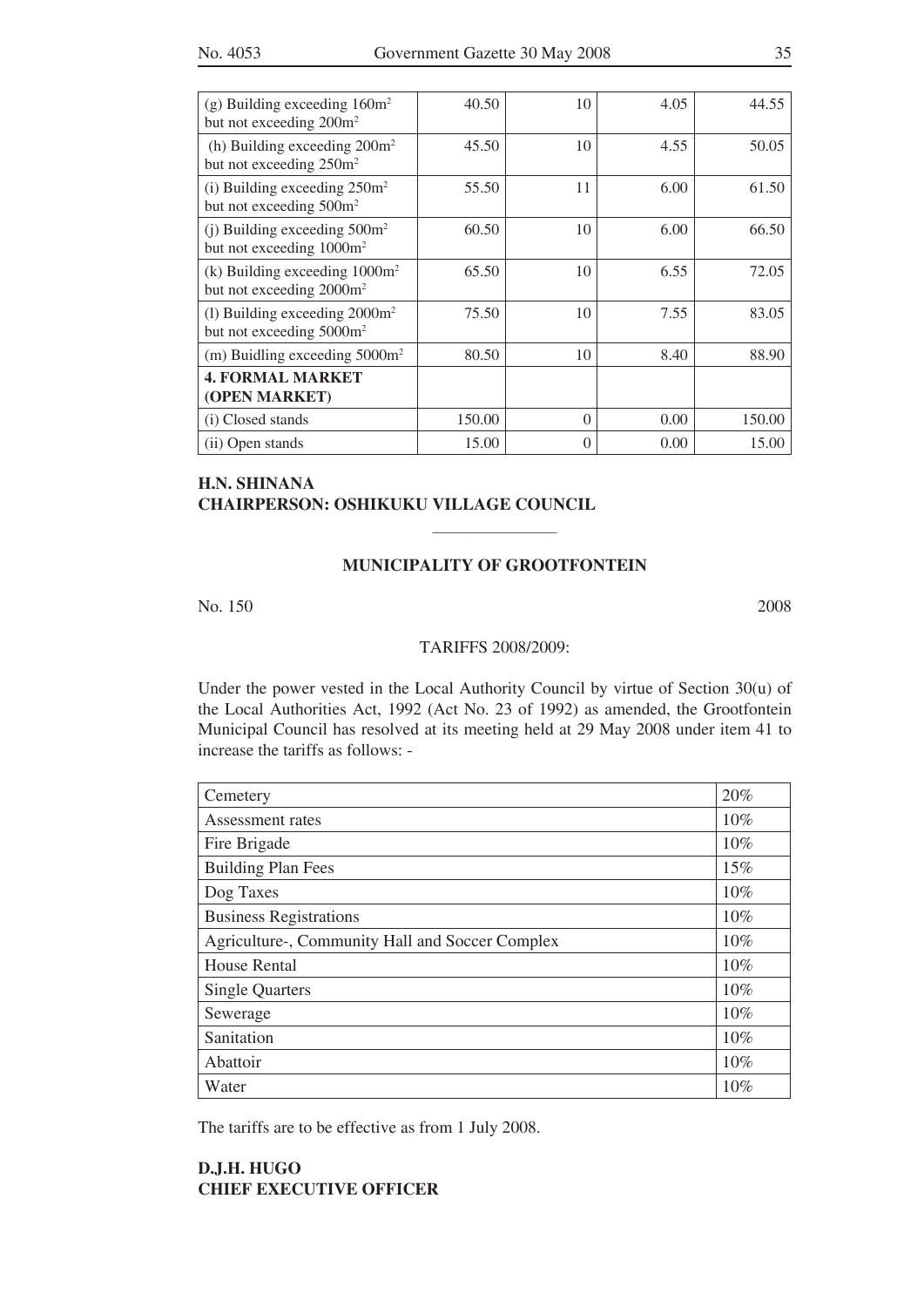| <b>CEMETERY:</b>                                                         | <b>Tariff</b>  | <b>Existing Proposed VAT TOTAL Per-</b><br>tariff | $(15\%)$        |                | cent<br>age |
|--------------------------------------------------------------------------|----------------|---------------------------------------------------|-----------------|----------------|-------------|
| TOWN AND LUIPERDHEUWEL:<br><b>1. PURCHASE FEES:</b>                      |                |                                                   |                 |                |             |
| Purchase of right to interment in grave space                            |                | 97.20 116.64                                      | 17.50           | 134.14         | 20%         |
| 2. BURIAL FEES:                                                          |                |                                                   |                 |                |             |
| (a) Adults                                                               |                | 121.64 145.97                                     | 21.90           | 167.86         | 20%         |
| (b) Children                                                             | 95.88          | 115.06                                            | 17.26           | 132.31         | 20%         |
| (c) Ashes in niches                                                      | 48.85          | 58.62                                             | 8.79            | 67.41          | 20%         |
| <b>3. SUNDRY CHARGES:</b>                                                |                |                                                   |                 |                |             |
| (a) Registration of transfer of transfer of right                        |                |                                                   |                 |                |             |
| to interment in grave space.                                             | 22.26          | 26.71                                             | 4.01            | 30.72          | 20%         |
| (b) For certified extract from register                                  | 12.55          | 15.06                                             | 2.26            | 17.32          | 20%         |
| (c) For examining of register                                            | 7.54           | 9.05                                              | 1.36            | 10.41          | 20%         |
| <b>4. SPECIAL COSTS AND FEES:</b>                                        |                |                                                   |                 |                |             |
| (a) For interment on Sundays and Public                                  |                |                                                   |                 |                |             |
| Holidays                                                                 |                | Tariff as in Par.2 plus 50%                       |                 |                |             |
| (b) Persons residing outside Grootfontein                                |                |                                                   |                 |                |             |
| Municipal area                                                           |                | Tariff as in Par. 1 and 2 plus $50\%$             |                 |                |             |
| <b>OMULUNGA:</b><br><b>1. PURCHASE FEES:</b>                             |                |                                                   |                 |                |             |
| Purchase of right to interment in grave space                            | 97.20          | 116.64                                            | 17.50           | 134.14         | 20%         |
|                                                                          |                |                                                   |                 |                |             |
| 2. BURIAL FEES:<br>(a) Adults                                            | 24.43          | 29.32                                             | 4.40            | 33.71          | 20%         |
| (b) Children                                                             | 12.65          | 15.18                                             | 2.28            | 17.46          | 20%         |
| (c) Ashes in niches                                                      | 48.85          | 58.62                                             | 8.79            | 67.41          | 20%         |
|                                                                          |                |                                                   |                 |                |             |
| <b>3. SUNDRY CHARGES:</b>                                                |                |                                                   |                 |                |             |
| (a) Registration of transfer of transfer of right                        |                |                                                   |                 |                |             |
| to internment in grave space.                                            | 22.26<br>12.55 | 26.71<br>15.06                                    | 4.01<br>2.26    | 30.72<br>17.32 | 20%<br>20%  |
| (b) For certified extract from register<br>(c) For examining of register | 7.54           | 9.05                                              | 1.36            | 10.41          | 20%         |
|                                                                          |                |                                                   |                 |                |             |
| <b>4. SPECIAL COSTS AND FEES:</b>                                        |                |                                                   |                 |                |             |
| (a) For interment on Sundays and Public                                  |                |                                                   |                 |                |             |
| Holidays                                                                 |                | Tariff as in Par.2 plus 50%                       |                 |                |             |
| (b) Persons residing outside Grootfontein                                |                |                                                   |                 |                |             |
| Municipal area<br>(c) Transport to grave                                 | 48.02          | Tariff as in Par. I and 2 plus 50%<br>57.62       | 8.64            | 66.27          | 20%         |
|                                                                          |                |                                                   |                 |                |             |
| RATES AND TAXES 2008/2009                                                |                |                                                   |                 |                |             |
|                                                                          |                | <b>Existing</b>                                   | <b>Proposed</b> |                | Per-        |
|                                                                          |                |                                                   |                 |                | centage     |
| <b>Private Property Town:</b>                                            |                |                                                   |                 |                |             |
| 13/254 Site                                                              |                | 0.033550                                          |                 | 0.036905       | $10\%$      |
| 13/255<br>Improvement                                                    |                | 0.008547                                          |                 | 0.0094017      | 10%         |

13/ 256 Building Clause 0.008547 0.0094017 10%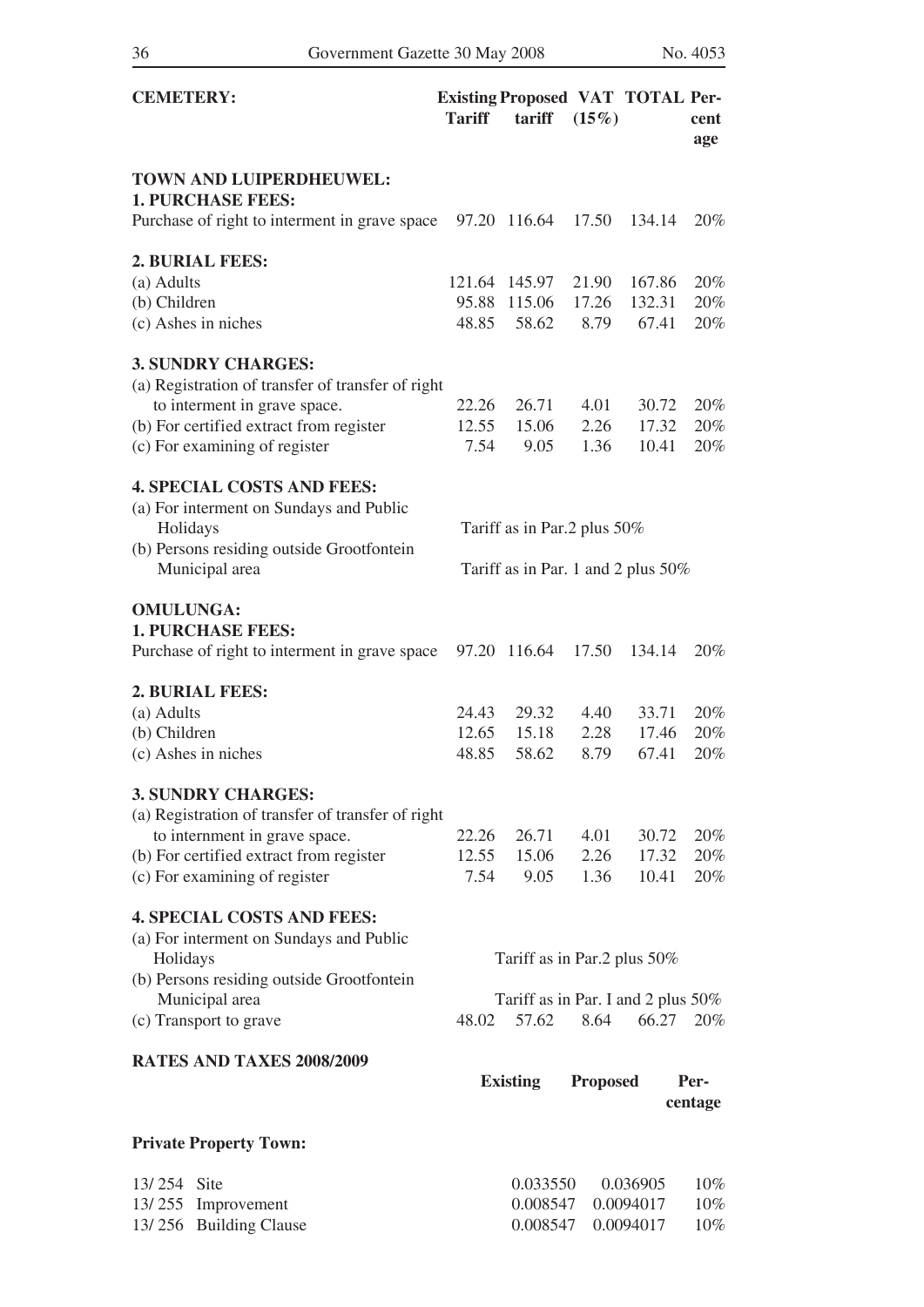## **Luiperdheuwel:**

| 13/267 Site<br>13/258 Improvement<br>13/259 Building Clause                                                                                                    |               | 0.033550<br>0.008547<br>0.008547                  |                | 0.036905<br>0.0094017<br>0.0094017 | 10%<br>10%<br>10% |
|----------------------------------------------------------------------------------------------------------------------------------------------------------------|---------------|---------------------------------------------------|----------------|------------------------------------|-------------------|
| Omulunga:                                                                                                                                                      |               |                                                   |                |                                    |                   |
| 13/335 Site<br>13/336 Improvement<br>13/337 Building Clause                                                                                                    |               | 0.033550<br>0.008550<br>0.008550                  |                | 0.03691<br>0.00941<br>0.00941      | 10%<br>10%<br>10% |
| <b>Central Authority 90%</b>                                                                                                                                   |               |                                                   |                |                                    |                   |
| 13/264 Site<br>13/265 Improvement                                                                                                                              |               | 0.036910<br>0.009410                              |                | 0.04060<br>0.01035                 | 10%<br>10%        |
| <b>Central Authority 80%</b>                                                                                                                                   |               |                                                   |                |                                    |                   |
| 13/266 Site<br>13/267 Improvements                                                                                                                             |               | 0.040260<br>0.010250                              |                | 0.04429<br>0.01128                 | 10%<br>10%        |
| Agriculture 25%                                                                                                                                                |               |                                                   |                |                                    |                   |
| 13/268 Site<br>13/269 Improvements                                                                                                                             |               | 0.008390<br>0.002130                              |                | 0.00923<br>0.00234                 | 10%<br>10%        |
| <b>Interim Valuations</b>                                                                                                                                      |               |                                                   |                |                                    |                   |
| 13/271 Site<br>13/272 Improvements                                                                                                                             |               | 0.008550                                          |                | 0.00941                            | $10\%$            |
| <b>TARIFF INCREASE FIRE</b><br><b>BRIGADE: 2008/2009</b>                                                                                                       | <b>Tariff</b> | <b>Existing Proposed VAT TOTAL Per-</b><br>tariff | (15%)          |                                    | cent<br>age       |
| Purchase of right to interment in grave space                                                                                                                  |               | 97.20 116.64                                      | 17.50          | 134.14                             | 20%               |
| <b>FIRE-FIGHTING:</b>                                                                                                                                          |               |                                                   |                |                                    |                   |
| 1.1. Proclaimed Area:                                                                                                                                          |               |                                                   |                |                                    |                   |
| 1.1.1. For the first hour or part thereof<br>1.1.2. For every subsequent hour or part                                                                          |               | 95.83 105.41                                      | 15.81          | 121.22                             | $10\%$            |
| thereof<br>1.1.3. For the services of the Fire Master in                                                                                                       | 38.60         | 42.46                                             | 6.37           | 48.83                              | 10%               |
| respect of each fire<br>1.1.4. For the services of the each registered<br>fireman, including the Fire Master<br>per hour or part thereof.                      | 86.52         | 105.15 115.67<br>95.17                            | 17.35<br>14.28 | 133.01<br>109.45                   | $10\%$<br>$10\%$  |
| 1.1.5. For the water consumption at the tariff<br>applicable at that stage<br>1.1.6. For the value of actual damage to<br>Council's property or to the fireman |               |                                                   |                |                                    |                   |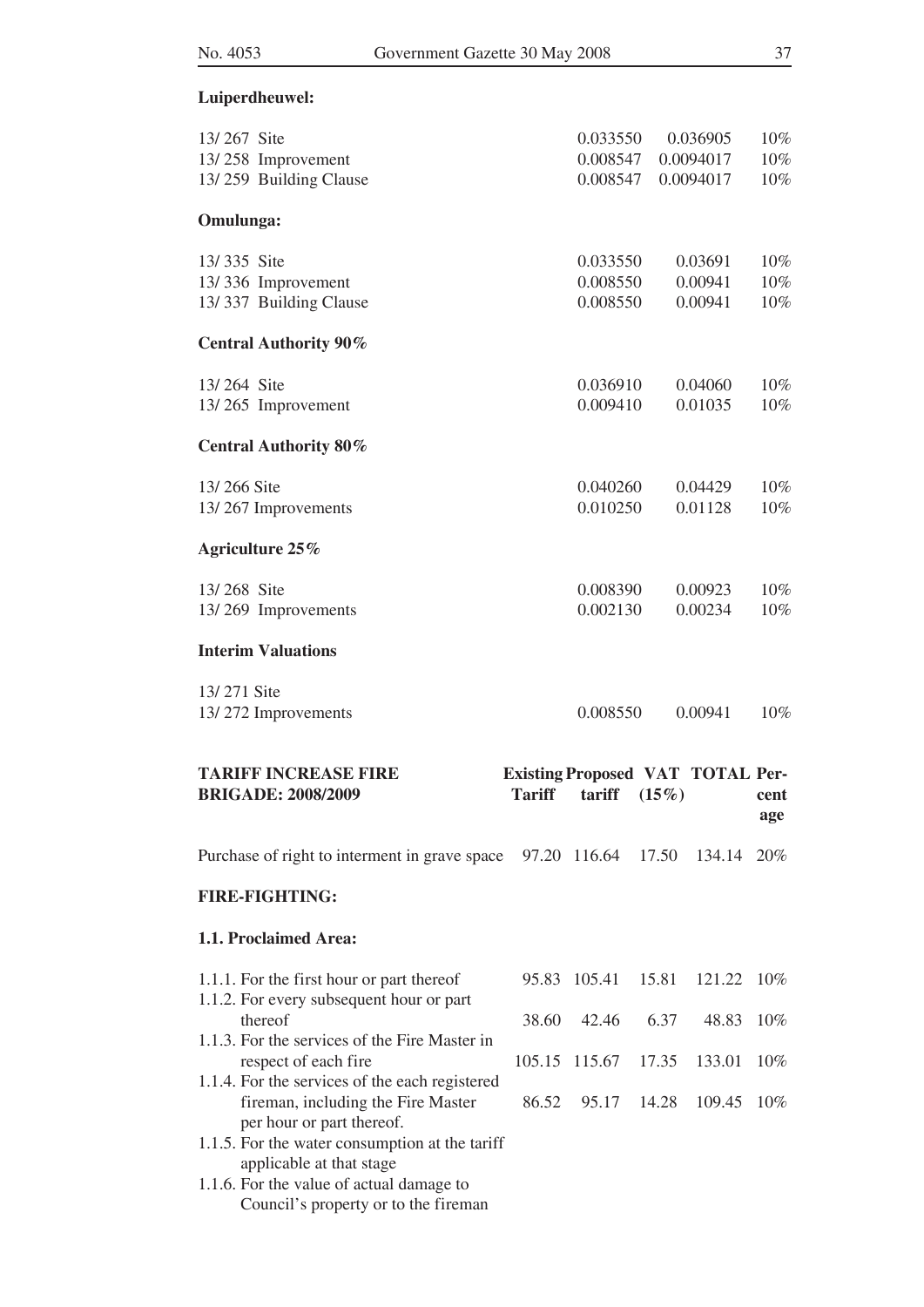| 1.1.7. For any such actual expenses which<br>might be incurred by the Council<br>1.2. If the Fire Brigade is called out but no<br>actual service is rendered:<br>1.2.1. For the Fire engine:<br>1.2.2. For each fireman including the<br>Fire master<br>1.3. Inspections & Protection Services:                                                    | 86.52 | 95.83 105.41 15.81<br>95.17 | 14.28 | 121.22 10\%<br>109.45 10% |                   |  |
|----------------------------------------------------------------------------------------------------------------------------------------------------------------------------------------------------------------------------------------------------------------------------------------------------------------------------------------------------|-------|-----------------------------|-------|---------------------------|-------------------|--|
| 1.3.1. For weekly inspection of cinemas<br>1.3.2. Protection services at public functions                                                                                                                                                                                                                                                          | 38.60 | 42.46                       | 6.37  | 48.83                     | $10\%$            |  |
| 1.4. Practices:<br>1.4.1. To the Fire Master and firemen per<br>practice with a minimum of 2 practices 47.92<br>per month                                                                                                                                                                                                                          |       | 52.71                       |       | 52.71 10%                 |                   |  |
| 1.5. Non-proclaimed Area:                                                                                                                                                                                                                                                                                                                          |       |                             |       |                           |                   |  |
| 1.5.1. For the first hour or part thereof<br>1.5.2. For each subsequent hour or part                                                                                                                                                                                                                                                               |       | 159.72 175.69               | 26.35 | 202.05                    | 10%               |  |
| thereof<br>1.5.3. For the Fire Master and each firemen                                                                                                                                                                                                                                                                                             | 38.60 | 42.46                       | 6.37  | 48.83                     | $10\%$            |  |
| per hour or part thereof<br>1.5.4. For the water consumption at the tariff<br>applicable at that stage<br>1.5.5. For the value of actual damage to<br>Council's property or the firemen<br>1.5.6 Kilometer charge for the Fire engine,<br>Water lorry or any other . vehicle used<br>1.5.7. Any other actual expenses incurred<br>1.6. Allowances: | 86.52 | 95.17                       | 14.28 | 109.45                    | $10\%$            |  |
| 1.6.1. Fire Master: Per hour or part thereof<br>for call-outs<br>Firemen: Per hour or Dart thereof for call-outs<br>1.6.2 One day leave per one week standby<br>done which day has to be taken within<br>one year of date of accrual (not calendar<br>year)                                                                                        | 50.58 | 57.23 62.95<br>55.64        |       | 62.95 10%<br>55.64 10%    |                   |  |
|                                                                                                                                                                                                                                                                                                                                                    |       |                             |       |                           |                   |  |
| <b>1. BUILDING PLANS:</b><br>On estimated value of work:<br>Where est. value does not exceed N\$100                                                                                                                                                                                                                                                | 1.16  | 1.33                        | 0.20  |                           | $1.53 \quad 15\%$ |  |
| Where est. value does exceed N\$100 but does<br>not exceed N\$200                                                                                                                                                                                                                                                                                  | 2.23  | 2.56                        | 0.38  | 2.95                      | $15\%$            |  |
| Where est. value does exceed N\$200 but does<br>not exceed N\$500                                                                                                                                                                                                                                                                                  | 3.38  | 3.89                        | 0.58  | 4.47                      | 15%               |  |
| Where est. value does exceed N\$500 but does<br>not exceed N\$1 000                                                                                                                                                                                                                                                                                | 4.46  | 5.13                        | 0.77  |                           | 5.90 15%          |  |
| Where est. value does exceed N\$1 000 but<br>does not exceed N\$2 000                                                                                                                                                                                                                                                                              | 8.91  | 10.25                       | 1.54  | 11.78 15%                 |                   |  |
| Thereafter additional per N\$1 000 in excess<br>of N\$2 000                                                                                                                                                                                                                                                                                        | 1.16  | 1.33                        | 0.20  | 1.53                      | 15%               |  |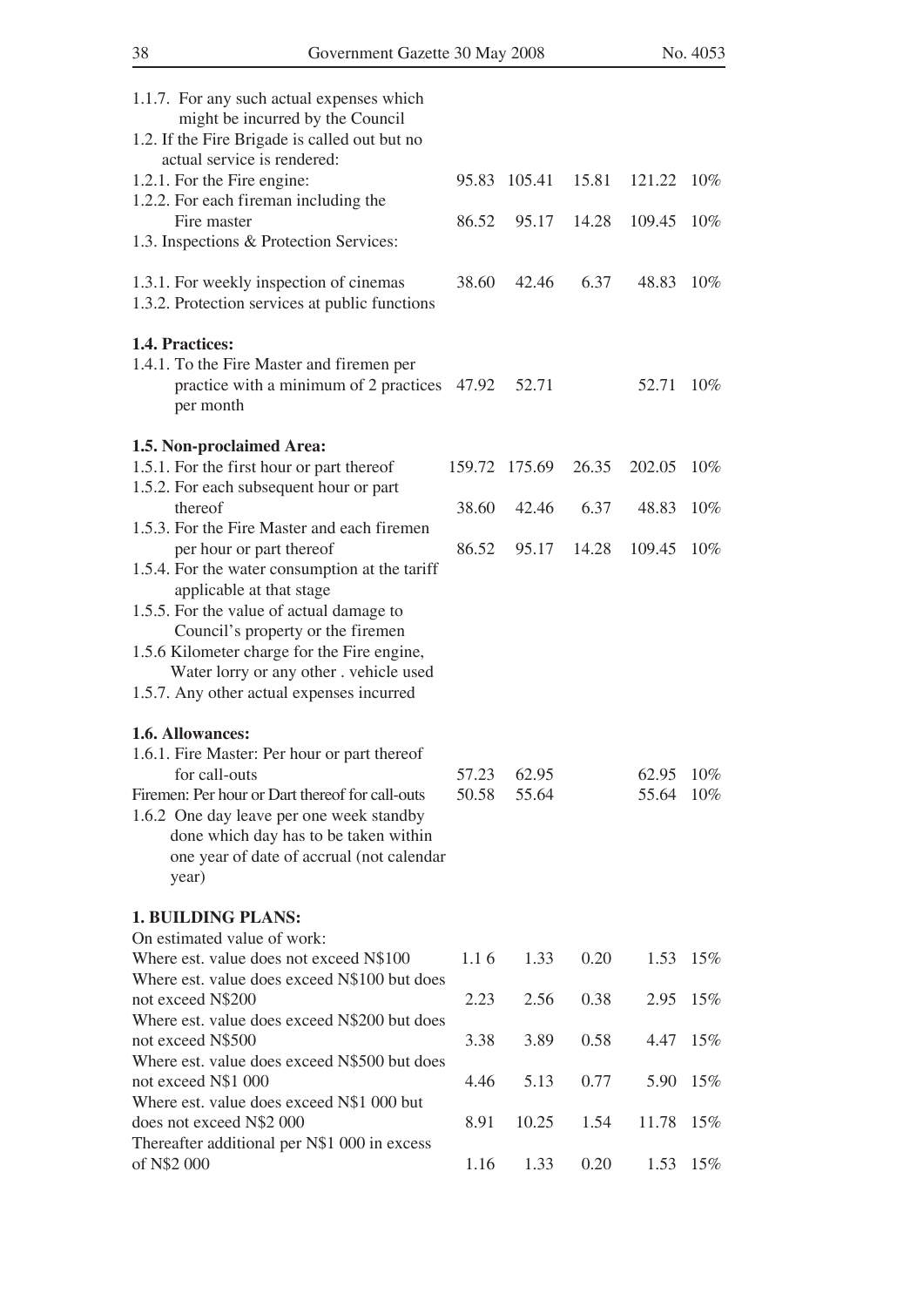| No. 4053                                         | Government Gazette 30 May 2008 |       |       |      |       | 39  |  |
|--------------------------------------------------|--------------------------------|-------|-------|------|-------|-----|--|
| 2. PLAN COPIES:                                  |                                |       |       |      |       |     |  |
| Per copy                                         |                                | 6.69  | 7.69  | 1.15 | 8.85  | 15% |  |
| <b>3. SEWERAGE PLAN FEES:</b>                    |                                |       |       |      |       |     |  |
| Per form:                                        |                                | 10.06 | 11.57 | 1.74 | 13.30 | 15% |  |
| In respect of the scrutiny of plans, and         |                                |       |       |      |       |     |  |
| particulars based on floor area of the building: |                                |       |       |      |       |     |  |
| Per 10 sq. metre                                 |                                | 0.38  | 0.44  | 0.07 | 0.50  | 15% |  |
| Minimum charge                                   |                                | 3.88  | 4.46  | 0.67 | 5.13  | 15% |  |
| <b>4. TENDER DOCUMENTS:</b>                      |                                |       |       |      |       |     |  |
| Per document (Up to 10 pages)                    |                                | 38.72 | 44.53 | 6.68 | 51.21 | 15% |  |
| Per document (11 pages and more)                 |                                | 38.72 | 44.53 | 6.68 | 51.21 | 15% |  |

## **TARIFF INCREASES DOG TAXES: 2008/2009**

|                                             | <b>Existing</b> | <b>Proposed</b> |       | Per-<br>centage |
|---------------------------------------------|-----------------|-----------------|-------|-----------------|
| (a) For every Unspayed bitch                |                 | 34.98           | 38.48 | 10%             |
| (b) For the first or the second male dog or |                 |                 |       |                 |
| spayed bitch                                |                 | 8.36            | 9.20  | 10%             |
| (c) For the third and every subsequent male |                 |                 |       |                 |
| dog or spayed bitch                         |                 | 16.17           | 17.79 | $10\%$          |

## **HEALTH DEPARTMENT: 2008/2009**

| <b>BUSINESS</b><br><b>REGISTRATION FEES</b>                    | <b>Tariff</b>   | <b>Existing Proposed</b><br>tariff | VAT<br>$(15\%)$ | <b>TOTAL</b> No as at | 1/7/01 | Per-<br>cent<br>age |
|----------------------------------------------------------------|-----------------|------------------------------------|-----------------|-----------------------|--------|---------------------|
| <b>Business Registration Food</b><br>Premises:                 |                 |                                    |                 |                       |        |                     |
| Formal                                                         | 319.59          | 351.55                             | 52.73           | 404.28                | 40     | $10\%$              |
| Informal                                                       | 85.10           | 93.61                              | 14.04           | 107.65                | 13     | 10%                 |
| <b>Business Registration</b><br><b>General Dealer:</b>         |                 |                                    |                 |                       |        |                     |
| Non-food                                                       | 170.55          | 187.61                             | 28.14           | 215.75                | 189    | $10\%$              |
| <b>TARIFF INCREASES AGRICULTURAL</b><br><b>HALL: 2008/2009</b> | <b>Existing</b> | <b>Proposed</b>                    |                 | Per-<br>centage       |        |                     |
| <b>DANCES AND RELATED OCCASIONS:</b>                           |                 |                                    |                 |                       |        |                     |
| Sport, Charity, etc.                                           |                 |                                    |                 | 152.67                | 167.94 | $10\%$              |
| Private/Business set to make a profit for own<br>account       |                 |                                    |                 | 830.10                | 913.11 | 10%                 |
| <b>Wedding Receptions</b>                                      |                 |                                    |                 | 277.65                | 305.42 | $10\%$              |
| (i) Deposit                                                    |                 |                                    |                 | 550.00                | 550.00 | $0\%$               |

(ii) Alarm and Key Deposit  $110.00$   $110.00$   $0\%$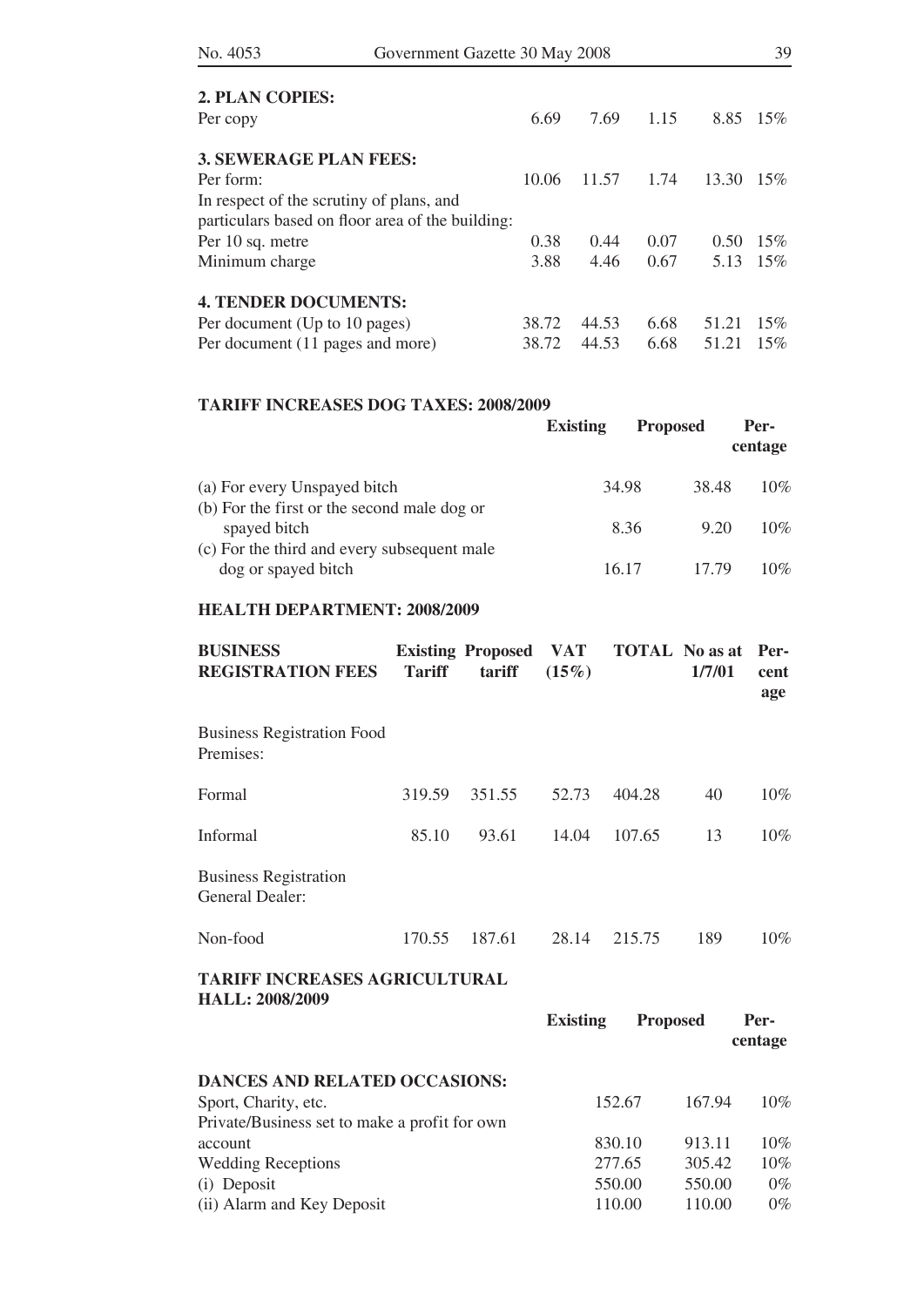## **MEETINGS, CONFERENCES, LECTURES ETC.**

| MEETINGS, CONFERENCES, LECTURES ETC.                      |        |        |        |
|-----------------------------------------------------------|--------|--------|--------|
| Per day/evening or part thereof (Max 24 hours)            |        |        |        |
| (i) For the advancement of sport, in the interest of      |        |        |        |
| Charity, interest, of Educational nature, etc.            |        |        |        |
| public                                                    | 62.29  | 68.52  | 10%    |
| (ii) Profitable activities by Churches and Charity        |        |        |        |
| organizations (Bazaars, etc)                              | 60.42  | 66.46  | $10\%$ |
| (iii) Non-profitable activities by Churches and           |        |        |        |
| Charity organizations                                     | 23.16  | 25.48  | 10%    |
| Non-profitable activities in general public interest      |        |        |        |
| (Health education, etc,)                                  |        |        |        |
| (iv) Of Political nature                                  | 305.47 | 336.02 | 10%    |
| Aimed at Business egg. Demonstrations                     | 760.00 | 836.00 | 10%    |
| (i) Deposit                                               | 550.00 | 550.00 | $0\%$  |
| (ii) Alarm and Key Deposit                                | 110.00 | 110.00 | $0\%$  |
|                                                           |        |        |        |
| ENTERTAINMENT, THEATRICAL CONCERTS ETC.                   |        |        |        |
| For the advancement of sport, in the interest of Charity, |        |        |        |
| educational, etc.                                         |        |        |        |
| Per session of 6 hours or part thereof                    | 152.67 | 167.94 | 10%    |
| For own account etc per session of 6 hours or part        |        |        |        |
| thereof                                                   | 760.00 | 836.00 | 10%    |
| (i) Deposit                                               | 550.00 | 550.00 | $0\%$  |
| (ii) Alarm and Key deposit                                | 110.00 | 110.00 | $0\%$  |
|                                                           |        |        |        |
| <b>SPORT:</b>                                             |        |        |        |
| Practice per session of 2 hours or part thereof           | 17.70  | 19.47  | 10%    |
|                                                           |        |        |        |
| <b>RENT OF CHAIRS AND TABLES OUTSIDE</b>                  |        |        |        |
| <b>HALL</b>                                               |        |        |        |
|                                                           |        |        |        |
| a Deposit                                                 |        |        |        |
| $(1)$ Chairs                                              | 5.50   | 6.05   | 10%    |
| $(2)$ Tables                                              | 11.00  | 12.10  | 10%    |
|                                                           |        |        |        |
| <b>b</b> Rent per Day                                     |        |        |        |
| $(1)$ Chairs                                              | 1.10   | 1.21   | 10%    |
|                                                           | 550    | 605 5  | 10%    |
| $(2)$ Tables,                                             |        |        |        |
| <b>TARIFF INCREASES COMMUNITY HALL:</b>                   |        |        |        |
| 2008/2009                                                 |        |        |        |
|                                                           |        |        |        |
|                                                           |        |        |        |
| (a) Activities with a profitable motive in private        |        |        |        |
| interest (Dance, show, business,                          | 223.74 | 246.11 | $10\%$ |
| (b) Activities with a profitable motive in limited        |        |        |        |
| general interest (Dance or show by sport                  | 110.08 | 121.09 | $10\%$ |
| clubs or schools                                          |        |        |        |
| (c) Non-profitable activities in limited general          |        |        |        |
| interest (Meetings by sport clubs or schools)             | 42.72  | 46.99  | $10\%$ |
| (d) Profitable as activities by churches and charity      |        |        |        |
| organizations (Bazaars, etc).                             | 42.72  | 46.99  | $10\%$ |
| (e) Non-profitable activities by churches and             |        |        |        |
| charity organizations                                     | 23.16  | 25.48  | 10%    |

(f) Non-profitable activities by in general public interest (Health Education, etc.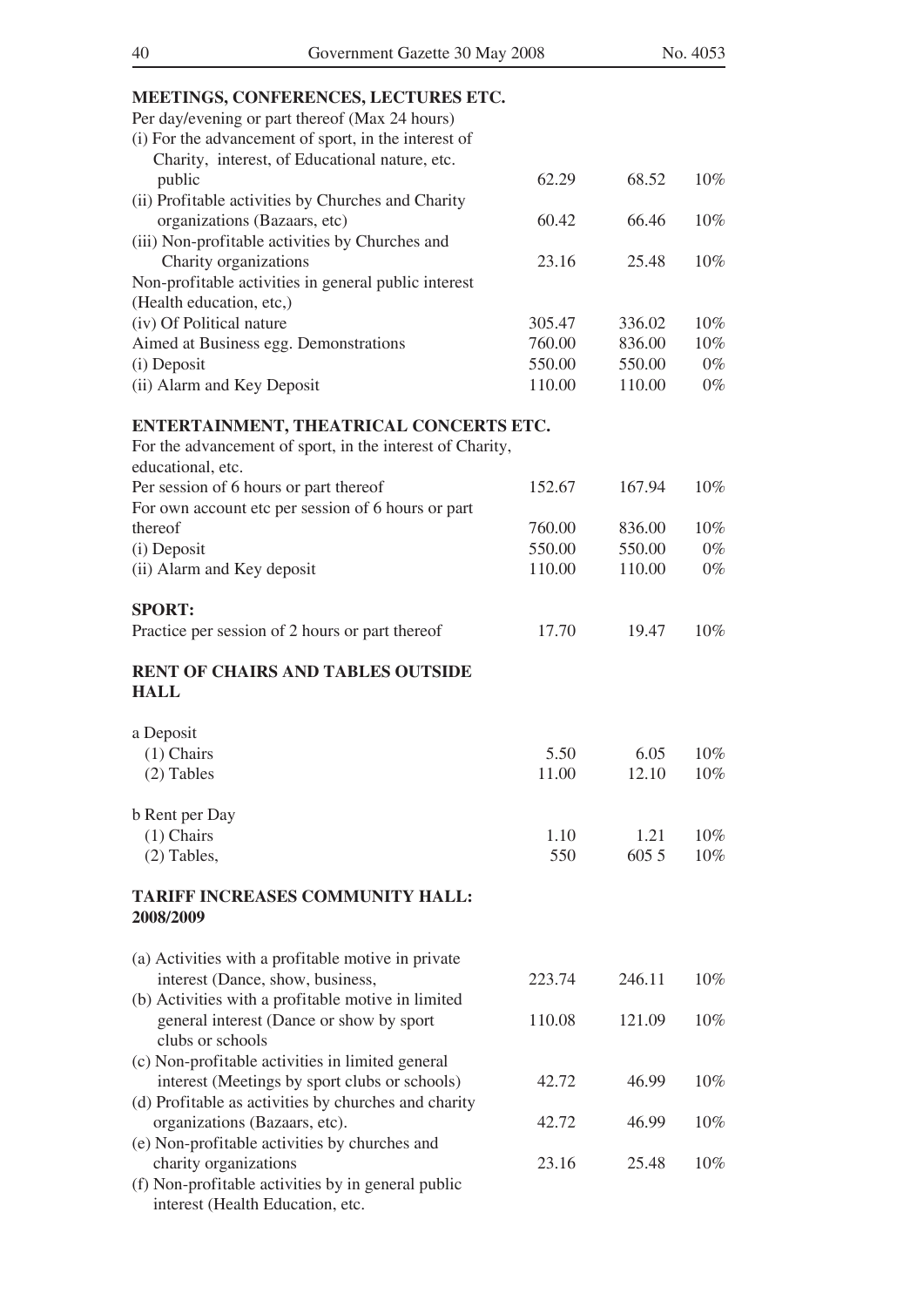| (g) Political Meetings                                   | 152.67 | 167.94            | 10% |
|----------------------------------------------------------|--------|-------------------|-----|
| (h) Wedding receptions:                                  |        |                   |     |
| (i) Residents of Grootfontein                            | 152.67 | 167.94            | 10% |
| (ii) Non-residents of Grootfontein                       | 305.47 | 336.02            | 10% |
| (i) Sport practice per 2 hours or part thereof           | 9.32   | 10.25             | 10% |
| (j) Rent of the Bar/Kitchen areas (Additional to above:  |        |                   |     |
| (i) Churches, schools and Charity organizations          | 39.13  | 43.04             | 10% |
| (ii) All others                                          | 110.08 | 121.09            | 10% |
| (k) In all cases where the renters are non-residents of  |        |                   |     |
| Grootfontein additional to above                         |        |                   |     |
| $(1)$ (i) Deposit                                        |        | 132.00 145.20 10% |     |
| (ii) Additional Deposit                                  |        |                   |     |
| (a) Per chair used                                       | 1.10   | 1.21              | 10% |
| (b) Per table used                                       | 2.20   | 2.42              | 10% |
| The deposit will be held back should the hall not be     |        |                   |     |
| cleaned by 10:00 the next day.                           |        |                   |     |
| The deposit will also be held back should posters be put |        |                   |     |

on Council's property like meter kiosks, etc.

#### **TARIFF INCREASES SOCCER COMPLEX: 2008/2009**

| (a) Per Tournament                      | 848.09      | 932.90 | $10\%$ |
|-----------------------------------------|-------------|--------|--------|
| (b) Per League Match                    | 85,06       | 93.57  | $10\%$ |
| (c) For any other game                  | 85.06       | 93.57  | $10\%$ |
| (d) Additional above:                   |             |        |        |
| Both teams from outside Grootfontein    | Plus $50\%$ |        |        |
| (e) For schools or in national interest | Free        | Free   |        |
| (f) Political Rallies/Meetings          | 139.37      | 153.31 | $10\%$ |
|                                         |             |        |        |

## **HOUSE RENTAL AND SINGLE QUARTERS: 2008/2009**

|                                      | <b>Tariff</b>                                     | <b>Existing Proposed</b><br>tariff       | Percen No as<br>tage at $1/7/00$ |             |
|--------------------------------------|---------------------------------------------------|------------------------------------------|----------------------------------|-------------|
| <b>HOUSE RENTAL</b> (Vote 41) 10%    |                                                   |                                          |                                  |             |
| 3 and 4 Room Houses                  | 161.70                                            | 177.87                                   | $10\%$                           | 96          |
| Luxury Houses (1978)                 | 371.80                                            | 408.98                                   | $10\%$                           | 29          |
| Luxury Houses (1981)                 | 408.10                                            | 448.91                                   | $10\%$                           | 39          |
| <b>RECEPTION AREA 10%</b>            |                                                   |                                          |                                  |             |
| Per Stand                            | 97.90                                             | 107.69                                   | 10%                              | 79          |
| <b>SINGLE QUARTERS</b> (Vote 42) 10% |                                                   |                                          |                                  |             |
| Per One Bed                          | 193.60                                            | 212.96                                   | 10%                              | 886         |
|                                      | Existing Proposed VAT TOTAL Per-<br><b>Tariff</b> | tariff<br>$(15\%)$                       |                                  | cent<br>age |
| $\overline{C}$                       | 0.10 <sub>50</sub>                                | $0.01 \t 17 \t 107.00 \t 1010.00 \t 100$ |                                  |             |

| <b>SHOP RENTAL (Vote 1)</b> | 819.50 |  | 901.45 135.22 1019.06 10% |  |
|-----------------------------|--------|--|---------------------------|--|
|                             | 712.80 |  | 784.08 117.61 784.08 10%  |  |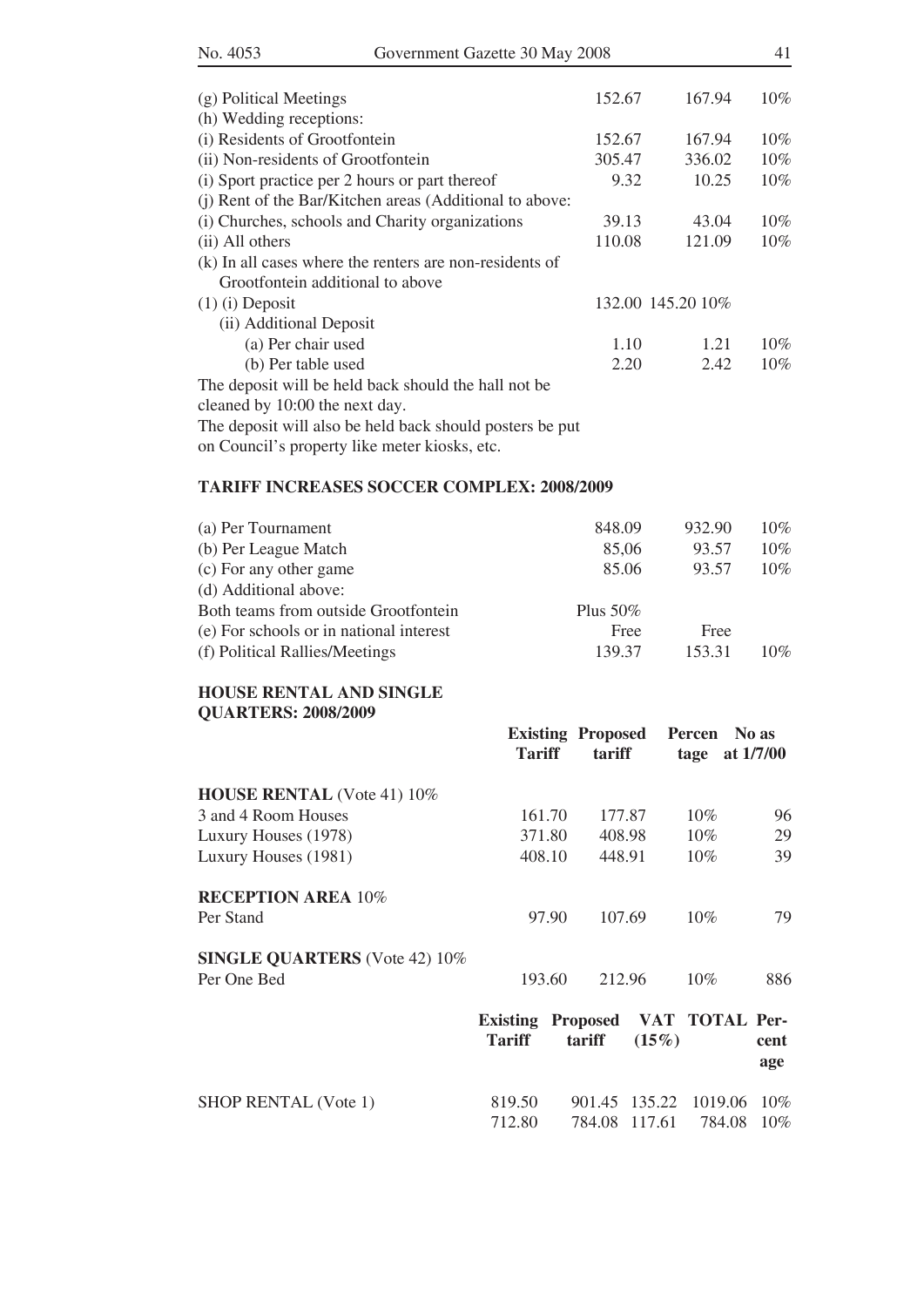## **TARIFF INCREASES SEWERAGE: 2008/2009**

## **DOMESTIC, BUSINESS, SCHOOLS HOSPITAL, ETC.**

|                                                   | <b>Existing</b><br><b>Tariff</b> | <b>Proposed</b><br>tariff | (15%)       | VAT TOTAL Per- | cent<br>age |
|---------------------------------------------------|----------------------------------|---------------------------|-------------|----------------|-------------|
| <b>A. BASIC CHARGES:</b>                          |                                  |                           |             |                |             |
| For the first $1500 \text{ m}^2$ or portion       |                                  |                           |             |                |             |
| thereof                                           | 18.62                            | 20.48                     | 3.07        | 23.55          | $10\%$      |
| For every additional $250 \text{ m}^2$ or portion |                                  |                           |             |                |             |
| thereof                                           | 3.11                             | 3.42                      | 0.51        | 3.93           | 10%         |
| Maximum charges                                   | 80.88                            | 88.97                     |             | 88.97          | 10%         |
| <b>B. ADDITIONAL CHARGES:</b>                     |                                  |                           |             | 90.95          |             |
| (a) Dwellings - for each dwelling                 | 16.09                            | 17.70                     | 2.65        | 20.35          | $10\%$      |
| (b) (i) Flats and (ii) two-rooms under            |                                  |                           |             |                |             |
| the same roof                                     | 16.09                            | 17.70                     | 2.65        | 20.35          | 10%         |
| (c) Churches - for each church                    | 16.09                            | 17.70                     | 2.65        | 20.35          | 10%         |
| (d) Church halls - Additional charges             |                                  |                           |             |                |             |
| for each hall                                     | 16.09                            | 17.70                     | 2.65        | 20.35          | 10%         |
| Schools, Colleges, Hostels: Five students         |                                  |                           |             |                |             |
| or portion of                                     |                                  |                           |             |                |             |
| $(e)$ Five                                        | 16.09                            | 17.70                     | 2.65        | 20.35          | 10%         |
| (f) Hotels - for every four-bedrooms              | 71.50                            |                           | 78.65 11.80 | 90.45          | 10%         |
| (g) Business - for every 200 m2 or part           |                                  |                           |             |                |             |
| thereof                                           | 39.18                            | 43.10                     | 6.46        | 49.56          | 10%         |
| (h) Hospitals - for every ten patients            | 89.12                            | 98.03                     | 14.70       | 112.74         | 10%         |
| (i) Creches - for every Fiver persons             | 16.09                            | 17.70                     | 2.65        | 20.35          | 10%         |
| (j) Stadia (i) for every water closet or          |                                  |                           |             |                |             |
| (ii) urinal or basin                              | 10.65                            | 11.72                     | 1.76        | 13.47          | 10%         |
| (k) Civic building (i) for every water            |                                  |                           |             |                |             |
| closet or (ii) urinal or                          | 16.09                            | 17.70                     | 2.65        | 20.35          | 10%         |
| (iiii) for every trough system                    | 5.35                             | 5.89                      | 0.88        | 6.77           | 10%         |
| <b>C. FEES FOR WORK DONE:</b>                     |                                  |                           |             |                |             |
| 1. Disconnection of sewerage system from          |                                  |                           |             |                |             |
| street sewerage                                   | 3.78                             | 4.16                      | 0.62        |                | 4.78 10%    |
| 2. Sewerage blockages: minimum fees or            |                                  |                           |             |                |             |
| actual costs                                      | 11.29                            | 12.42                     | 1.86        | 14.28          | $10\%$      |
| <b>PLUS 15%</b>                                   |                                  |                           |             |                |             |
| <b>TARIFF INCREASES SANITATION: 2008/2009</b>     |                                  |                           |             |                |             |

## **DOMESTIC AND BUSINESS:**

## **A. NIGHT-SOIL REMOVALS:**

| (a) Twice-a-week, per pail | 44.13 |  |  | 48.54 7.28 55.82 10% |  |
|----------------------------|-------|--|--|----------------------|--|
|----------------------------|-------|--|--|----------------------|--|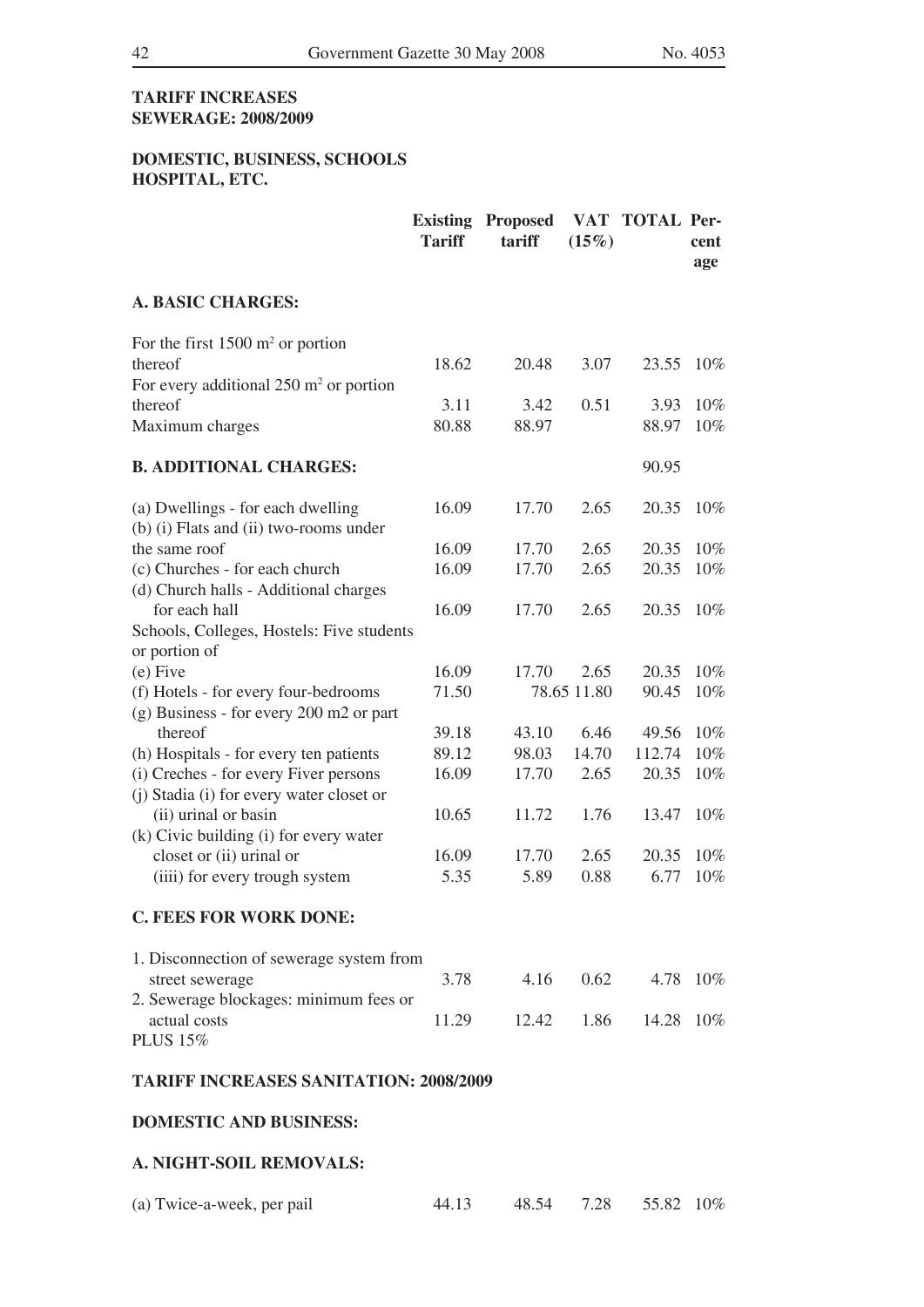| No. 4053                                                                                                                                                                                                                                                                  | Government Gazette 30 May 2008 |                  |                  |                |                  | 43               |
|---------------------------------------------------------------------------------------------------------------------------------------------------------------------------------------------------------------------------------------------------------------------------|--------------------------------|------------------|------------------|----------------|------------------|------------------|
| (b) Thrice-a-week, per pail<br>(c) In excess of three time a week, per                                                                                                                                                                                                    |                                | 52.95            | 58.25            | 8.74           | 66.98            | $10\%$           |
| pail, per removal                                                                                                                                                                                                                                                         |                                | 19.24            | 21.16            | 3.17           | 24.34            | $10\%$           |
| <b>B. CONSERVANCY TANK REMOVALS:</b>                                                                                                                                                                                                                                      |                                |                  |                  |                |                  |                  |
| All removals per 4,5 cubic metre<br>With minimum per tank per month                                                                                                                                                                                                       |                                | 149.77<br>299.57 | 164.75<br>329.53 | 24.71<br>49.43 | 189.46<br>378.96 | 10%<br>10%       |
| <b>REMOVAL OF DOMESTIC AND OTHER</b>                                                                                                                                                                                                                                      |                                |                  |                  |                |                  |                  |
| <b>C. REFUSE:</b>                                                                                                                                                                                                                                                         |                                |                  |                  |                |                  |                  |
| (i) Domestic<br>(ii) Business                                                                                                                                                                                                                                             |                                | 97.00<br>141.12  | 106.70<br>155.23 | 16.01<br>23.28 | 122.71<br>178.52 | 10%<br>10%       |
| <b>D. LOOSE OR BULKY REFUSE:</b>                                                                                                                                                                                                                                          |                                |                  |                  |                |                  |                  |
| (i) Twice-a-week, per removal,<br>per month<br>Additional removals, per removal                                                                                                                                                                                           |                                | 52.95<br>61.75   | 58.25<br>67.93   | 8.74<br>10.19  | 66.98<br>78.11   | 10%<br>10%       |
| (ii) Garden refuse, per lorry load or part<br>thereof                                                                                                                                                                                                                     |                                | 157.51           | 173.26           | 25.99          | 199.25           | 10%              |
| <b>E. SUNDRIES:</b>                                                                                                                                                                                                                                                       |                                |                  |                  |                |                  |                  |
| 1. Removal of dead animals                                                                                                                                                                                                                                                |                                |                  |                  |                |                  |                  |
| (i) Large stock, per animal<br>(ii) Small stock, including dogs and cats,                                                                                                                                                                                                 |                                | 43.85            | 48.24            | 7.24           | 55.47            | $10\%$           |
| per animal                                                                                                                                                                                                                                                                |                                | 27.41            | 30.15            | 4.52           | 34.67            | $10\%$           |
| 2. Destruction or burial of carcases:                                                                                                                                                                                                                                     |                                |                  |                  |                |                  |                  |
| (i) Large stock<br>(ii) Small stock, including dogs and cats                                                                                                                                                                                                              |                                | 43.85<br>27.41   | 48.24<br>30.15   | 7.24<br>4.52   | 55.47<br>34.67   | $10\%$<br>$10\%$ |
| <b>TARIFF INCREASES ABATTOIR:</b><br>2008/2009                                                                                                                                                                                                                            |                                |                  |                  |                |                  |                  |
| <b>1. SLAUGHTERING FEES:</b>                                                                                                                                                                                                                                              |                                |                  |                  |                |                  |                  |
| For the slaughtering of an animal,<br>including the use of the cattle kraal<br>with water for a period not exceeding<br>24 hours and the use of the coldstorage<br>facility for a period not exceeding 24<br>hours after the carcass of the animal<br>has been inspected. |                                |                  |                  |                |                  |                  |
| Per head of cattle with a mass of 100<br>kg or<br>(i) more                                                                                                                                                                                                                |                                | 194.65           | 214.12           | 32.12          | 246.23           | $10\%$           |
| (ii) Per calf with a mass or less than<br>100 kg                                                                                                                                                                                                                          |                                | 89.23            | 98.15            | 14.72          | 112.88           | $10\%$           |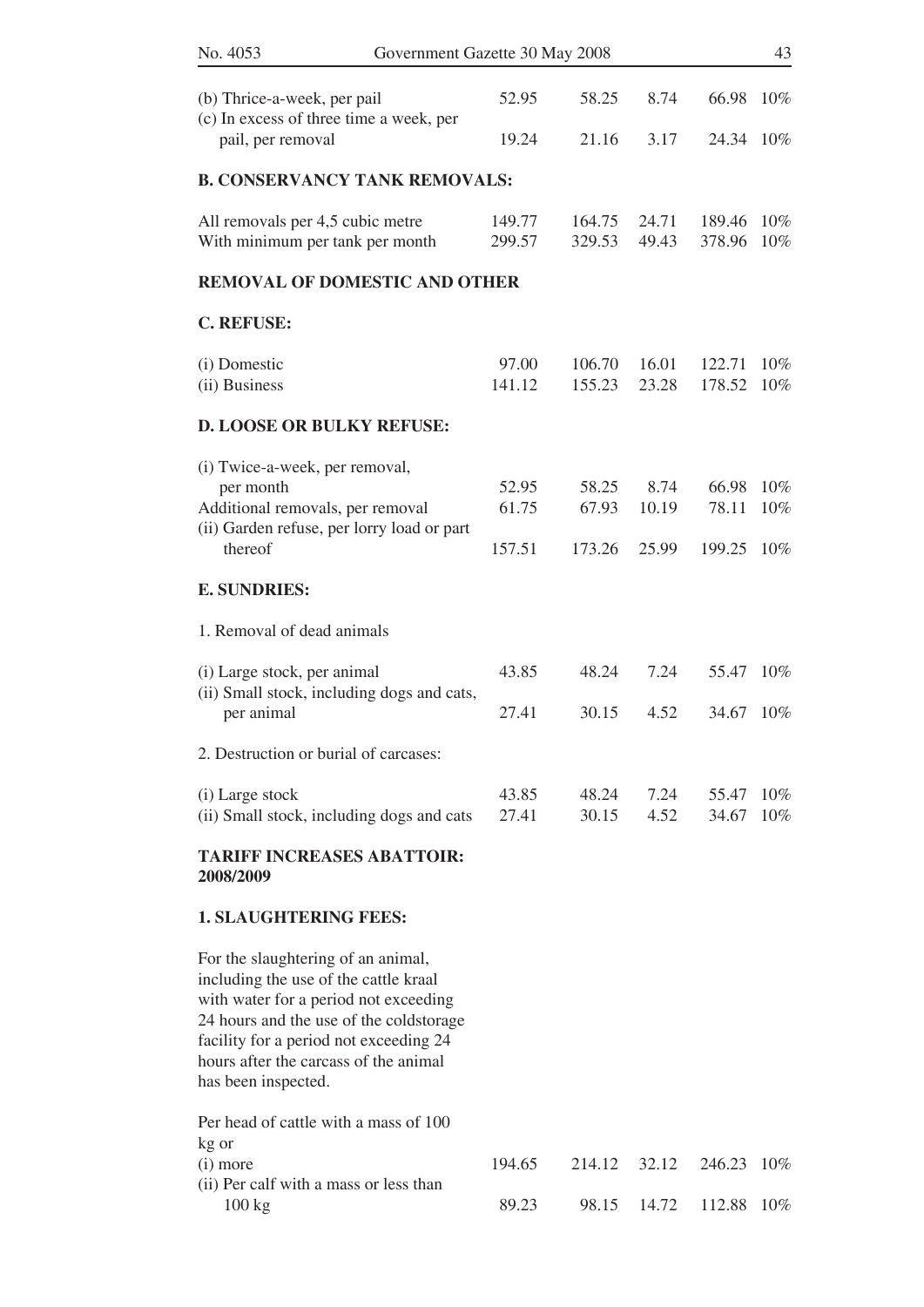| 44            | Government Gazette 30 May 2008                    |        |        |       |            | No. 4053 |
|---------------|---------------------------------------------------|--------|--------|-------|------------|----------|
|               |                                                   |        |        |       |            |          |
| (iii)         | Per sheep, goat or lamb                           | 32.65  | 35.92  | 5.39  | 41.30      | $10\%$   |
| (iv)          | Per pig with a mass of 20 kg or more              | 97.75  | 107.53 | 16.13 | 123.65     | 10%      |
| (v)           | Per pig with a mass of less than 20 kg            | 39.02  | 42.92  | 6.44  | 49.36      | 10%      |
| (vi)          | Additional or late arrangements                   |        |        |       |            |          |
|               | per cattle                                        | 25.10  | 27.61  |       | 27.61      | 10%      |
|               | (vii) Additional or late arrangements             |        |        |       |            |          |
|               | per sheep/goat                                    | 8.36   | 9.20   |       | 9.20       | $10\%$   |
|               | (viii) Additional or late arrangements<br>per pig | 8.36   | 9.20   |       | 9.20       | $10\%$   |
|               |                                                   |        |        |       |            |          |
|               | 2. COLD STORAGE:                                  |        |        |       |            |          |
|               | For the use of the cold-storage facility          |        |        |       |            |          |
|               | for a period exceeding 24 hours after             |        |        |       |            |          |
|               | inspection, an additional fee of such             |        |        |       |            |          |
|               | 24 hours or part thereof.                         |        |        |       |            |          |
|               | Per head of cattle with a mass of                 |        |        |       |            |          |
|               | $100$ kg or                                       |        |        |       |            |          |
| $(i)$ more    |                                                   | 15.65  | 17.22  | 2.58  | 19.80      | $10\%$   |
|               | (ii) Per calf with a mass of less than<br>100 kg  | 7.92   | 8.71   | 1.31  | 10.02      | $10\%$   |
|               | (iii) Per sheep, goat or lamb                     | 6.20   | 6.82   | 1.02  | 7.84       | 10%      |
|               | (iv) Per pig with a mass of 20 kg or more         | 7.92   | 8.71   | 1.31  | 10.02      | 10%      |
|               |                                                   |        |        |       |            |          |
|               | 3. FREEZING FEES:                                 |        |        |       |            |          |
|               | For the freezing of a carcass or portion          |        |        |       |            |          |
|               | thereof for a period of 14 days or part           |        |        |       |            |          |
| thereof.      |                                                   |        |        |       |            |          |
|               | Per carcass or portion thereof with a             |        |        |       |            |          |
| mass of       |                                                   |        |        |       |            |          |
|               | $(i)$ less than 100 kg                            | 155.82 | 171.40 | 25.71 | 197.11     | 10%      |
|               | Per carcass or portion thereof with a             |        |        |       |            |          |
|               | mass of<br>$(ii)$ 100 kg or more                  | 311.30 | 342.43 | 51.36 | 393.79     | $10\%$   |
|               |                                                   |        |        |       |            |          |
|               | <b>4. INSPECTION FEES:</b>                        |        |        |       |            |          |
|               | For the inspection and marking or                 |        |        |       |            |          |
|               | stamping of a carcass brought into the            |        |        |       |            |          |
|               | Municipal Area.                                   |        |        |       |            |          |
|               | Per carcass or portion thereof with a             |        |        |       |            |          |
| mass of       |                                                   |        |        |       |            |          |
|               | (i) less than 100 kg                              | 19.50  | 21.45  | 3.22  | 24.67 10\% |          |
|               | Per carcass or portion thereof with a             |        |        |       |            |          |
|               | mass of                                           | 27.41  | 30.15  | 4.52  | 34.67      | $10\%$   |
|               | $(ii)$ 100 kg or more                             |        |        |       |            |          |
|               | <b>TARIFF INCREASE WATER: 2008/2009</b>           |        |        |       |            |          |
|               | <b>BASIC CHARGES:</b>                             |        |        |       |            |          |
|               | Basic charges (Meter hire included)               | 31.33  | 34.46  | 5.17  | 39.63      | 10%      |
|               | Basic charges: Unbuild erf                        | 27.20  | 29.92  | 4.49  | 34.41      | 10%      |
|               | Meter hire                                        | 4.13   | 4.54   | 0.68  |            | 5.22 10% |
|               |                                                   |        |        |       |            |          |
| <b>UNITS:</b> |                                                   |        |        |       |            |          |
|               | Per kilo litre                                    | 4.02   | 4.42   | 0.66  | 5.09       | $10\%$   |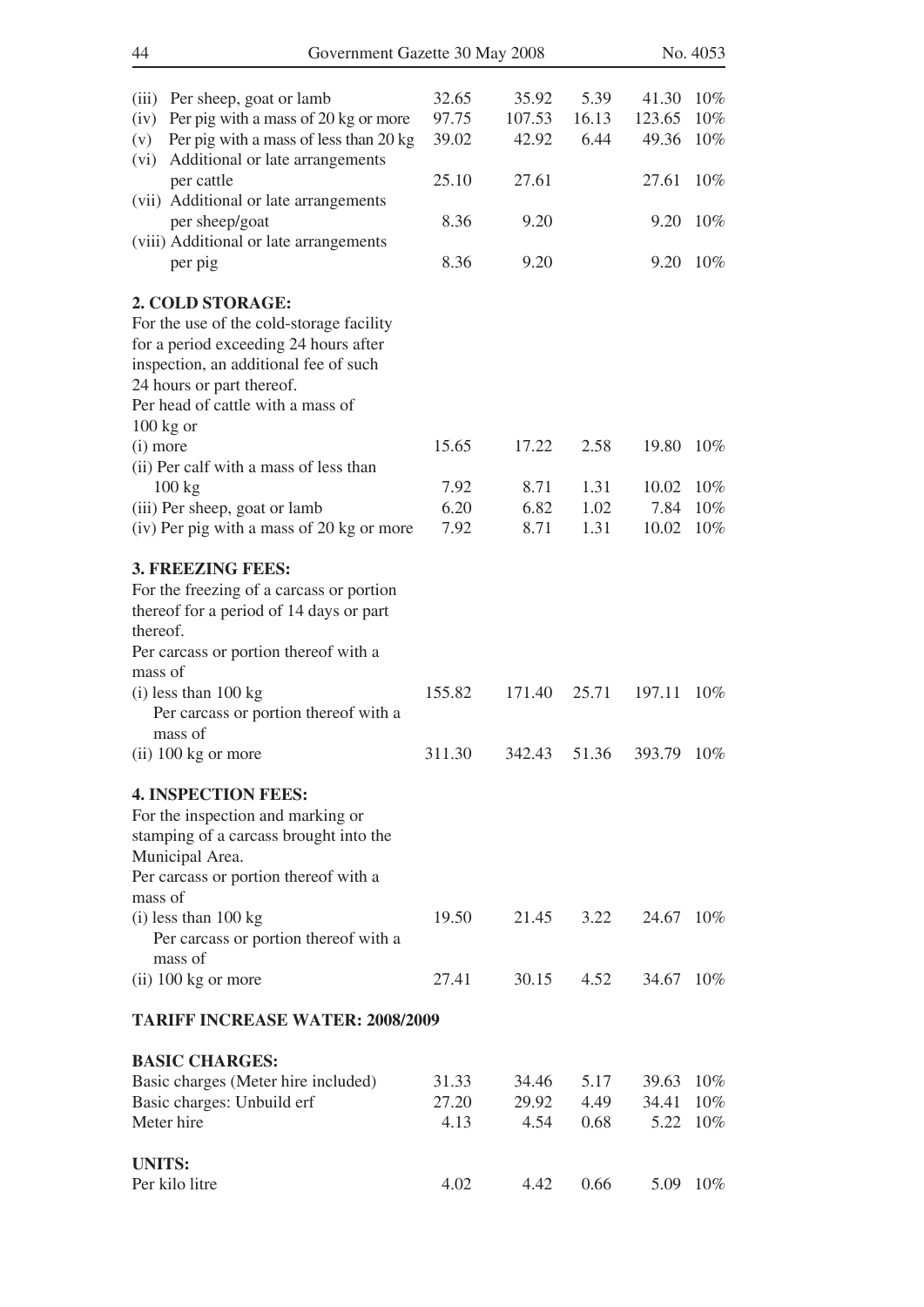| No. 4053                            | Government Gazette 30 May 2008                        |       |        |       | 45          |         |
|-------------------------------------|-------------------------------------------------------|-------|--------|-------|-------------|---------|
| <b>BULK SUPPLY:</b>                 |                                                       |       |        |       |             |         |
| Per kilo litre                      |                                                       | 3.95  | 4.35   | 0.65  | 5.00        | 10%     |
| <b>SUNDRIES:</b>                    |                                                       |       |        |       |             |         |
|                                     | Replacing seal which has been tampered                |       |        |       |             |         |
| with by concur                      |                                                       | 96.80 | 106.48 | 15.97 | 122.45      | 10%     |
|                                     | Disconnection/re-connection requested                 |       |        |       |             |         |
| by consumer                         |                                                       | 13.20 | 14.52  | 2.18  | 16.70       | 10%     |
| Re-connection after supply has been |                                                       |       |        |       |             |         |
| cut off for breach                  |                                                       |       |        |       |             |         |
| of these regulations                |                                                       | 96.80 | 106.48 | 15.97 | 122.45 10\% |         |
|                                     | The amount to be paid for the provision               |       |        |       |             |         |
|                                     | and laying of a communication pipe shall              |       |        |       |             |         |
|                                     | be the actual cost PLUS 15% Admin. Fees               |       |        |       |             |         |
|                                     | Illegal/re - connection or connection of water supply |       |        |       |             |         |
| or bypassing of water meter         |                                                       |       |        |       |             | 2000.00 |
|                                     |                                                       |       |        |       |             |         |

## **BANK OF NAMIBIA**

No. 151 2008

## STATEMENT OF ASSETS AND LIABILITIES As at close of business on 30 APRIL 2008

|                                     |                    | 30-04-08<br><b>N\$</b> | 31-03-08<br><b>N\$</b> |
|-------------------------------------|--------------------|------------------------|------------------------|
| <b>ASSETS</b>                       |                    |                        |                        |
| <b>External:</b>                    |                    |                        |                        |
| Rand Cash                           |                    | 119, 131, 625          | 121, 181, 783          |
| <b>IMF</b> - Special Drawing Rights |                    | 242,694                | 262,021                |
| Investments                         | - Rand Currency    | 2,091,298,663          | 1,907,393,829          |
|                                     | - Other Currency   | 7,685,376,272          | 6,836,128,913          |
|                                     | - Interest Accrued | 7,499,045              | 6,711,252              |
| Domestic:                           |                    |                        |                        |
| <b>Currency Inventory Account</b>   |                    | 23,976,988             | 24, 372, 585           |
| <b>Loans and Advances</b>           |                    | 936,786,178            | 900,234,570            |
| <b>Fixed Assets</b>                 |                    | 157,494,007            | 155,897,442            |
| <b>Other Assets</b>                 |                    | 47,640,086             | 30,620,068             |
|                                     |                    | 11,069,445,558         | 9,982,802,463          |
| <b>LIABILITIES</b>                  |                    |                        |                        |
| Share capital                       |                    | 40,000,000             | 40,000,000             |
| <b>General Reserve</b>              |                    | 367,431,865            | 296,041,738            |
| <b>Revaluation Reserve</b>          |                    | 1,539,429,912          | 2,071,209,210          |
| <b>Building Reserve</b>             |                    | 60,000,000             | 10,000,000             |